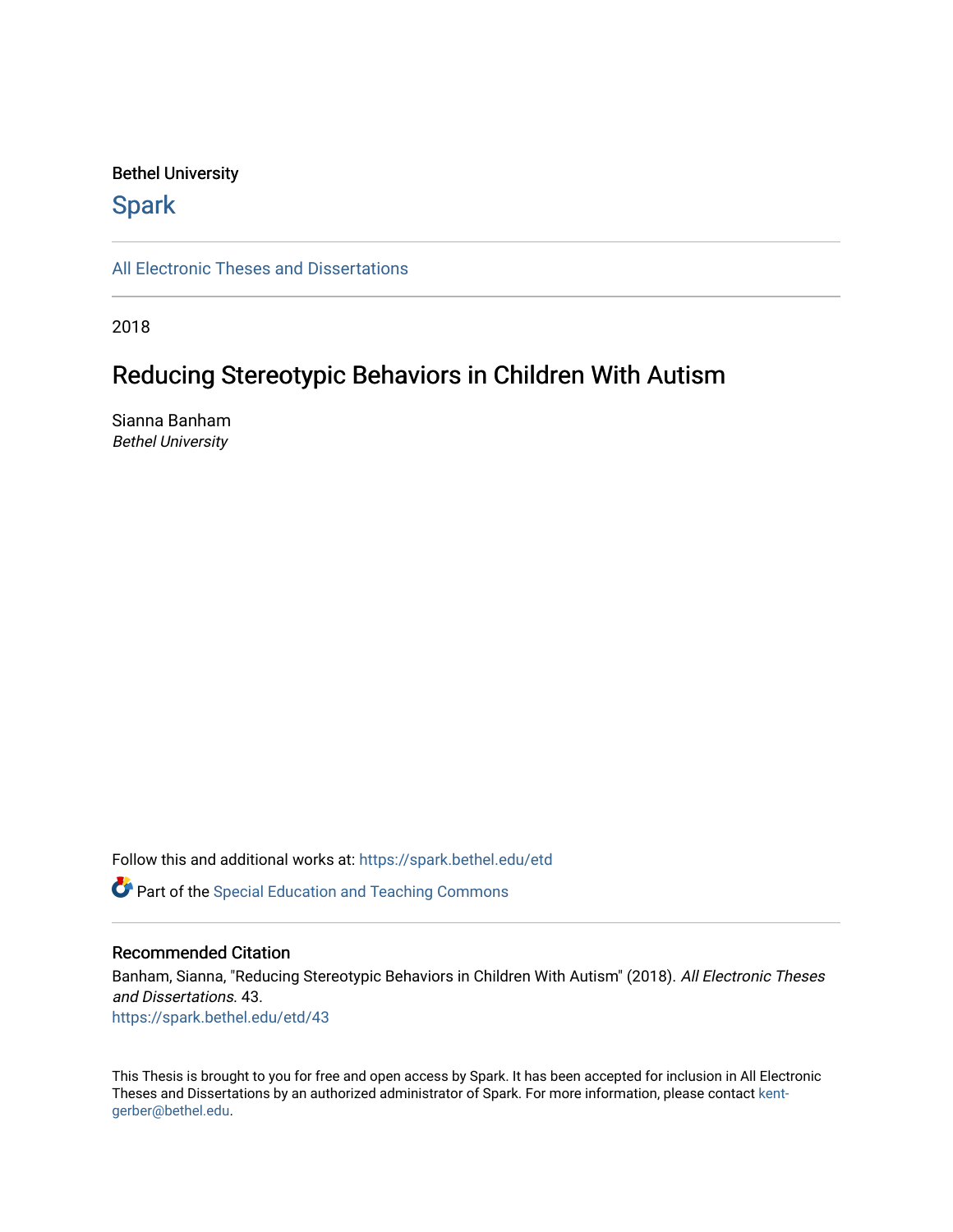REDUCING STEREOTYPIC BEHAVIORS IN CHILDREN WITH AUTISM

A MASTER'S THESIS SUBMITTED TO THE FACULTY OF BETHEL UNIVERSITY

BY

# SIANNA R. BANHAM

IN PARTIAL FULFILLMENT OF THE REQUIREMENTS

FOR THE DEGREE OF

MASTER OF ARTS

MAY 2018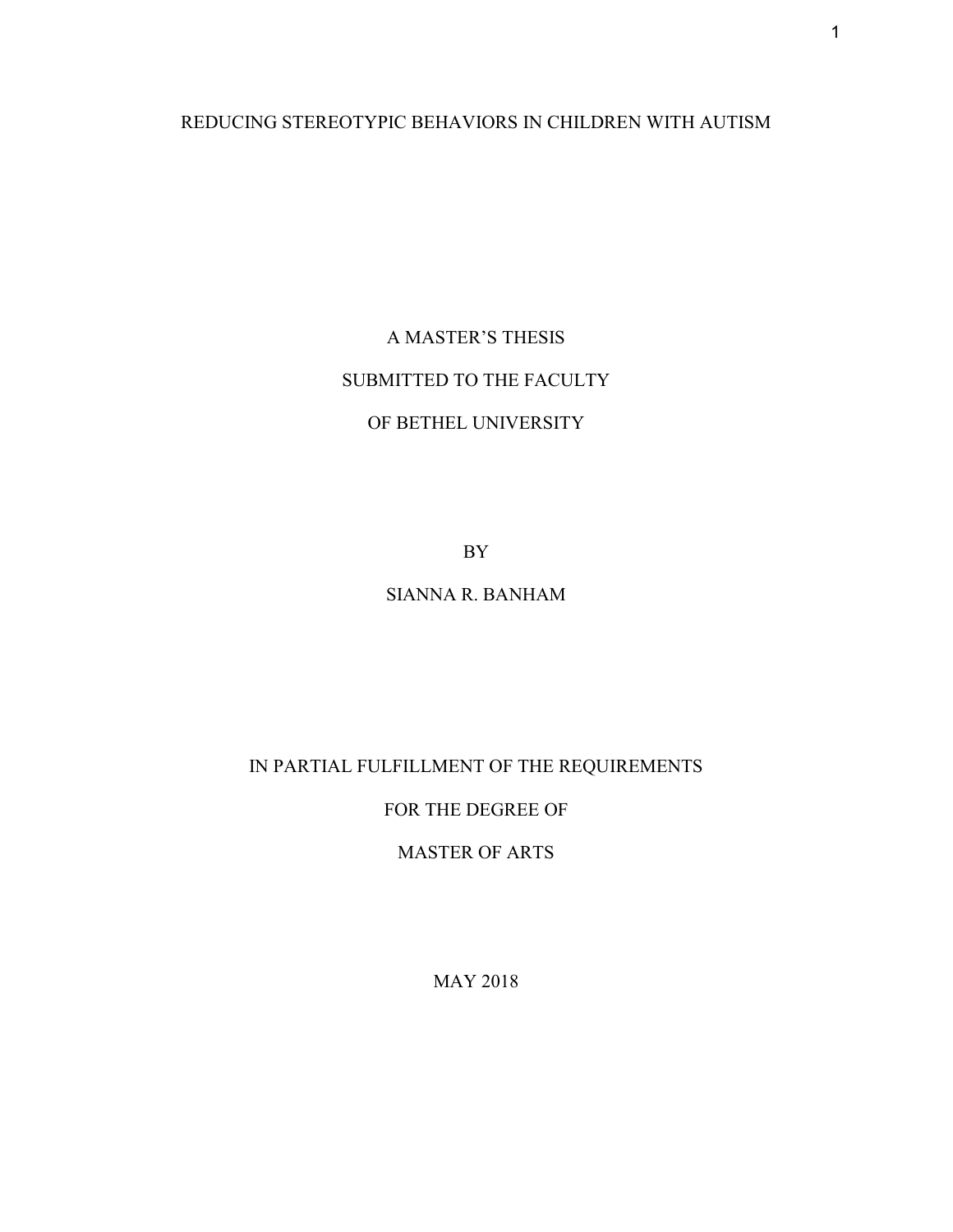# BETHEL UNIVERSITY

# REDUCING STEREOTYPIC BEHAVIORS IN CHILDREN WITH AUTISM

Sianna R. Banham

May 2018

# APPROVED

Thesis Advisor: Karin Farrington, MA

Program Director: Katie Bonawitz, Ed.D.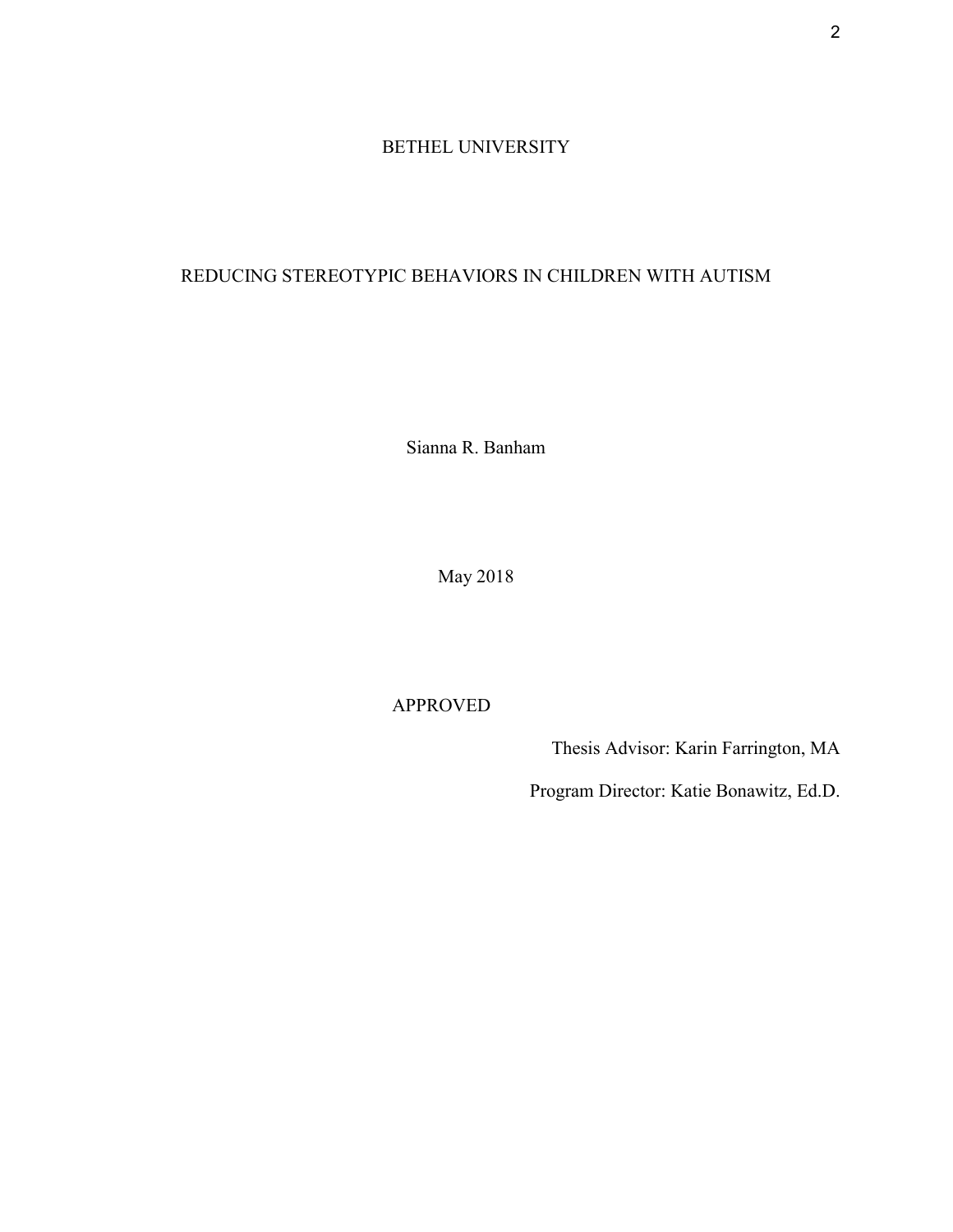#### Acknowledgements

I'd like to take this time to thank my fiancé, family, peers and friends who supported me throughout this process. I have many people to thank who have pushed me to stay one task and get this thesis done, as I am a huge procrastinator. Thomas, thank you for everything you do. You have pushed me to never give up and helped me reach my full potential. You have believed in since day one, even before I believed in myself. To all my amazing family members, thank you for your constant support and love. Thank you for asking me at every family gathering, "did you get your paper done yet!" Even if I didn't appreciate it at the time. I would like to thank my coworkers who offered to have study dates with me. My friends who kept me sane during this time and encouraged me when I didn't think I would finish. I would also like to thank my students. They give me the motivation to continue my education and improve my craft of teaching.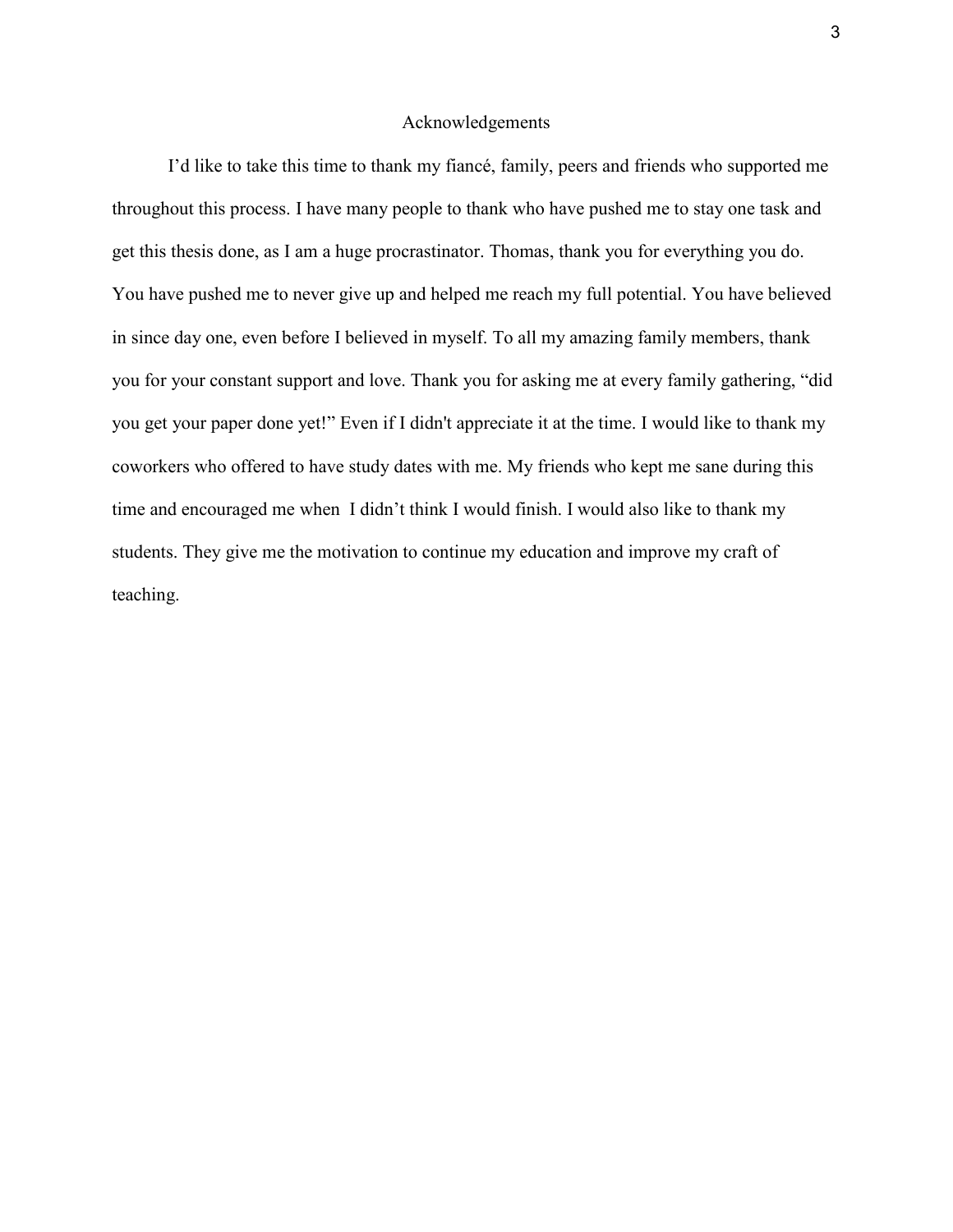#### Abstract

Autism spectrum disorder (ASD) is a developmental disability which may cause serious social, communication and behavioral challenges. Individuals with ASD may not look much different from their neurotypical peers, however, they can communicate, behave, learn, and interact in different ways that can set them apart. Moreover, these challenges and symptoms vary greatly in severity, ranging from severely challenged to extremely gifted. Social and communication challenges greatly impact communication development and social outcomes in children with ASD. Challenges in social communication can cause deficits with social interactions, initiating interactions, maintaining reciprocity, and engaging in others. The challenging behaviors that are often associated with individuals with ASD are know as stereotypic behaviors. Stereotypic behaviors encompass a variety of behaviors, which include restrictive and repetitive interests, self-injurious behaviors, and motor and vocal behaviors. This research examines interventions that can help in reducing stereotypic behaviors that children with ASD may exhibit. Specifically, looking into behaviors that cause deficits to social, communicate and behavioral challenges.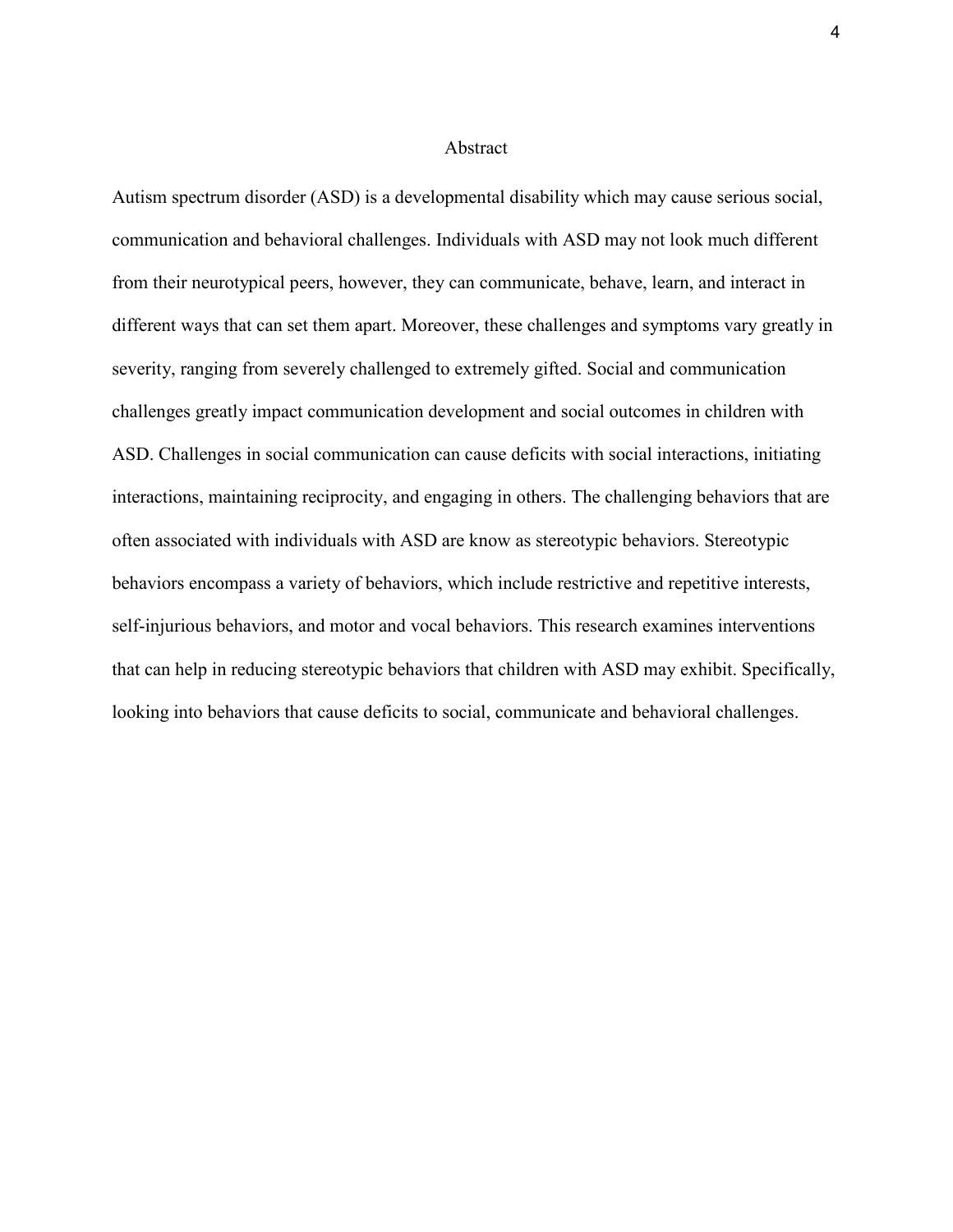# Table of Contents

| <b>Signature Page</b>                     | $\overline{2}$ |
|-------------------------------------------|----------------|
| Acknowledgements                          | 3              |
| Abstract                                  | 4              |
| Table of Contents                         | 5              |
| Chapter I: Introduction                   | 7              |
| What is Autism                            | 7              |
| Stereotypic behaviors                     | 7              |
| <b>Research Question</b>                  | 11             |
| Chapter II: Literature Review             |                |
| Literature Review Research Explanation    | 12             |
| Antecedent-based Interventions            | 12             |
| <b>Structural Analysis</b>                | 12             |
| Art Intervention                          | 15             |
| <b>Applied Behaviour Analysis</b>         | 17             |
| Nasal Oxytocin                            | 20             |
| Dog Therapy                               | 21             |
| <b>Emotional Regulation Intervention</b>  | 21             |
| Interest-Based Token Intervention Economy | 23             |
| Comprehensive Peer Network Intervention   | 28             |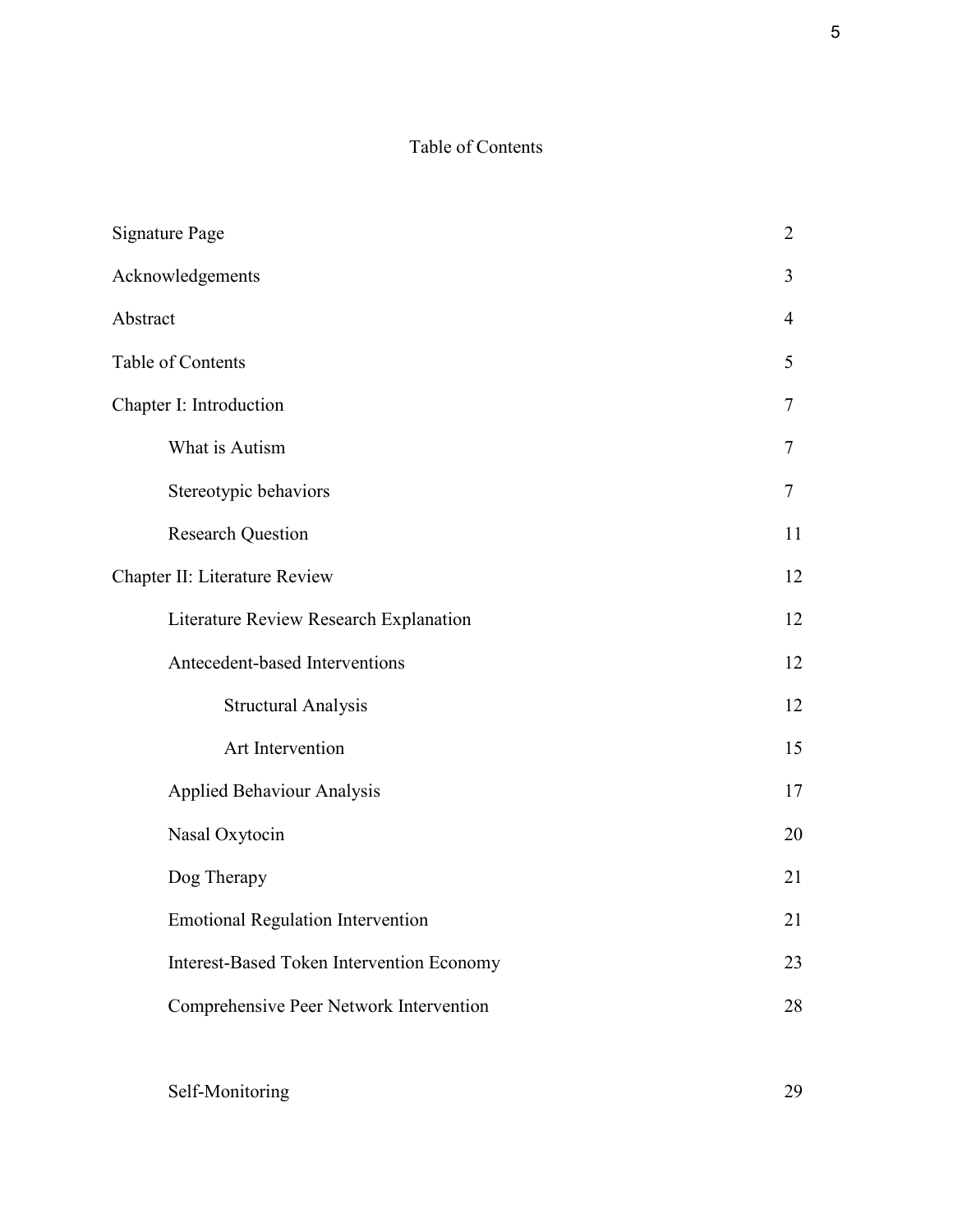| WatchMinder                                                   | 29 |
|---------------------------------------------------------------|----|
| Social Interactions                                           | 31 |
| I-Connect                                                     | 33 |
| Social Skills Groups                                          | 35 |
| <b>PEER</b> Intervention                                      | 37 |
| <b>Positive Behavior Supports</b>                             | 38 |
| Chapter III: Discussion and Conclusion                        | 41 |
| Summary of Literature                                         | 42 |
| Limitations of the Research                                   | 45 |
| Implications for Future Research and Professional Application | 46 |
| References                                                    | 47 |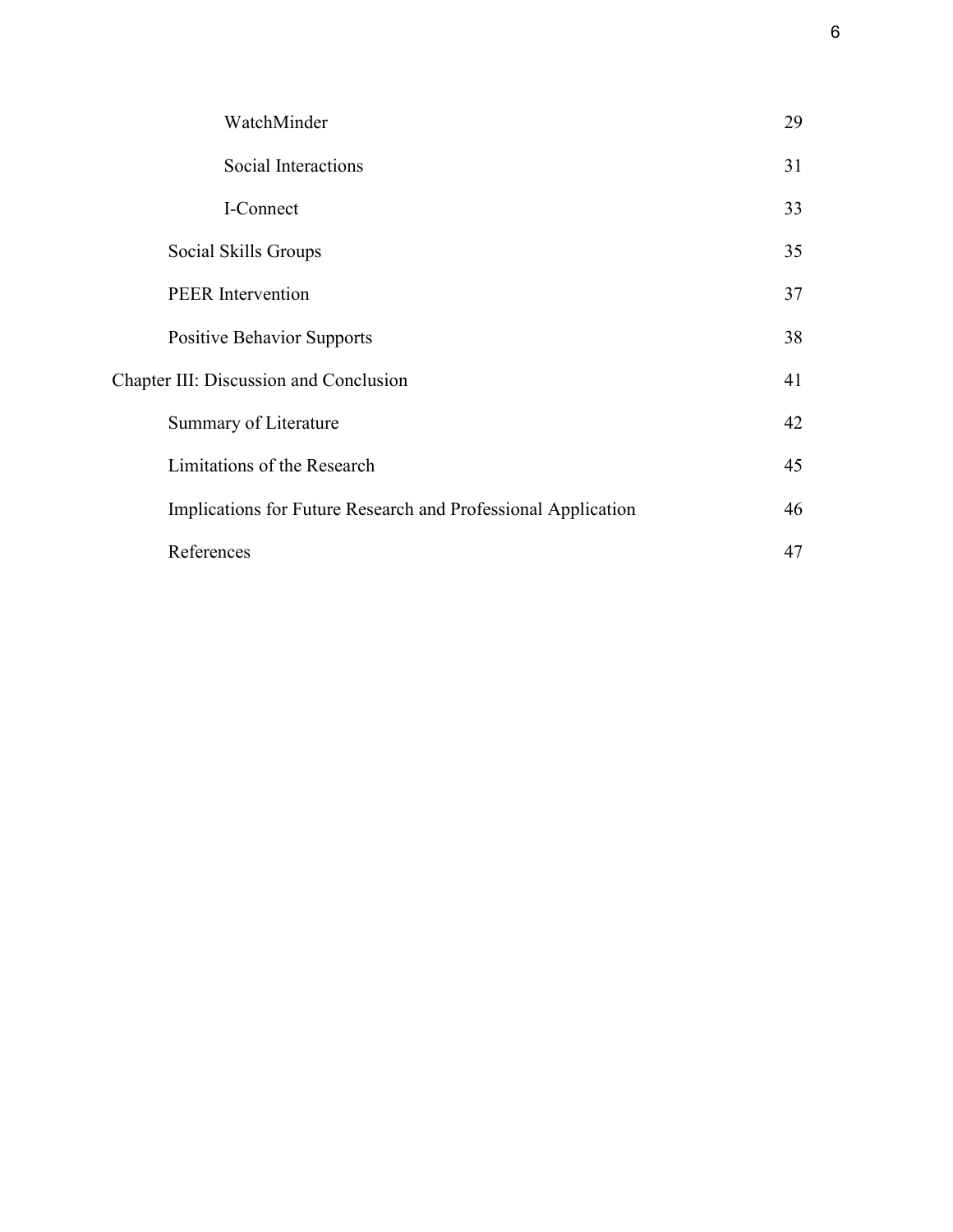# **CHAPTER I: INTRODUCTION**

### **What is Autism**

Autism spectrum disorder (ASD), ranging from low to high functioning, is one of the most common neurodevelopmental disorders; with statistics that are constantly changing. ASD affects 1 in every 68 children, 1 in 42 boys, and 1 in 189 girls. With boys being 4-5 times more likely to develop ASD than girls (Barton, Robins, Jashar, Brennan, and Fein, 2013 and Friedrich et al. 2015). Children with ASD have difficulties with social, communication and behavior skills, which includes impaired social interactions, limited functional and social communication and restricted or repetitive behaviors. Most parents with children with ASD are prompted first by a concern about their child's development due to early delays or regressions in the acquisition of verbal communication (Mohammadzaheri, Koegel, Razaee, and Rafiee, 2014).

Such behaviors and deficits can impair social interactions and prevent children from establishing appropriate relationships with family and friends (Friedrich et al. 2015). Socialcommunication skills are vital for academic success, social achievement and a long-term quality of life in inclusion, interpersonal relationships, and self-determination. Proving, that support and interventions for social communication skills are extremely important to the success of children with autism. Along with deficits in social-communication skills, children with autism have stereotypic and repetitive behaviors.

# **Stereotypic Behaviors**

Stereotypical and repetitive behaviors are reported to occur as part of normal childhood development, however, in typical developing children these traits usually diminish during their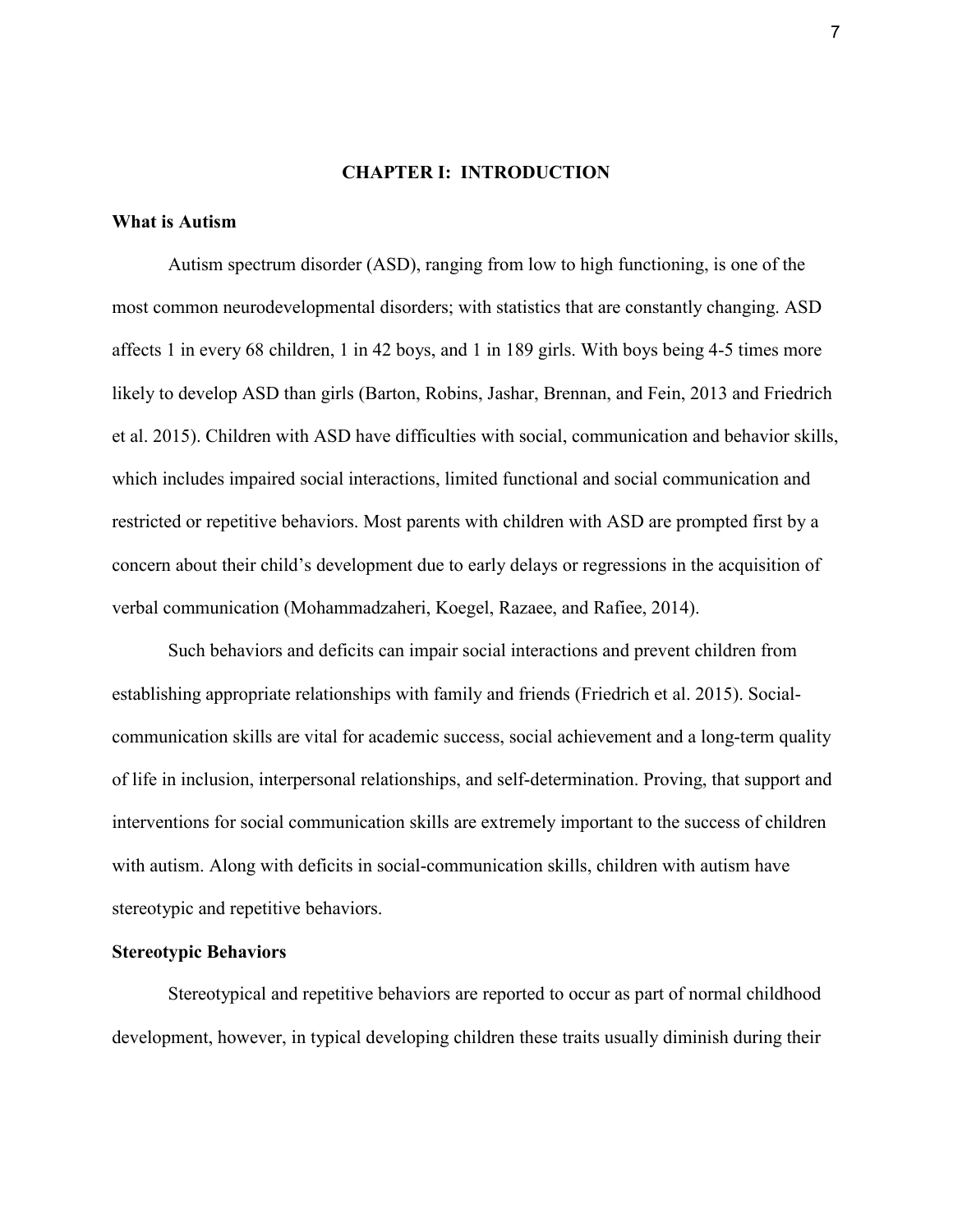second year. Children with developmental and intellectual disorders such as autism can continue to engage in these stereotypic and repetitive behaviors (Joosten, Bundy, and Einfeld, 2012).

Stereotypic behaviors of individual with ASD include; impaired social interactions, limited functional and social communication and restricted or repetitive behaviors. Difficulty with social skills include initiating and maintaining social interactions. Repetitive motor behavior can include, body rocking, hand flapping, repetitive manipulation of objects, repetitive use of sounds, self injurious behaviors such a head banging or hand slapping. Repetitive motor behaviors can hinder children with autism in many ways (Loftin, Odom, and Lantz, 2007). Due to the odd and, for some individuals, noisy nature, repetitive motor behavior can therefore produce social stigmas, further reduce opportunities for interactions with their peers, prevent some students from being included in general education settings, and interfere with the students' ability to attend to and engage within academic instruction. Moreover, some extreme challenging behaviors such as aggression and self-injurious behaviors, compromises the quality of life for children and youth with ASD and threatens the stability of their home life by posing a danger to themselves and others around them (McClean and Grey, 2012).

Children with ASD are more likely to have less friends, less friendship reciprocity, and a smaller social network than their neurotypical peers (Schohl et al. 2014). Reciprocity refers to the exchanges in social communicate that people have and neurotypical peers is a term that is used to refer to an individual without ASD (Crutchfield, Mason, Chambers, Wills, Mason, 2014). Additionally, when children with ASD struggle initiating social interactions, they can display repetitive motor behaviors, such body rocking, and hand flapping. Increasing social interactions by teaching new skills may lead to reductions in problems behaviors, such as motor stereotypies (Loftlin et al. 2007). When children fail to make initiations they often lack learning opportunities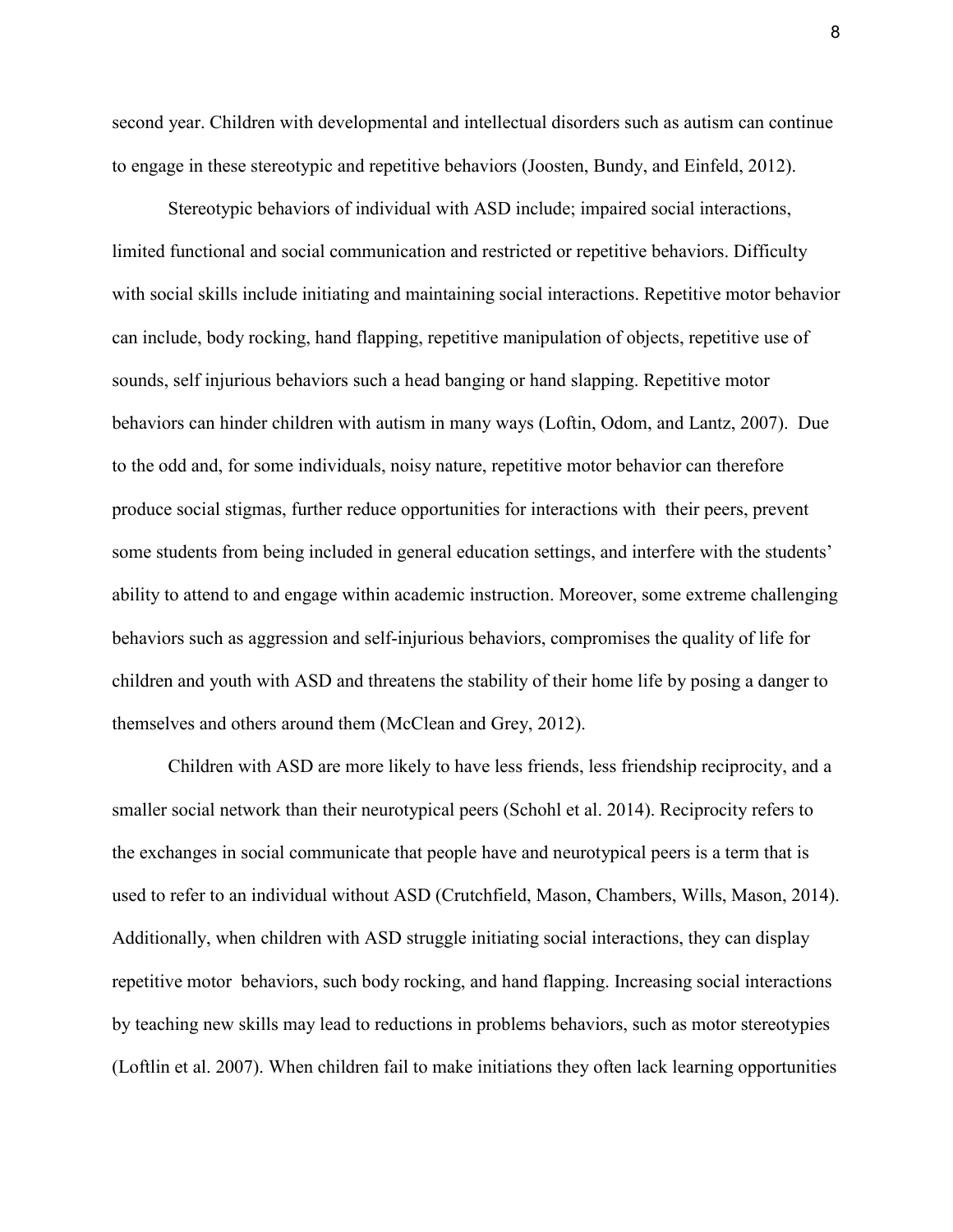and the independence of seeking out information from the environment. "Developing and implementing effective programs that teach children social skills, emotion regulation strategies, and problem solving strategies that can be easily delivered in general education setting should be high priority" (Beaumont, Rotolone, and Sofronoff, 2015, p.390).

Addressed within the U.S. Individuals with Disabilities Education Improvement Act (IDEA, 2004), children with special needs must have access to core curriculum. Accordingly, children with autism are receiving their educational programming within the general education classroom at a much higher level than prior to this act. This presents a number of challenges that need to be addressed by teachers and educational professionals. An example of one of these challenges is that if children with autism are engaging in high levels of off-task behaviors within the general education classroom, they may have less learning opportunities and fewer chances to engage in positive social interactions with others. Additionally, some off task behaviors can not only be hindering to the student with autism but can also be disruptive to the other students within the classroom. Thus, reducing and replacing stereotypic behaviors in children with autism can profind benefits to the child and the class as a whole (Kuo & Plavnick, 2015).

It is increasingly important that children with ASD are able to improve and learn skills such as reciprocity, nonverbal communication, appropriate relationships, so that they can improve or replace stereotyped speech, motor, or object use, routines/rituals, restricted interests, and sensory issues. Children with ASD tend to struggle with learning during a large group instructional setting because they often have deficits in language comprehension and social interactions paired with engagement in restricted or repetitive behaviors. Functional strategies that can be used to increase the involvements of learner with autism in a large group instructional setting have therefore become a significant priority in school. "Children with autism are highly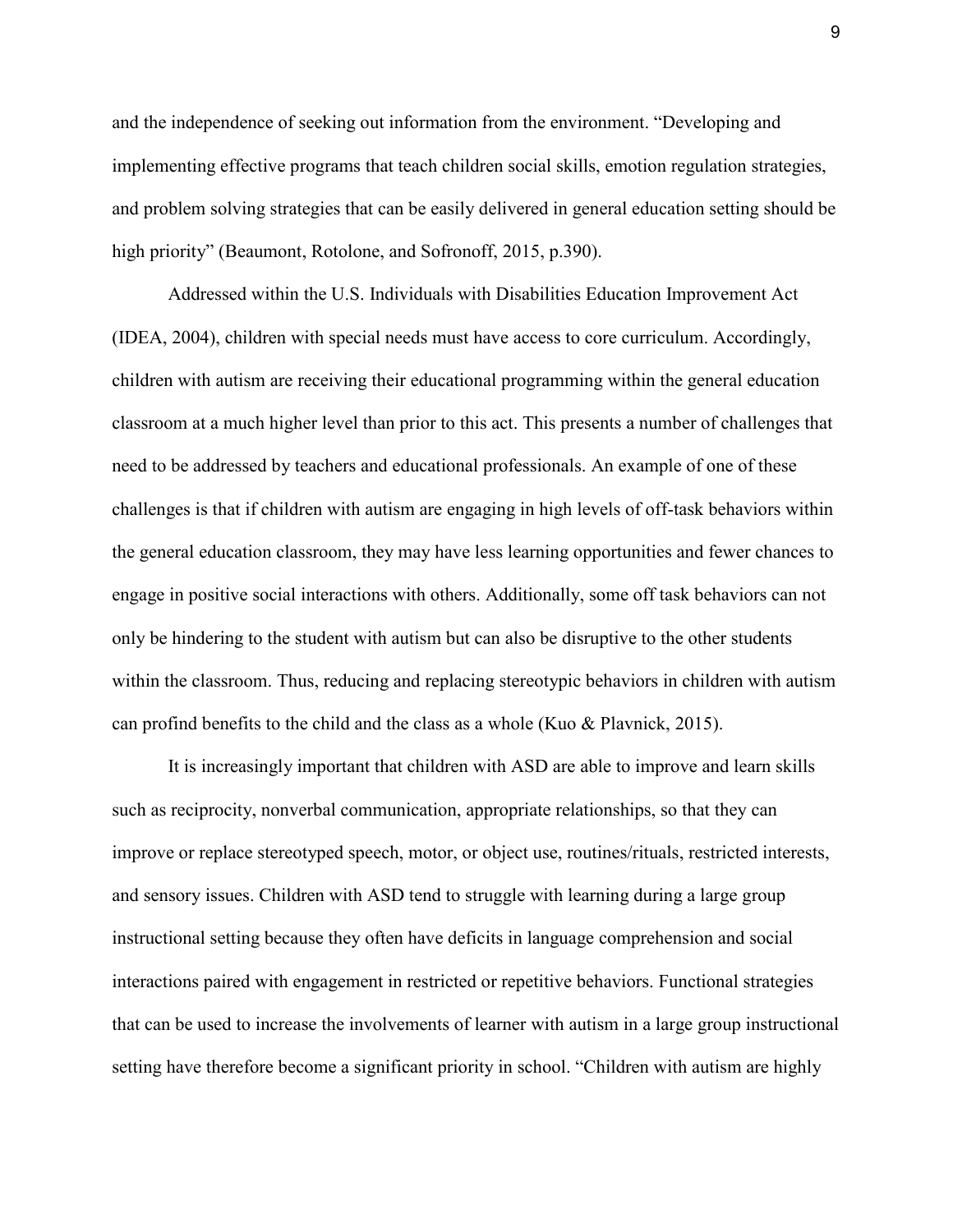individual, and what motivated one child to engage may not be intrinsically interesting to others. Therefore, finding further naturalistic means to engage students with autism in interactions and their education environments seems important" (Stevenson, Jerred, Hinchcliffe, & Roberts, 2015, p. 343).

When examining core deficits in social communication and reciprocal social interactions, restricted repetitive and stereotyped patterns of behavior, interests and activities, the impact of sensory sensitivity has also been displayed. Motivating and encouraging children with ASD into interacting socially and drawing them away from preferred sensory or solitary activities is a key factor to successfully rewarding educational groundwork. Providing a child with their natural interest to motivate them in learning and behavior change may promote the development of social communication and play skills. This may increase a child's intrinsic motivation in participating and learning increased engagement and learning opportunities. (Stevenson et al. 2015)

An estimated \$35-90 billion dollars are spent annually on proper care for children with ASD. Teachers and parents are consistently looking for new strategies and techniques to better serve students with autism and to equip them with the skills necessary to become as independent as possible so that their life is as fulfilling as possible (Stadnick, Drathota, and Brookan-Frazee, 2013). New strategies and techniques are also need to help teachers and support staff. Some symptoms of ASD such as, aggression and self-injurious behaviors can negatively impact school staff members, as well as the student and their classmates. Aggression in children with autism and intellectual disability as been found according to Kanne and Mazurek (2011), to be significantly associated with burnout and emotional exhaustion among teachers and special education support staff. Many of the characteristics and stereotypic behaviors of autism are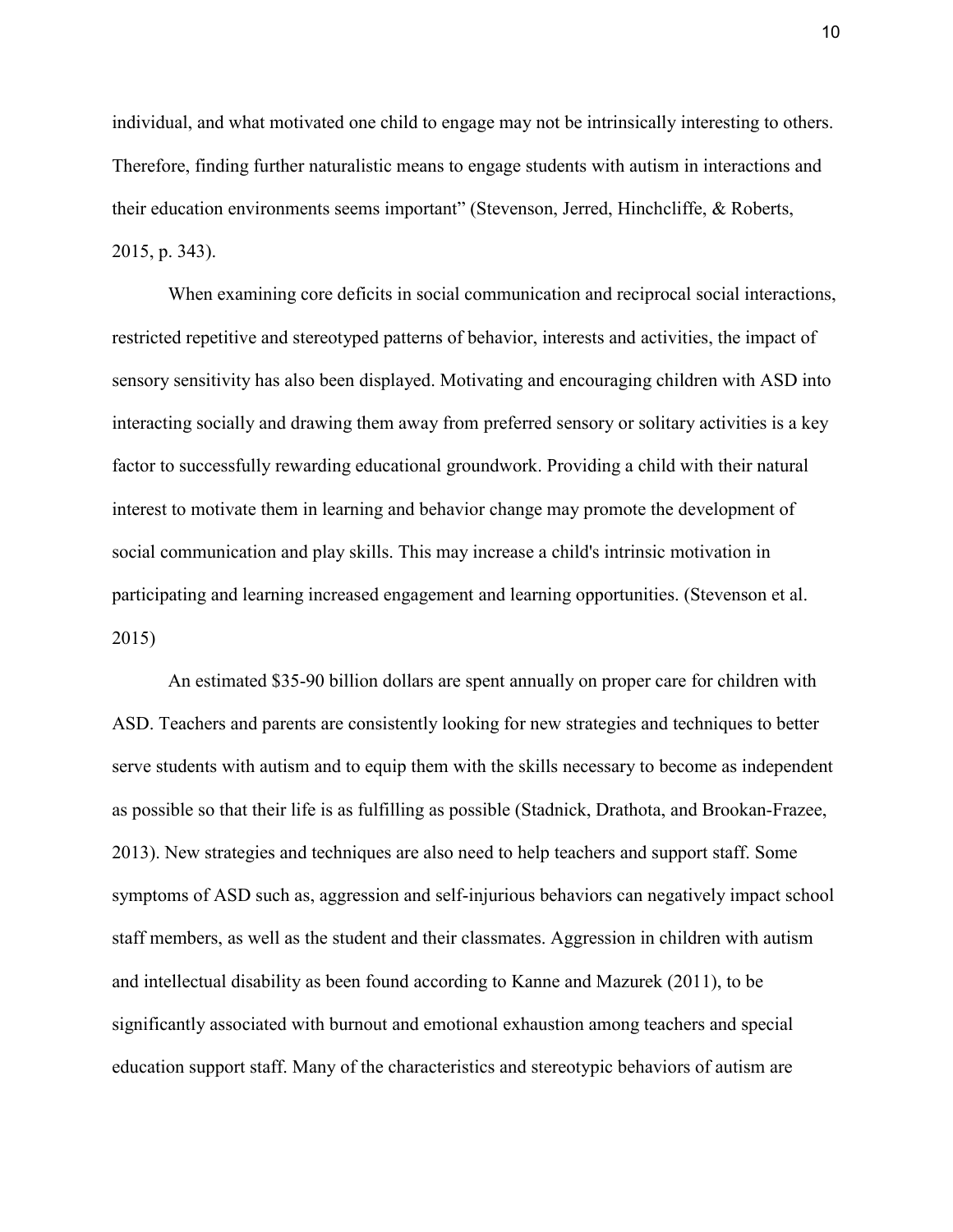believed to be diminished with the proper ASD-specific intervention services. Understanding the motivation for individuals to engage in stereotypic repetitive behaviors, empowers caregivers and professionals to develop interventions for reducing these behaviors (Joosten, Bundy, & Einfeld, 2012). If teachers and parents are able to give direct support and instruction to replace unwanted behavior with a more desirable one, children with autism may be able to have a more successful, independent, and rich life.

# **Research Question**

Based on research this thesis will provide information in answering the following question: What are some of the strategies that can be of benefit or used to reduce stereotypic behavior in children with autism? This research examines interventions that can help in reducing stereotypic behaviors that children with ASD may exhibit to help these students to be able to function within their home, community and school. Specifically, looking into behaviors that cause deficits to social, communication and behavioral challenges, as these are the most prominent challenges that children with ASD suffer from.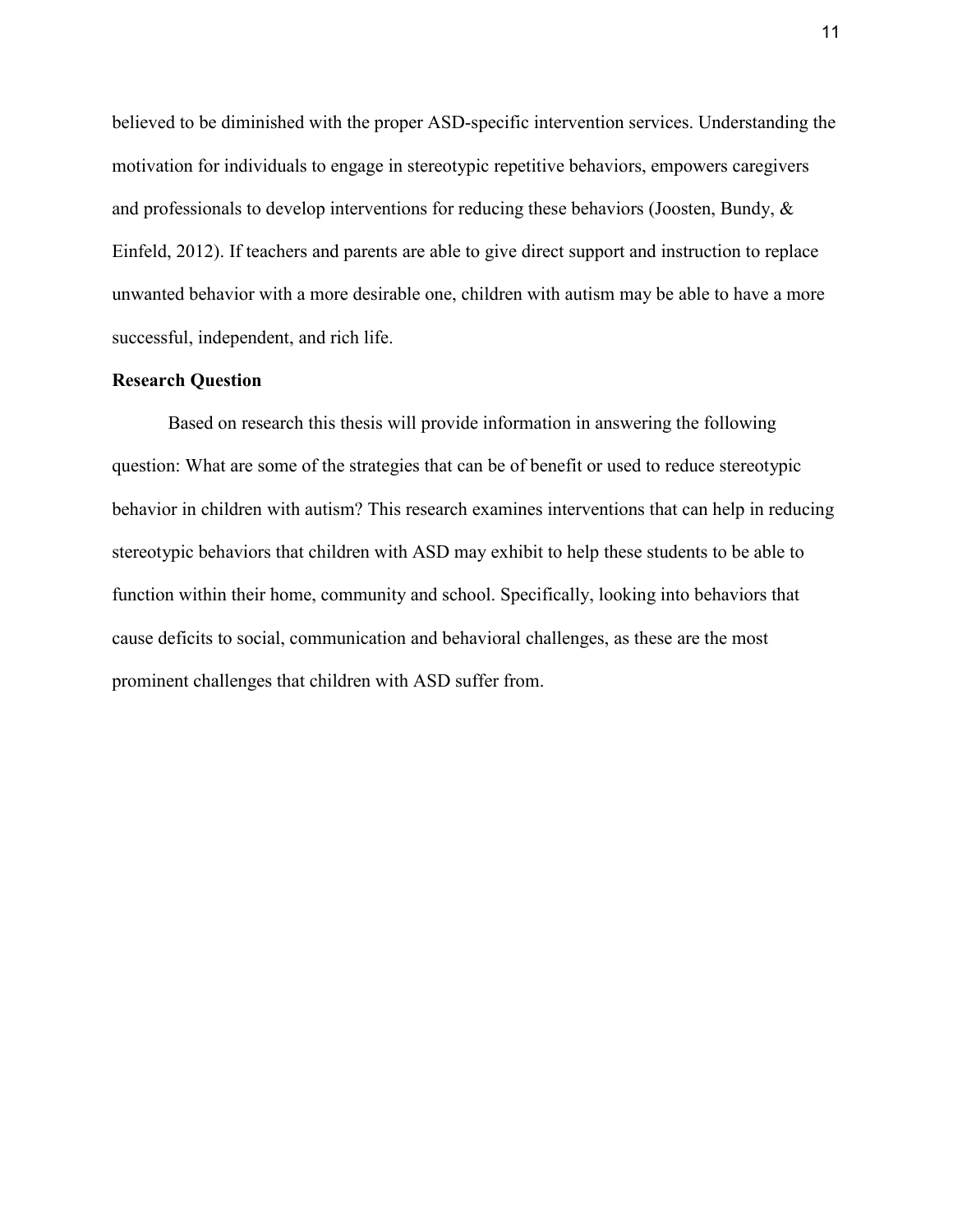#### **CHAPTER II: LITERATURE REVIEW**

#### **Literature Review Search Explanation**

In order to locate the literature for this thesis, the focus was on intervention strategies to help children with autism reduce stereotypic behaviors. Literature was found from searches of ERIC, Educational Journals, JSTOR, and EBSCO MegaFILE. The publications of the scholarly peer-reviewed articles were from 2007-2016. The key words used in the searches included "autism spectrum disorder, interventions, stereotypic behaviors, restrictive and repetitive behaviors, social skills, and strategies." This chapter is structured to begin by outlining the different strategies that may help to decrease stereotypic behaviors in children with Autism Spectrum Disorder and how these behaviors affect children in their personal and educational life.

# **Antecedent-based Interventions**

# **Structural analysis**

 Children with autism are known to have impairments to their social skills, and communication skills, as well as displaying odd behavior patterns. What is less known is the varying natures and implications of these impairments on the student's functional ability across different environments. Challenges often arise in the school setting due to multiple contextual and individual expectations. Despite the use of interventions in these contexts, these interventions regularly fail due to the challenges in the ability to identify interventions that are appropriate across multiple settings. The lack of individual behavior goals within these strategies, and the lack of attention given to the contextual differences (Stichter, Randolph, Kay, & Gage, 2009).

 The process of behavioral antecedent evaluation, structural analysis (SA), is highly necessary yet under-investigated. This assessment tool has been able to extend across settings to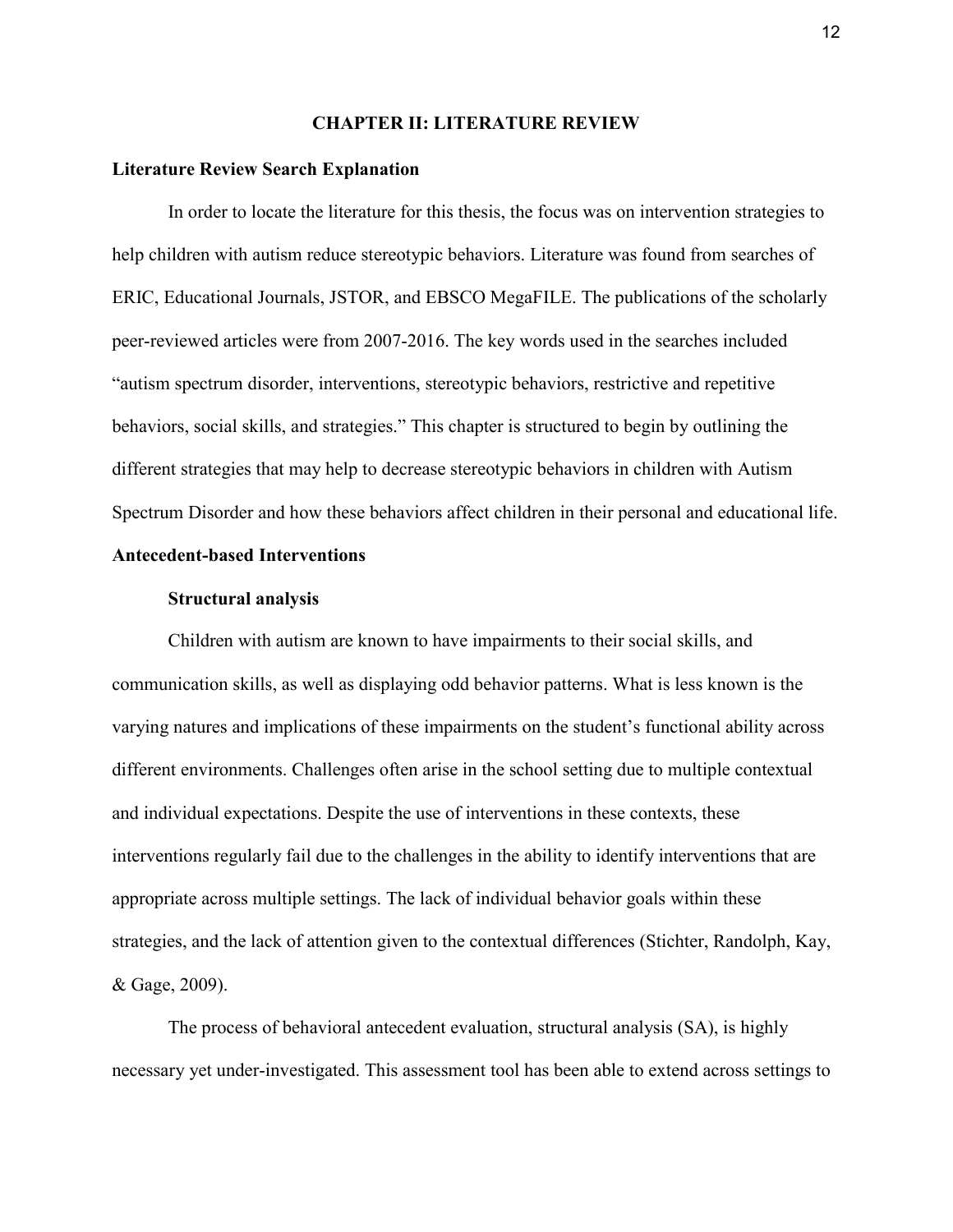reduce challenges that educators face with the link between assessments to interventions. Formed hypotheses developed structural analysis by linking the relationship between antecedent-based contextual variables and subsequent behaviors. This provides educators with a detailed systematic evaluation of antecedents under which the behavior will occur.

Studies have shown, (Stichter et al. 2009) that the use of antecedent variables such as altering instructional practices and changes to the environmental characteristics continue to increase prosocial and adaptive behaviors in students with disabilities. Specifically, this study used systematic practitioner-implemented structural analysis within school setting to determine antecedent variables which affect the prosocial behaviors in children with autism. The researchers used optimal antecedents along with intervention packages which were assessed using multiple baselines across many settings. During which time data was gathered on a specific prosocial target behaviors through a rotation of conditions in environmental or instructional antecedents. An example of this would be to structure the environment differently by adding verbal pre-corrections such as verbal or visual prompts for behaviors to cue the student on that specific prosocial target behavior (Stichter et al. 2009). On the next rotation during that same time there would be no pre-corrections given. If any of the guidelines were violated during these rotations the condition would be rerun to ensure reliability. All other elements throughout the environment would remain the same. Data from the two conditions, with and without verbal precorrects, were then compared in determining which, if either, conditions resulted in an increase to the prosocial target behavior. Once the effectiveness of the carious antecedent variable are assess and the most notable antecedents impacting the children's prosocial behaviors are identified, the combination of these antecedent are used to develop or inform optimal intervention.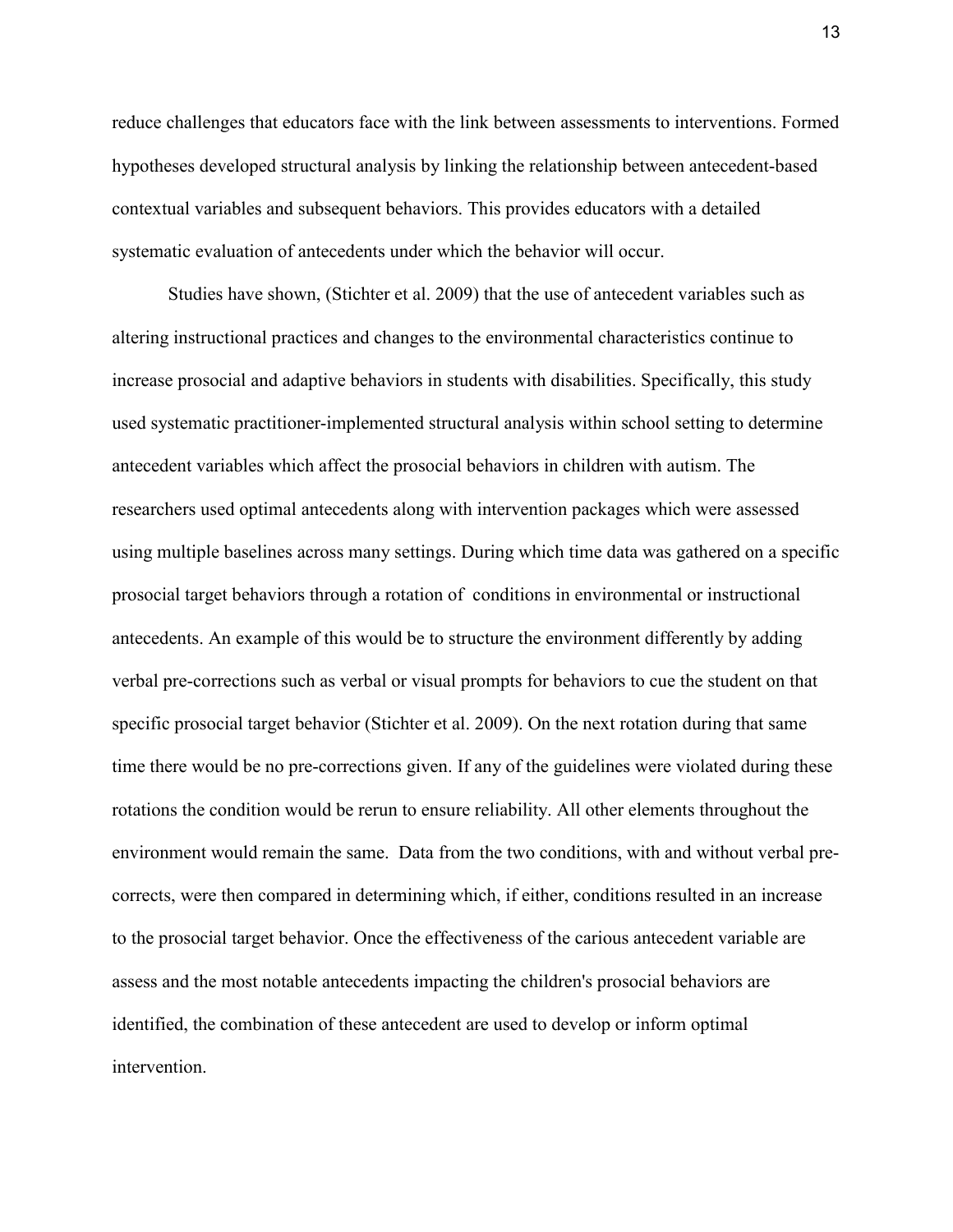All three of the students assessed demonstrated improvements across all three of the settings observed. Classroom peers were used as benchmarks, observing the rates of engagement and social interactions. These findings reveal that educators can successfully implement structural analyzes and with corresponding interventions for students with autism spectrum disorder within educational settings. The combination of optimal antecedents, increase prosocial adaptive behaviors, while concurrently decrease maladaptive behaviors. These finding maintained during follow up probes. All three of the students increased their levels of engagement across contexts comparable to those of their typical peers (Stichter et al. 2009).

The results showed that high structure was the most critical variable associated to prosocial behavior for successful inclusion in the general education setting. Another critical variable was proximity, when manipulated, proximity prevented maladaptive behavior and promote enhanced learning. When these needs are met then the need for escape or attention can be prevented.

The students benefited from a combination of antecedents, which included pre-corrects to support prosocial behaviors, peer support in prosocial concentrations during transitions, as well as simplified and consistent work and interaction routines to support understanding of the structure of contextual expectations. Another intervention supported appropriateness of increased opportunities to respond, a planned intermittent schedule of prompts, scheduled access to selfstimulatory items and routines, and increased levels of structure.

#### **Art intervention**

 Another type of antecedent based intervention is looked at by Kuo and Plavnick, (2015). They sought to research the success of an antecedent art intervention for 3 year old children with autism; aiming to reduce off task behaviors. The researchers used a one-to-one art instruction

14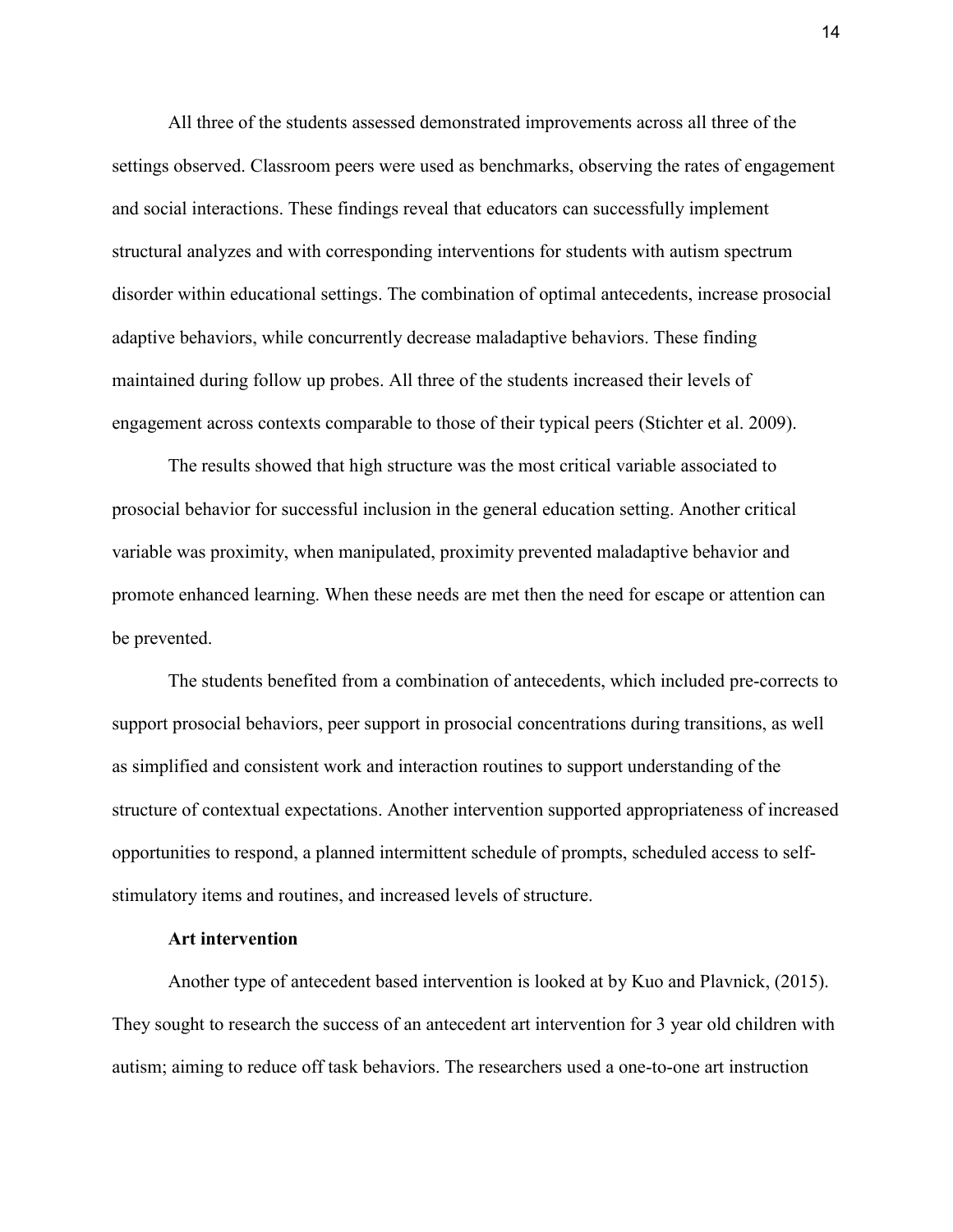prior to the large group instructional session to decrease levels of off task behaviors, compared to the baseline conditions.

 Scholars and school practitioners suggest that using art as an early intervention has a numerous amount of benefits for children with autism. Art activities promote opportunities for children with autism to focus on a task, obtain sensory stimulation, and receive attention from adults. Moreover, through art activities children with autism can express imaginations and abstract thinking. Furthermore, art may enhance a child's sensory regulation and integration as well as enable them to express their emotions. Additionally, teachers can use these art activities to promote cognitive development and build visual-spatial skills which developing these children's recreation and leisure skills. Case studies of art intervention show that children display an increase attention to directions and could better predict sequences of events. Another showed that a child was able to have a conversation in a voice that sounded less mechanical. In addition, he became more engaged in tasks and his language skills improved. His painting became more concrete and related to his school and home life (Kuo and Plavnick, 2015).

Antecedent based interventions (ABI) are evidence-based methods that depend on engaging stimulus changes before a situation wherein a known problem behavior occurs, to reduce the likelihood of the problem behaviors. They have been researched to determine the the effects of settings, stimulus conditions, alternative seating, social contexts and verbal skills and the antecedent of the behavior. These antecedent based interventions can include methods such as a children highly preferred activity, changes in routines, pre-activity interventions, offering choice, altering the presentation of instruction, and enriching the environment to provide sensory stimulation that is functionally equivalent to a problem behavior. As there are so many benefits

15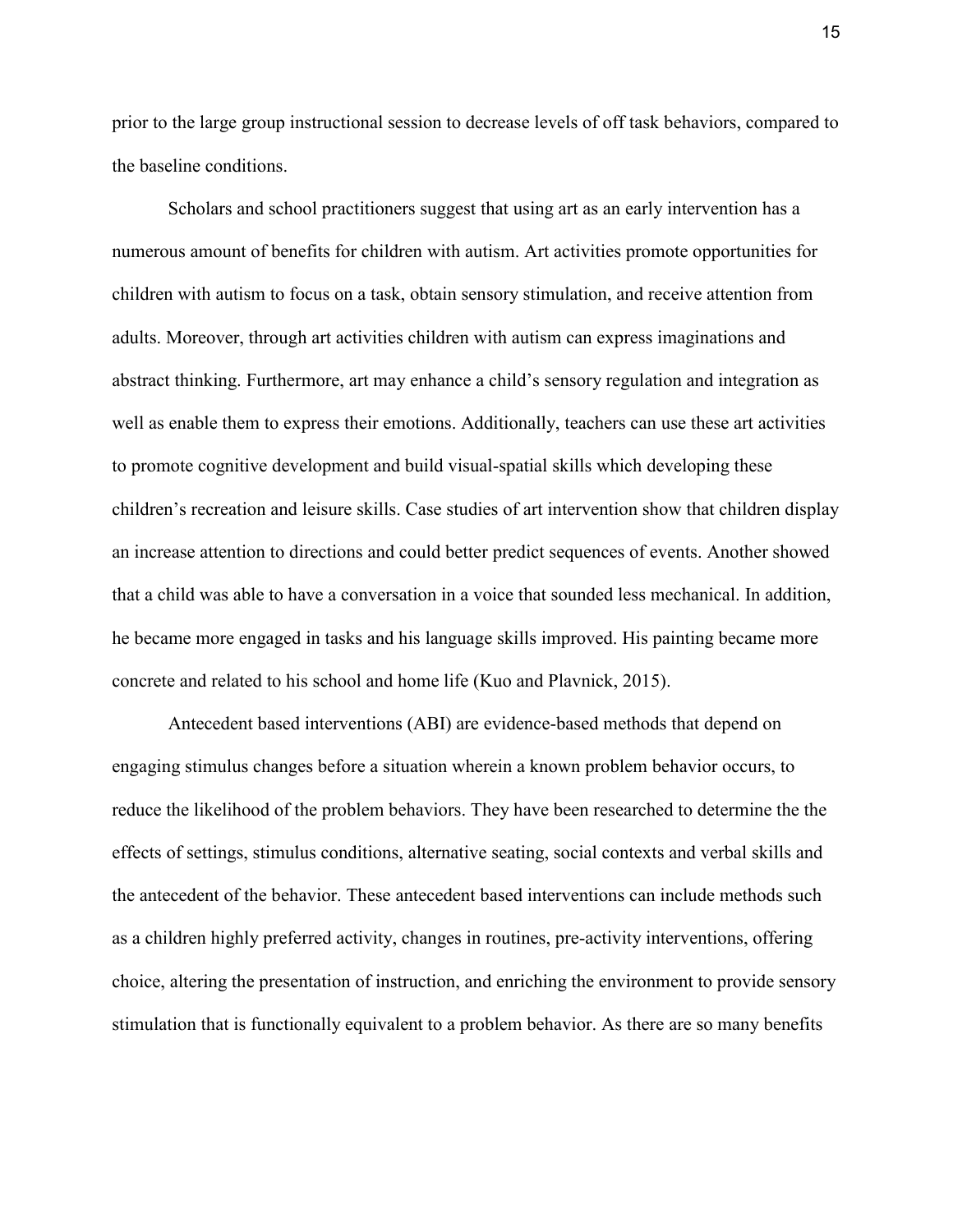from art activities, consequently, art based interventions are a beneficial type of antecedent based interventions.

Observation of the student during whole-class instruction was used as the baseline in this study. During the interventions, the researchers organized a 10 minute antecedent art intervention with the student prior the observations of his behaviors during the large group instructional settings, as was observed during the baseline. The researchers found that there were eminent differences in the types of off task behaviors observed during the baseline and the intervention conditions. This revealed that antecedent art interventions can be effective procedures to reduce off-task motor and verbal behavior of children with autism during large group instructional settings when followed by this ABI (Kuo & Plavnick, 2015).

One explanation for these results include that the one-on-one attention given during the antecedent art intervention sessions reduced the need of attention. Providing a decrease in offtask behaviors. Art intervention involved contact to material which present sensory stimulation. Another explanation could be argued that some elements of the intervention procedures, such as a quieter environment, choices, or a consistent schedule, may have led to a more predictable environment than what was prior. When establishing these routines and increasing predictability a decrease in problem behavior by children with autism were shown.

# **Applied Behavior Analysis**

Applied behavior analysis (ABA) provides intensive behavior education and function based behavioral interventions for children with autism between the ages of three and 18 years old. ABA is a clinical application of scientific knowledge regarding behaviors and the educations of socially significant behaviors. It utilizes principles that teach a range of skills which create a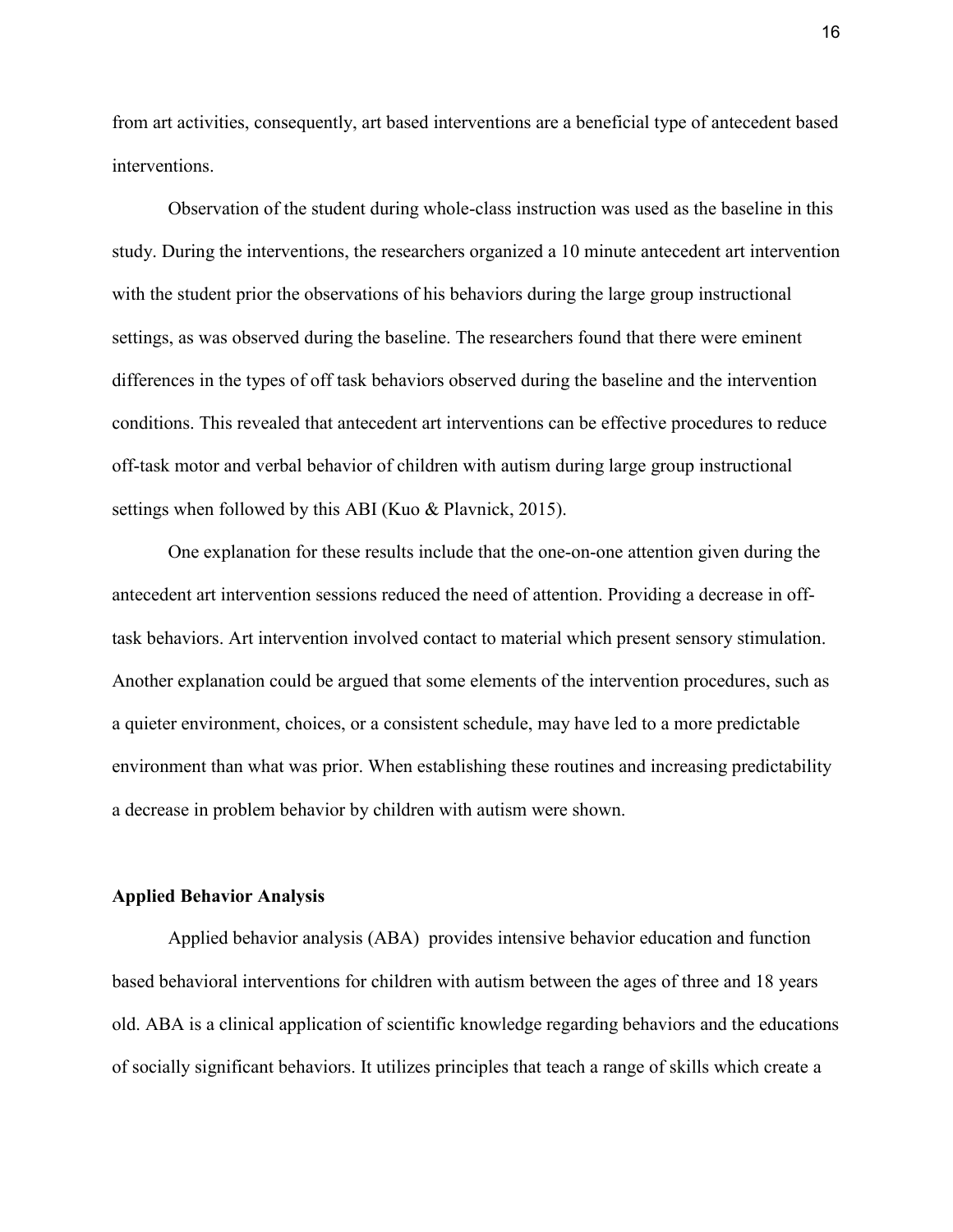meaningful difference to the specific individual and their family. There has been adequate evidences that supports the use of these interventions based on the principles of applied behavior analysis with children with ASD and other intellectual disabilities. Children with these disabilities who have received educations based on these principles have increased their social, language, and cognitive skills as compared to children who received standard interventions (Foran et al. 2015).

There were two applications of ABA that were used during this study, early intensive behavior intervention (EIBI) and behavioral interventions based on functional analysis. Early intensive behavior intervention (EIBI) are educational based ABA models that are used for teaching young children between the ages of two and six with ASD. The program is intensive with 20 to 40 hours per week either within the child's home or in a special center. The team that delivers EIBI consists of therapists and parents. EIBI focuses on the scientific principles of learning and behaviors; which is based on the belief that behavior is learned through interactions between individuals and the environment. For learning to occur three components are necessary (Foran et al. 2015). First, a stimulus must prompt the child's response (antecedent); second, the child responds (behavior); third, there is a consequence that will increase (reinforce) or decreases (punish) the future consistency of that specific behavior. This is an antecedent behavior consequence framework. This can be used to teach many skills, such as, imitation, communication and social skills. These skills are essential for furthering learning and development (Foran et al. 2015).

There was an ample amount of evidence that was in support of the use of EIBI for children with autism (Foran et al. 2015). They also found that children who received EIBI outperformed students on measures of intelligence quotient (IQ), adaptive behavior and language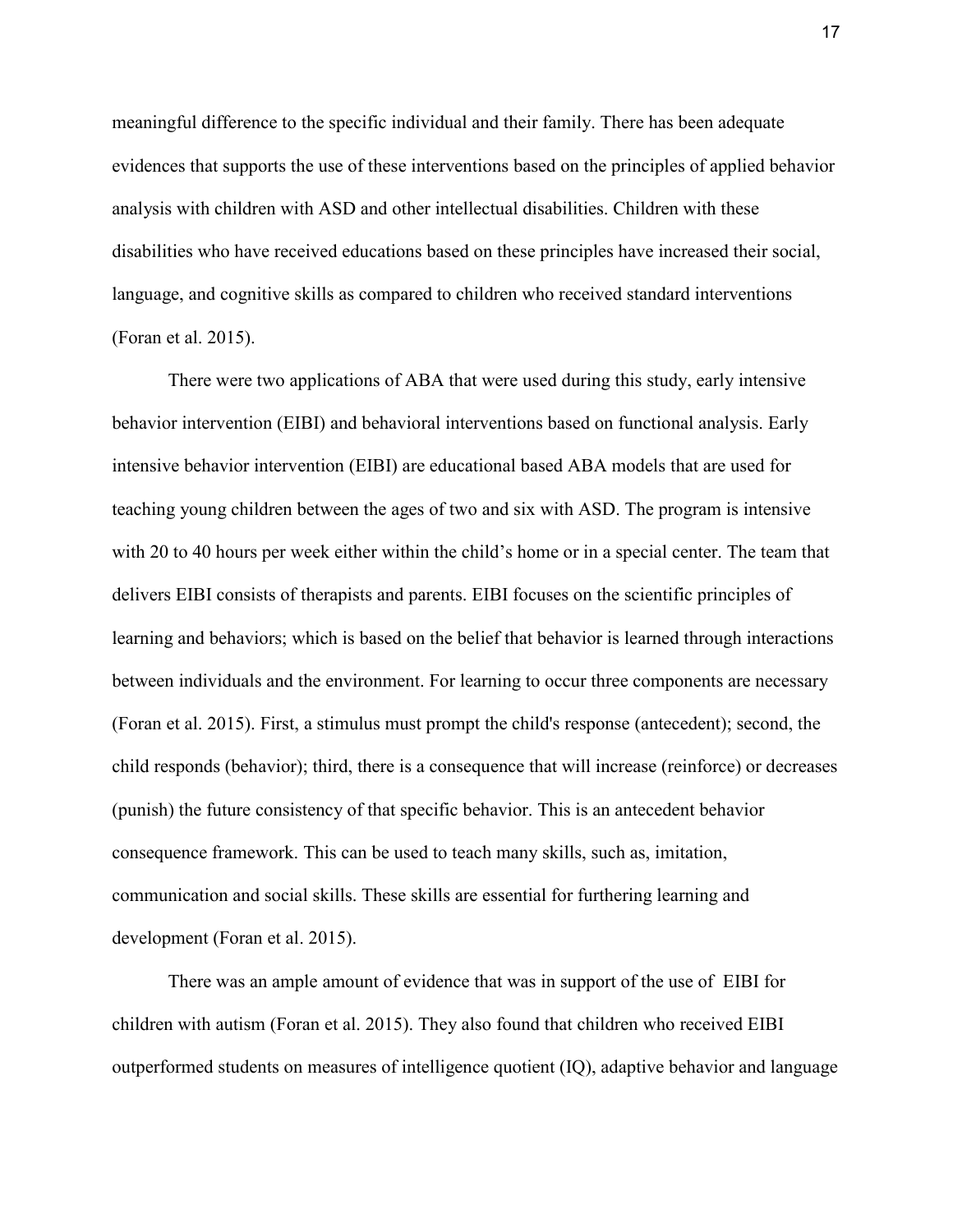skills to those who received their usually treatment. The parents of these students reported improvements after receiving EIBI in the areas of communication, behavior, independence and in their overall quality of life. When examining the efficacy of high intensity (20-40 hours a week) of EIBI, Foran et al. (2015) found that 47 percent of children who received 40 hours of EIBI made remarkable gains in IQ and were able to attend their mainstream education without any further supports. Only 2 percent of the control group displayed such outcomes. The demonstration of the efficacy of high intensity (20-40 hours a week) of EIBI has been shown in a number of students in meta analyses and systematic reviews. More recent studies have found that lower intensity (6.5-15 hours per week) one on one school-based ABA programs are also making significant gains as well (Foran et al. 2015). Children receiving low intensity ABA-based teaching made expressive gains on the measures of Intelligence Quotient (IQ), adaptive behavior, social skills, and communications skills than their peers who received treatment as usual.

The second early intervention application of ABA that was used during this study was behavioral interventions based on functional analysis. This use of functional analysis when identifying the function of problem behaviours is a well-documented area of ABA. Extensions to this methodology has been used to identify the various functions of response topographies. Behavior analysts can teach alternative communicative responded to replace challenging behaviors if the function of the problem behavior is identified. Success increases when the interventions increase appropriate behaviors and decrease inappropriate behaviors based on the results of the functional analysis (Foran et al. 2015).

Significant within-group gain in language, social and play, and academic skills were made with low-intensity ABA-based interventions following eight months of these inventions.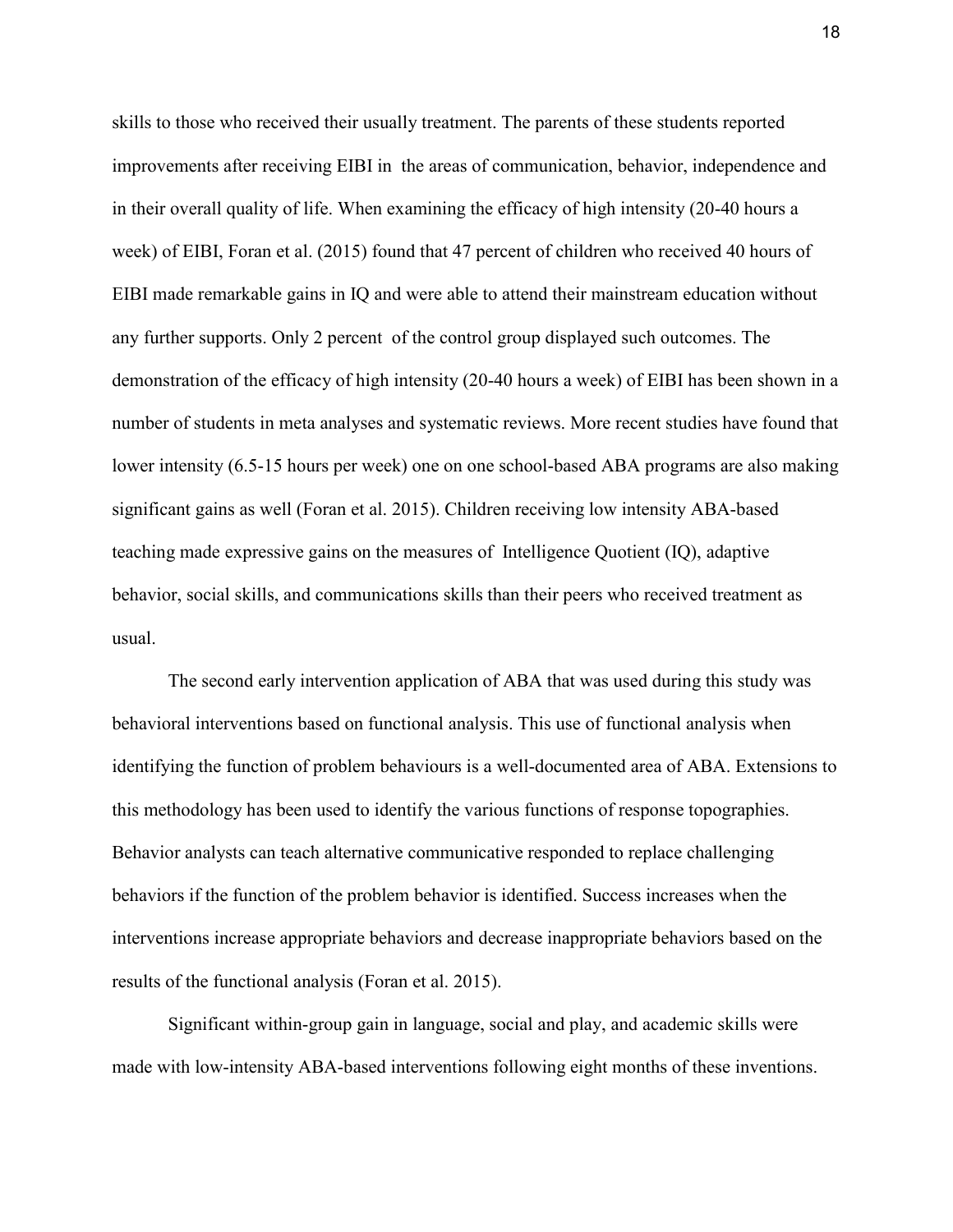The skills that these children are learning such as academic, functional and social skills are skills that are prerequisites for higher learning. The children who were engaging in challenging behaviors learned appropriate replacements behaviors, which in turn lead to the reduction in challenging behaviors overall. The new skills that these children are learning are created children who are better equipped to learn than children similar to them that did not have access to these early interventions or function based behavioral interventions. This proves that a cost-effective intervention based on the principles of ABA can be effectively implemented in schools. Nevertheless, the early intervention group was a small and did not have a control group which is a limitation. However, gains made within-group between baseline and year 1 assessments were statistically significant.

Overall, the researchers have made many significant improvements from both high intensity and low intensity ABA based interventions. Moreover, they found that children under the age of seven made substantial gains on intelligence quotient and on a range of skills, such as, language, social and play, academics skills.The interventions provided with this program increased independence in children and integrated the access to curricular activities.

### **Nasal oxytocin**

Dadds et al. (2014) found that over the last two decades research has been conducted in investigating the application of oxytocin as a method of improving social behaviors in humans. Oxytocin is powerful hormone that acts as a neurotransmitter in the brain and is highly linked with the production of social bonds. According to evidence suggested by preliminary data, oxytocin may have potential as an intervention for autism.

The effects of the tested treatment, daily administration of intranasal oxytocin, were conducted for over a week. They observed a range of measures in a sample of children with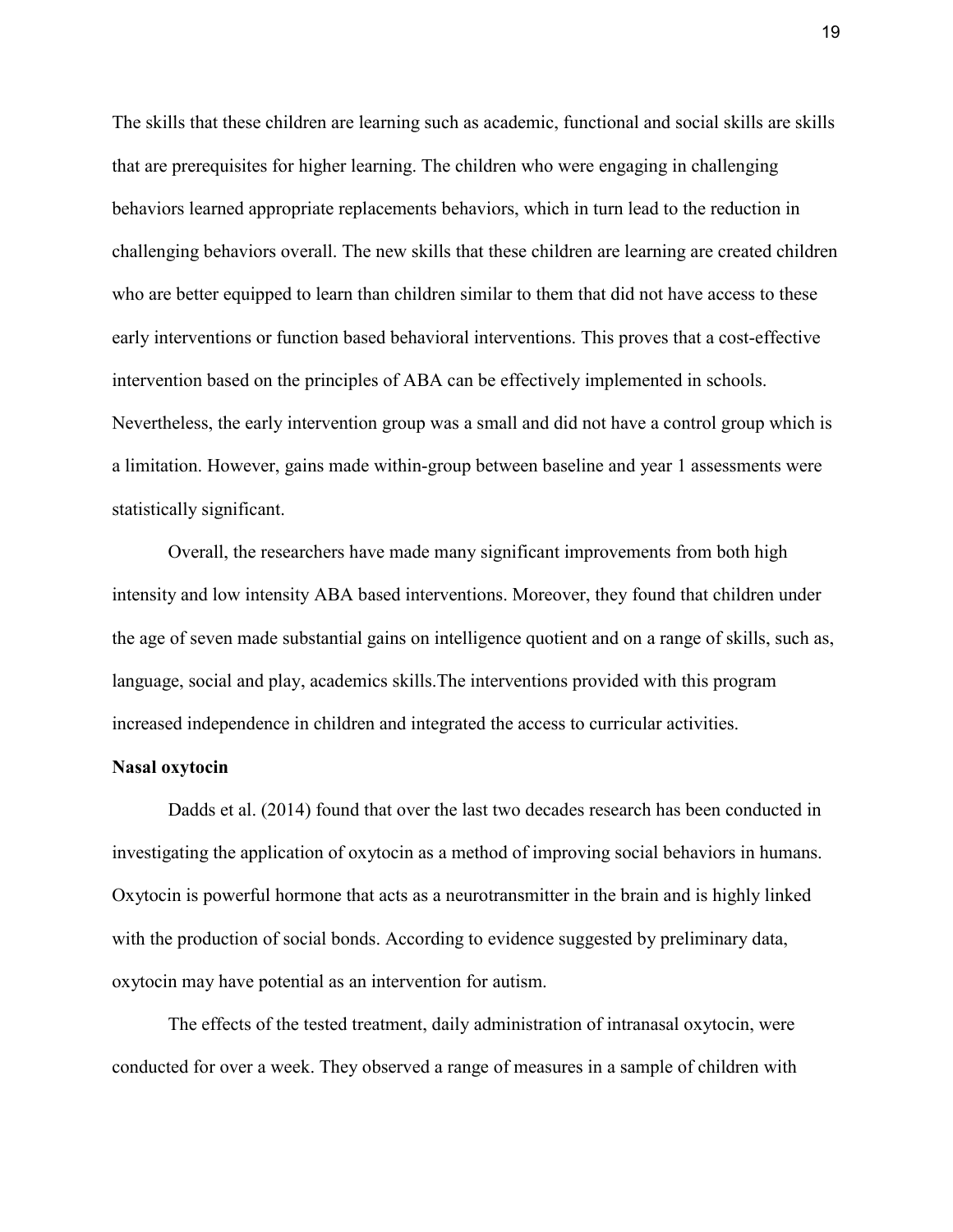autism spectrum disorder. The researchers conducted a five day double-blind randomized controlled intervention trial. Using 38 male children with autism ranging in age from 7 to 16 years old. 24 or 12 internasal units of transnasal placebo or oxytocin were administered depending on their weight, once daily over for consecutive days. Behaviors were assessed incorporating parent reports, clinician readings, and independent observations. Side effects, social interaction skills, repetitive behaviors, emotional regulation, and diagnostic status were measured (Dadds et al. 2014).

In comparison to the placebo, intranasal oxytocin did not significantly improve emotional regulation, social interaction skills, or general behavior adjustment in male with autism spectrum disorder. Furthermore, according to parental report and independent observation there was no reduction in repetitive behaviors with intranasal oxytocin. A similar study, found that there was no compelling difference within ritualistic, sameness, compulsive and restrictive and repetitive behaviors following daily doses of intranasal oxytocin over a six week period using the same measures. Consequently, the results show no benefit of oxytocin for young individuals with autism spectrum disorder and caution is advised when recommending nasal oxytocin as a possible treatment for children with autism (Dadds et al. 2014).

#### **Dog Therapy**

 The interaction with dogs has been said to have major benefits for children with disabilities; especially children with autism. Stevenson et al. (2015) sought to find if sessions with a student with autism, a dog and a teacher can elicit and expand social interactions and engagements while reducing isolation, sensory stimulated, repetitive and negative behaviors.

Five repeated quantitative and qualitative observations of three male subjects in semistructured sessions were used (Stevenson et al. 2015). These sessions were conducted with the

20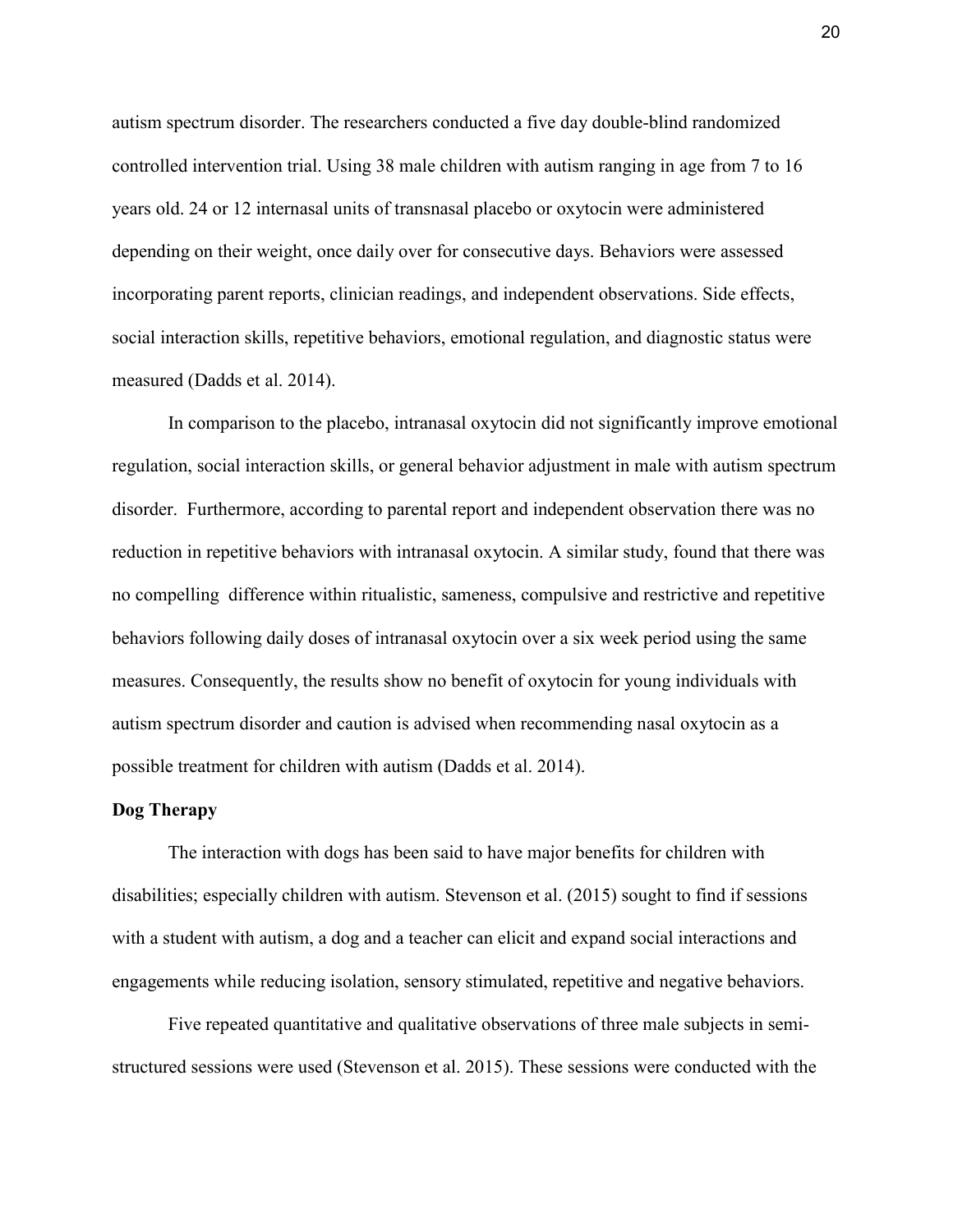student's teacher and school dog. Observations and measures focused on social behaviours, negative or repetitive behaviors and stereotypic behaviors linked to autism. Dogs can have a positive impact on children with autism within the terms of interaction and communication. Furthermore, within sessions, dogs can decrease social withdrawal and repetitive behaviors. Two of the three students were more focused and meaningfully engaged following sessions.

Sessions with dogs were highly individual in their effectiveness. However, all children showed an increase in meaningful social interactions with the dog and their teacher. Which in turn decreased their solitary or repetitive behaviors within the sessions. Moreover, researchers found a reduction in challenging behaviors, reducing phobias and anxiety and an increase in the students independence (Stevenson et al. 2015).

Human interaction with animals has been well documented in enhancing the psychological health of people. Consequently, therapy dogs have increasingly been visiting schools to help children with a range of difficulties and disabilities. These dogs aid in motivating and reducing struggles with motor skills and reading. They also contribute to helping with emotional stability and children having a more positive attitudes towards school for those with severe emotional and behavioral disorders. It has been researched that therapy dogs may deliver emotional, social, physical, and psychological support for children perhaps by giving a nonjudgmental quality and providing a calming effect. This calming effect provides children with a sense of safety and security (Stevenson et al. 2015). Dog therapy can also increase the overall positive behaviors these children have towards the teachers and dogs, while decreasing negative behaviors. Moreover, the use of dogs in the classroom for specific skills or as part of the general curriculum may aid the participation in activities for some children. By establishing a bond with dogs children with autism could then extend this bond with humans.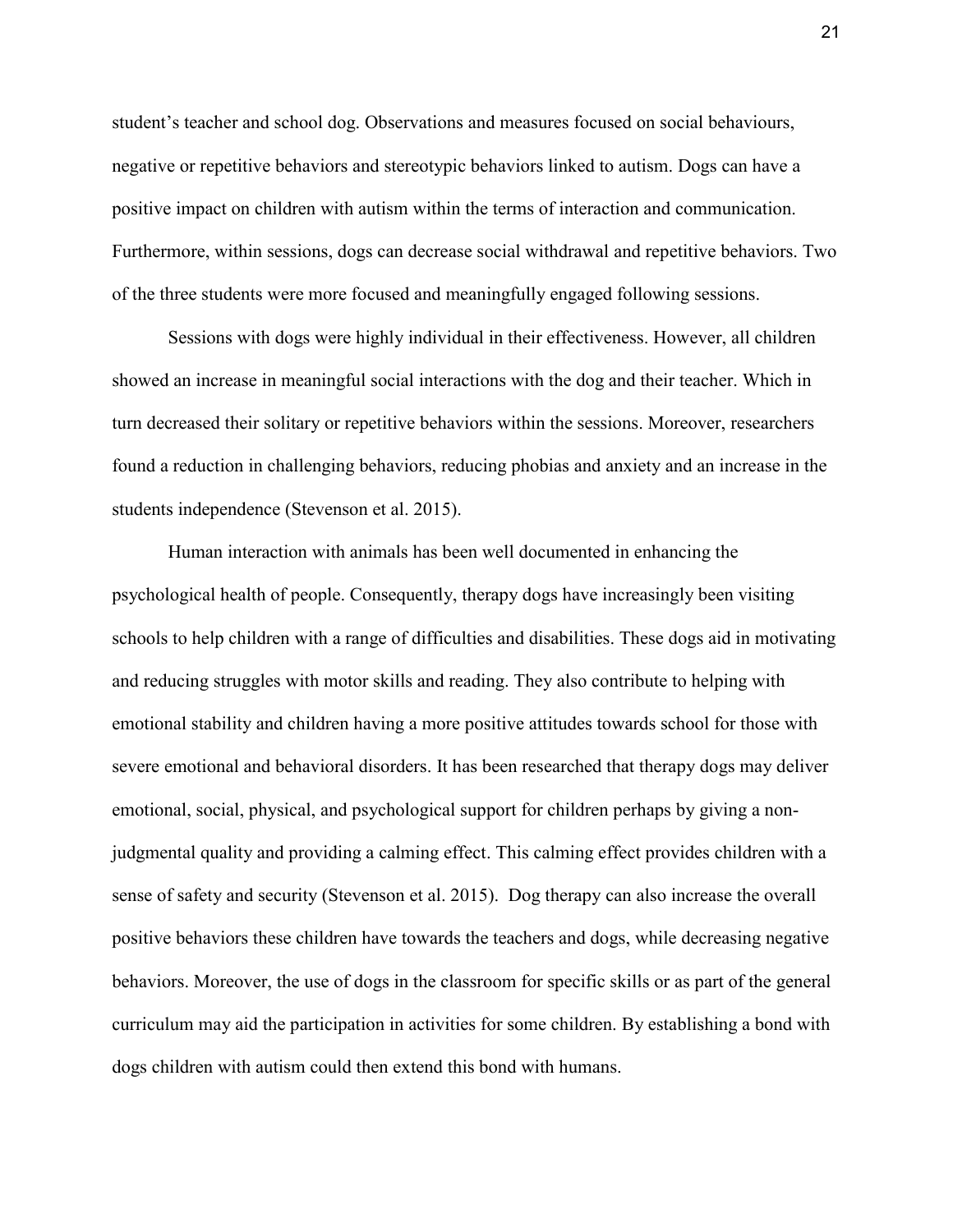All three of the students observed showed increased levels of interaction, visual interest and meaningful vocalisation within the sessions with the dog and teacher present. Teacher questionnaires showed that this effect generalized to the classroom setting. Additionally, there was a parallel reduction in playing alone and sensory/repetitive behaviors during the sessions. Children with highly withdrawn behaviors had an increase in their frequency of verbal and nonverbal social interactions. There was an increase directed towards the dog and therapist, and with a parallel decrease in with the withdrawal behavior. One month later, a follow up indicated a there was a slight decline in the children's social interactions levels, however their levels were nevertheless at a higher rate than before the study. The results also indicated that the children were less distracted, showed a more playful mood, were much more aware of their social environments and had they had an increase meaningful verbal interactions within the sessions with live dog. Nevertheless, they found that hand flapping did indeed increased which was consequently due to their excitement. This may suggested that dogs can elicit an increase in certain mannerisms that are linked to children with autism being in a higher state of arousal (Stevenson et al. 2015). Moreover, when integrating the dog into occupational therapy sessions for children with autism an increase in social interactions, communication and motivation participate occurred among these children. With the dog present there was an increase in engagement such as a smile, visual contacts and affectionate behaviors, all while decreasing the negative behavior patterns, such as physical and verbal aggression and self-absorption. Therefore, sessions with a dog and a member of the school staff may initiate a way in for increased social interactions and engagement, this could transpond to other situations in which a relationship occurs within the educational setting.

### **Emotional Regulation Intervention**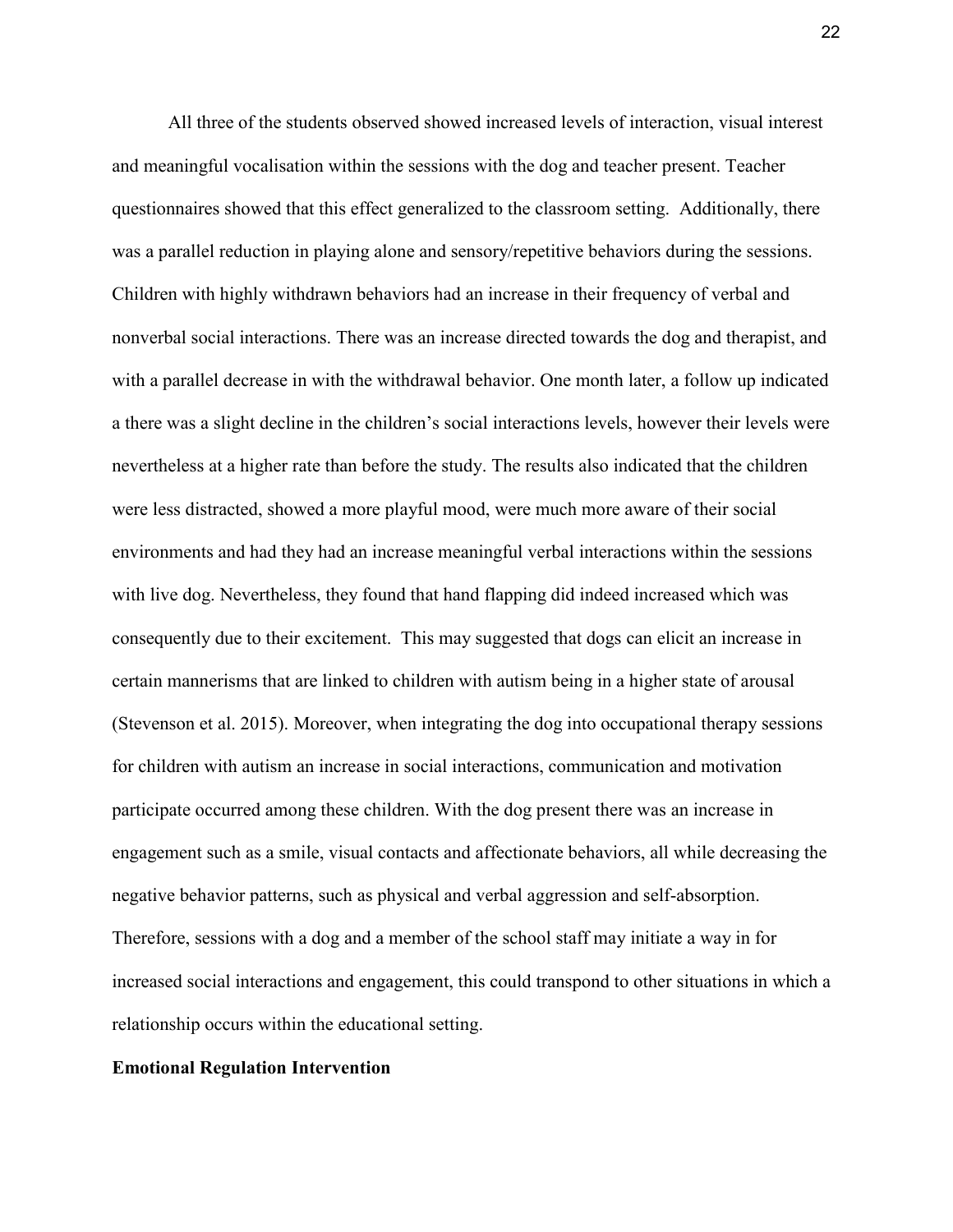Comorbidity is commonly present within children with autism spectrum disorder including problems with emotional regulation. Common difficulties that children with autism spectrum disorder face is deficits with social communication and restricted or repetitive behaviors or interest and often significant emotional difficulties. An estimated 40 to 50 percent of children with autism meet the criteria for two or more psychiatric disorders (Thomson, Riosa, & Weiss, 2015). Most often a combination of externalizing problems and internalizing problems, such as Attention Deficit Hyperactivity Disorder (ADHD), a chronic condition which includes difficulties with attention, hyperactivity, and impulsiveness and anxiety disorder, a mental health disorder identified by feelings of worry, anxiety, or fear that can impede with an individual's daily activities. These difficulties can lead to emotional problems involving underlying challenges with emotional regulation. The emotional problems that children with autism face such as, anxiety, depression, and anger can be directly related to their poor emotional regulation. Cognitive behavior therapy is an intervention for children with autism that can address emotional regulation and has been shown to improve a wide variety of emotional problems.

Thomson et al. (2015), investigated the improvement of emotional regulation with children with autism using a multicomponent cognitive behavior therapy treatment program. The participants included 14 male children diagnosed with autism spectrum disorder, with average intellectual functioning, ranging in ages from 8-12 years of age. For personal reasons, one of the originally 14 children who were enrolled in the trial dropped out after the first session. The children were assessed during the pre-intervention phase 1 to 2 weeks before the 10 week interventions took place, and 1 to 2 weeks after during the post intervention phase following the treatment.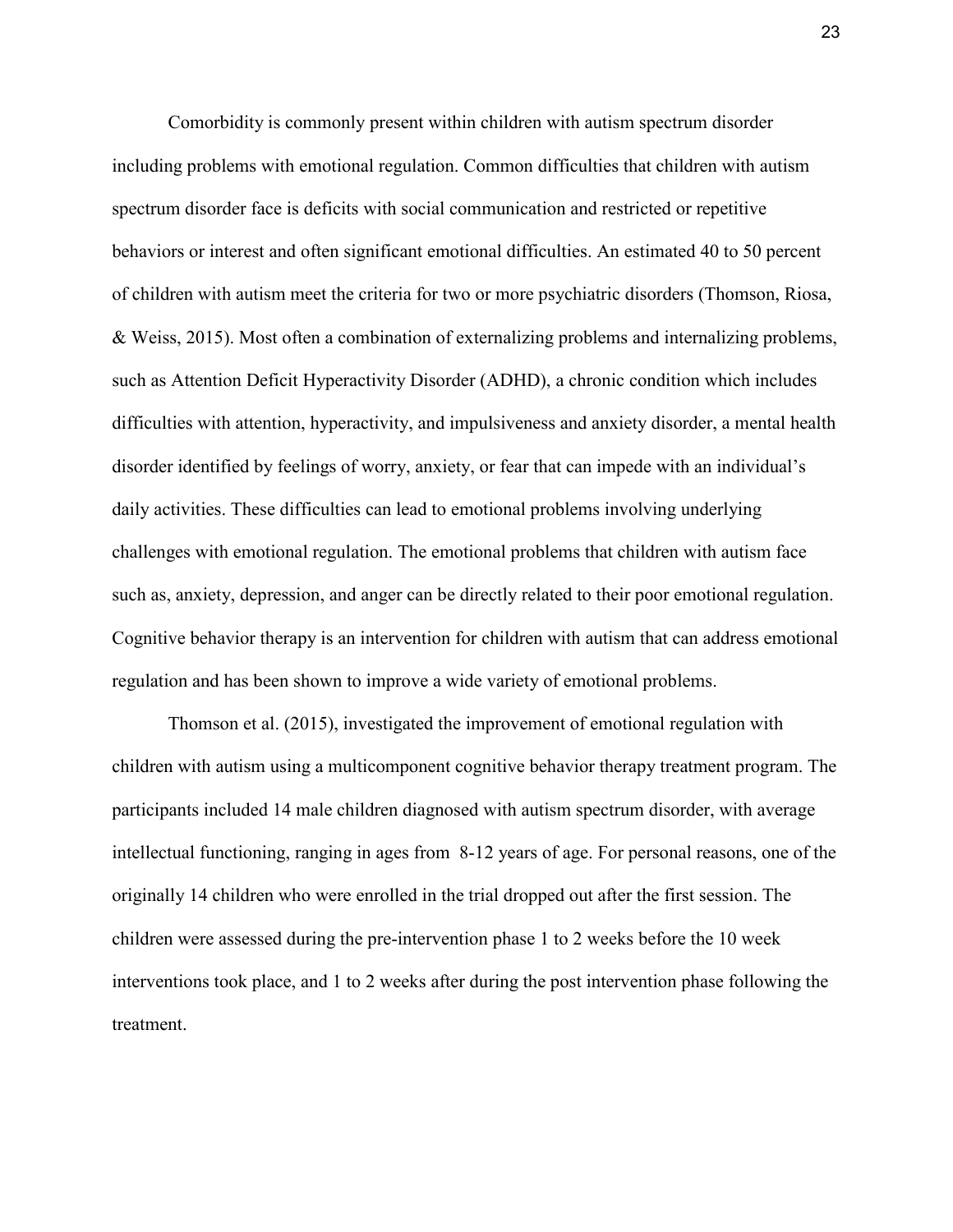High satisfaction was reported from all of the participates from the intervention in regards to the activities and overall program. The children's emotional regulation overall indicated improvements. 12 of the participants who answered the post intervention summary questions indicated the following results, 92 percent recorded an improvement in both emotional regulation and the ability to deal with anger, 75 percent recorded an improvement in the ability to deal with anxiety, and 58 percent reported an improvement in the ability to deal with sadness. The parents of the children reported less lability and negativity on the Emotional Regulation Checklist (ERC), an parent scale of emotional regulation, less internalizing and behavioral symptoms, and more adaptive behaviors on the Behavior Assessment System for Children-2nd Edition (BASC-2), a standardized measure of clinical concerns and adaptive skills used to help identify typically occurring childhood and adolescent clinical diagnoses (Thomson et al. 2015). An overall decrease in dysregulation and an increase in the number of appropriate strategies was reported by the children. The parent also reported fewer anxiety diagnosis and the Anxiety Disorders Interview Schedule (ADIS-P-IV), a semi-structured diagnostic parent interview examining the severity of children with emotional disorders, depicted less severity post intervention. Furthermore, a blind clinician reading on the Clinical Global Impression Scale (CGI-I and CGI-S), a rating of illness severity used to assess global severity of psychopathology on a 7-point scale, showed an overall decrease in psychopathology. Improvements were also reported by parents on their child's emotional lability internalizing symptoms, behavior dysfunction, and adaptive behavior. Additionally, clinicians also found improvements based on their overall ratings of severity and the number of diagnosis on the ADIS-P-IV (Thomson et al. 2015). Of the 12 children who completed the Children's Emotional Management Scale (CEM) a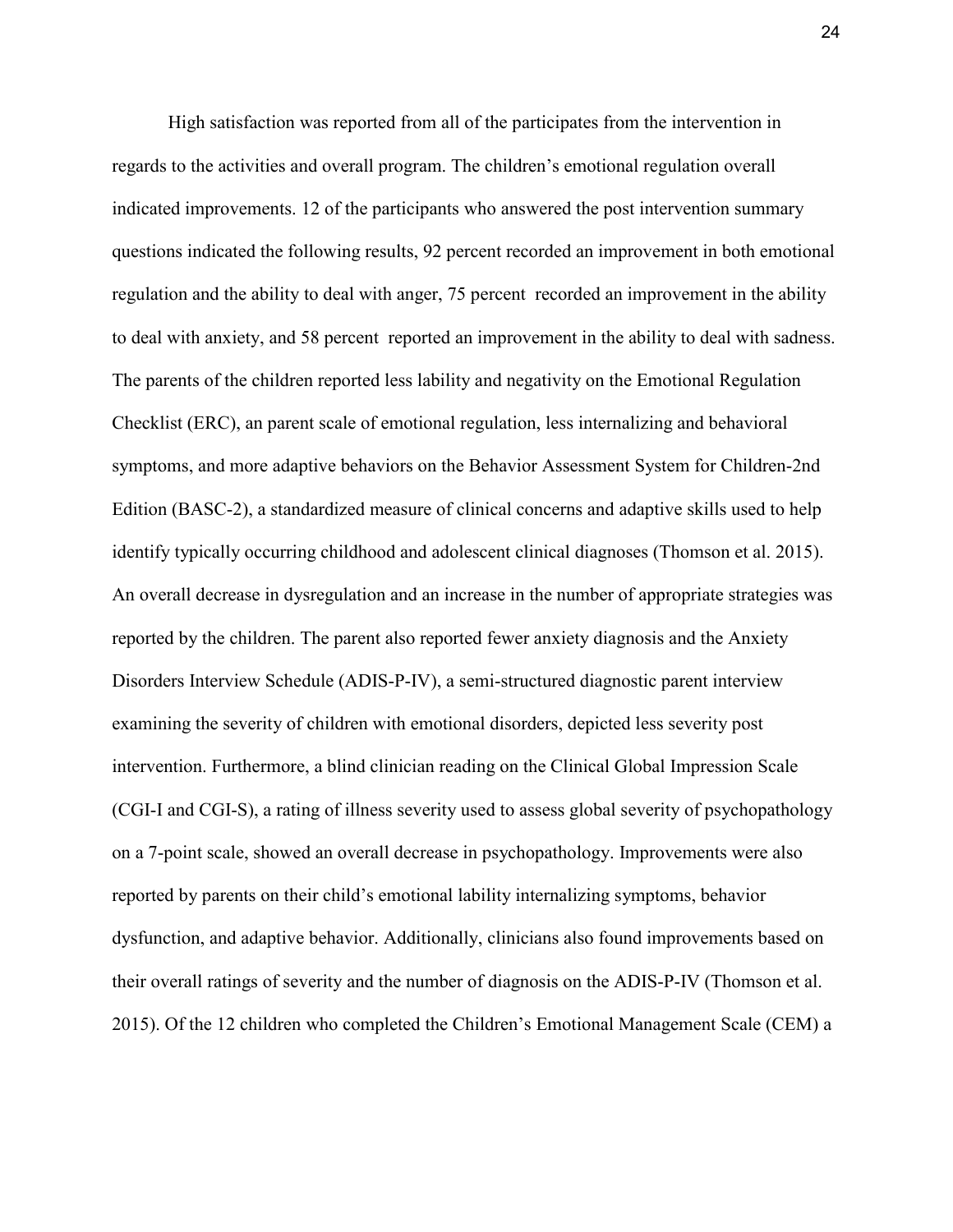children's self-report which appraises inhibition of expression of Anger, Sadness, and Worry. The results indicated less overall dysregulation across all three of those emotions.

# **Interest-Based Token Economy**

A study was conducted with a seven-year-old boy with autism to see the effects of a token economy intervention that either did or did not include perseverative interest. Examining the effects of this manipulation on the child's challenging and off task behavior during an early literacy activity in a public school special education classroom and an inclusion classroom. This student had mild to moderate autistic symptoms, and spent a majority of his school day in the special education life skills classroom with 4 to 8 other students with developmental disabilities. This student only spent one hour of his school day within the inclusion classroom according to his individualized education plan IEP. This was due to challenging behaviors that happened too frequently for him to be a part of the general education setting. These behaviors included screaming, falling and/or laying on the floor. The student was the perfect candidate for this study because he had experience in using a traditional model of the token economy system. Therefore, he did not need additional training when implementing the system (Carnett et al. 2014).

A token economy is an interventions involving the distribution of tangible (e.g. tokens) with the presence or absence of a target behavior. The student would then exchange an agreed upon number of the tokens for backup reinforcers. Behaviors can be established, decreased, and/or maintained while using token economy systems. Several variations of this intervention exist such as losing tokens for inappropriate behavior, pairing tokens with praise, and distributing tokens on a reinforcement schedule. However, very little research has been conducted on the token itself, as the tokens are usually considered to be a neutral stimuli (e.g.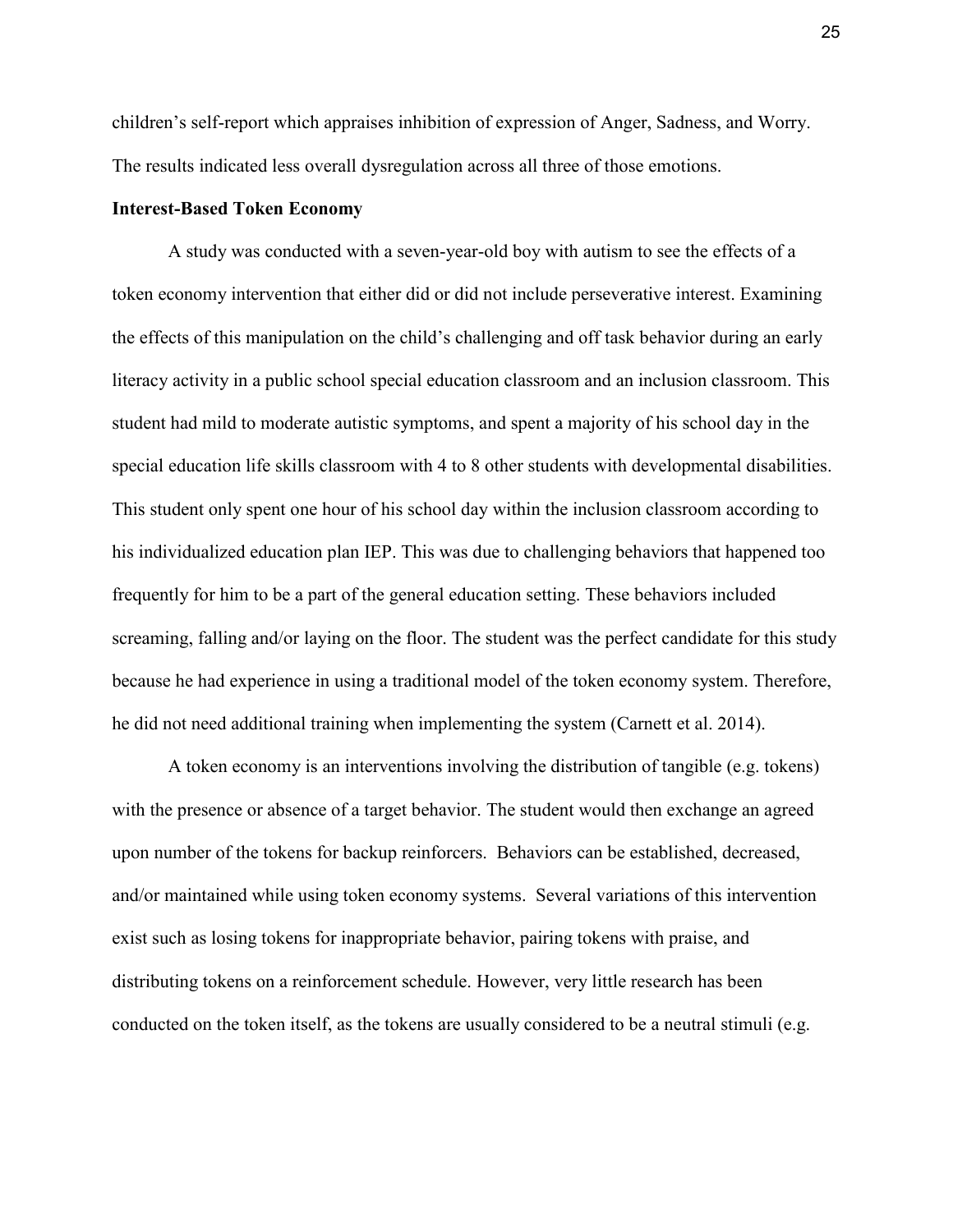tickets) in which become reinforcing when paired with a backup reinforcer. Carnett et al. (2014) believed that the tokens themself can increase and reinforce the power of the token itself.

Small edibles such as bite-size candies are crackers were used as a backup reinforcer during this study. The student picked out  $M\&M$ 's, fruit snacks and chips as his small edible items. Carnett et al. (2014) reviewed using visual supports on task behaviors which included sitting down, staying quiet, and looking at the teacher prior to all of their sessions. The token economy without perseverative interest included a penny token system. Carnett et al. (2014) reviewed using visual supports on task behaviors which included sitting down, staying quiet, and looking at the teacher prior to all of their sessions. The token economy without perseverative interest included a penny token system. Carnett et al. (2014) would sit next to the student and hand out tokens for 20 seconds of consecutive on task behaviors. The student was allowed a maximum of 30 tokens per 10 minute session to be around. The back of reinforcers could be obtained for every 10 tokens the student earned. The exchange would occur at the moment the student reached 10 tokens to ensure positive reinforcement.The token economy with perseverative interest included the same layout however the tokens were not to pennies. They were in the shape of puzzle pieces and the 10 tokens formed a puzzle. Puzzles were a preferred interest of the student. The token economy with perseverative interest included the same layout however the tokens were not pennies. They were in the shape of puzzle pieces and the 10 tokens formed a puzzle, as puzzles were a perseverative interest of the student (Carnett et al. 2014).

The results of the study indicated that the challenging behaviors decreased with the use of both token economy system. However, on-task behaviors happened more frequently during the perseverative interest token economy then in the token economy without the perseverative interest. The use of a train as the token, reflecting the child's perseverative interests (e.g. using a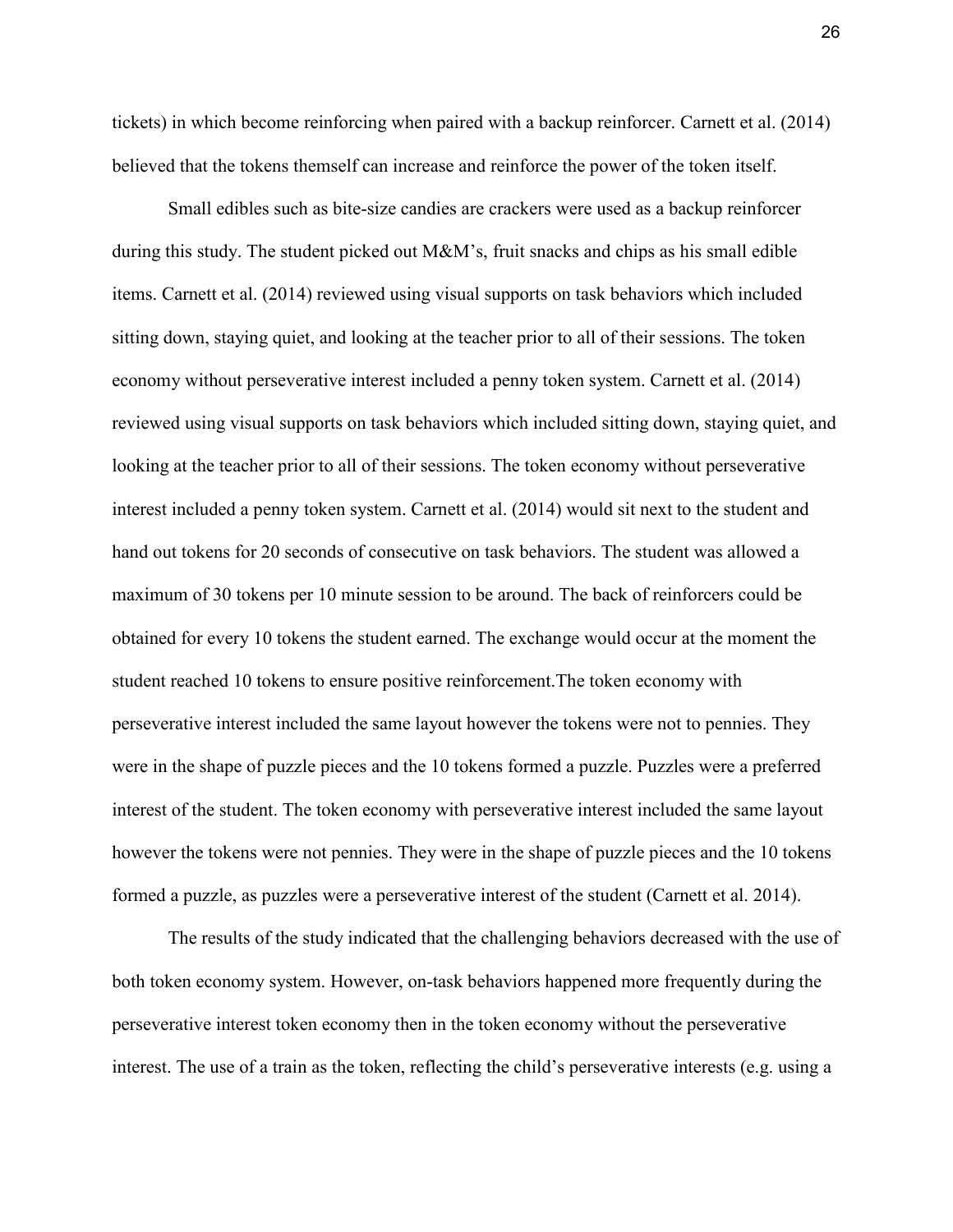small picture of a train as a token for a child who had a perseverative interest in trains) improved intervention outcomes (Carnett et al. 2014). The evidence concluded that the interest based token was more effective increasing on task behaviors while decreasing challenging behaviors than a token based intervention without perseverative interests. The favorable effects of these interventions were also replicated and generalized to the inclusion (child's classroom) as well. Suggesting that in terms of an economy token based intervention, perseverative interests based tokens may enhance this intervention and improve the efficiency and effectiveness of intervention within the classroom (Carnett et al. 2014).

### **Comprehensive Peer Network Intervention**

Deficits in social skills are main characteristics of autism spectrum disorder. These deficits impact the communication development and social development throughout the person's life. Children with autism have a limited range of social communication skills such as difficulties initiating interactions, maintaining reciprocity, giving and receiving social bids, and responding to others engaging. Due to the impact of these deficits, it is important to find an effective approach that can enhance social communication within a natural setting.

Students with autism need direct instruction and specific social behaviors and to specifically focus on the use of social pragmatic language to interact with others. It was sought to find the outcome of combining two interventions, direct instruction and peer-mediation approaches (Kamp et al. 2015). Additionally, delivering social communication skills intervention with not only children with autism, but also with their peers without disabilities, provides opportunities for natural feedback and social reinforcement. Given the student an opportunity to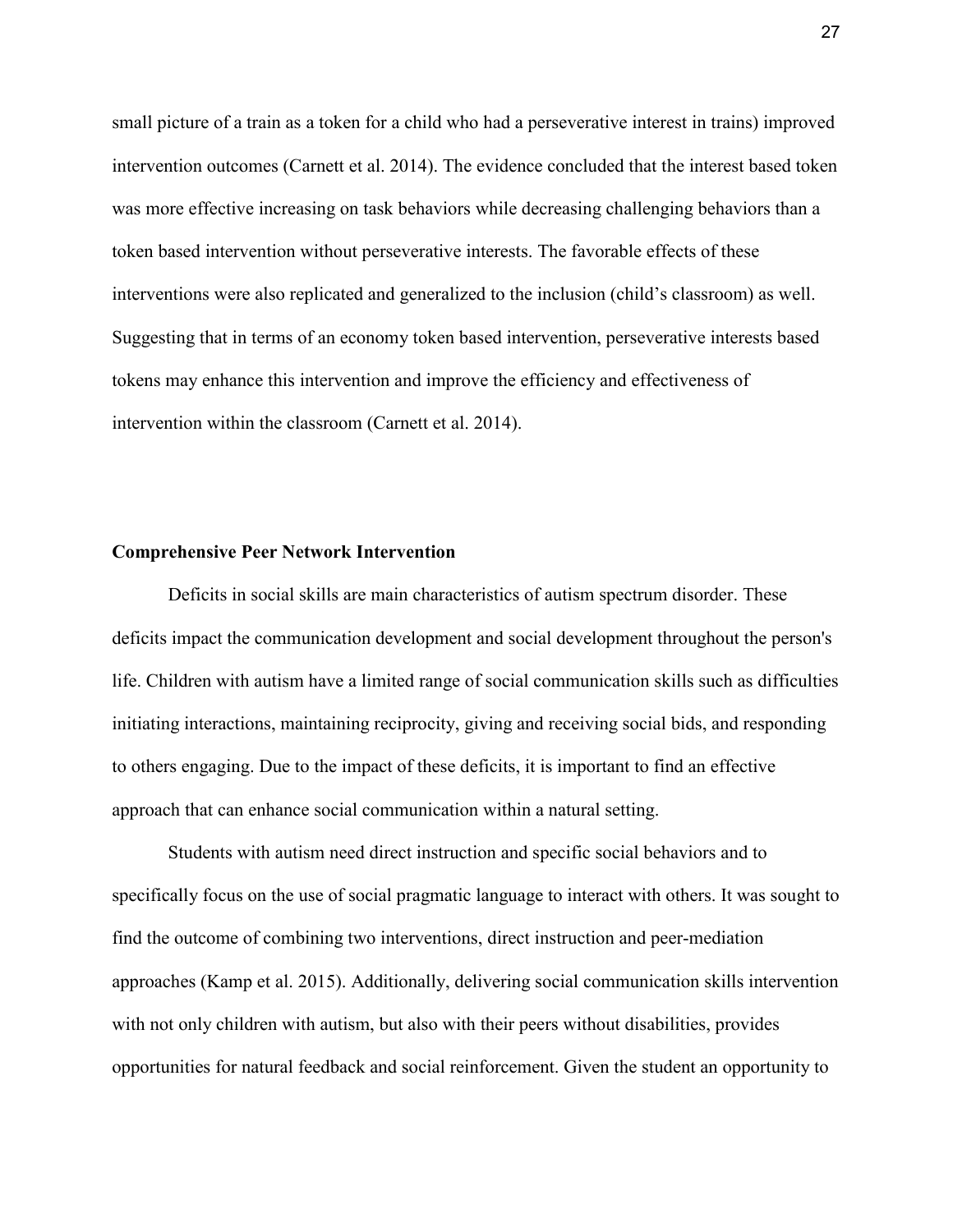practice these skills, may increase the chance of generalization of the use for the skills (Kamp et al. 2015).

This randomized controlled trial sought to determine the efficiency of a comprehensive peer network intervention that includes pure training as well as direct instruction on social communication, language performance, adaptive communication skills and teacher ratings of children with moderate to high functioning autism spectrum disorder over a two-year period. The peer network interventions occurred three times per week and were set up as social skills group. During these sessions the children were taught social and communication skills using ageappropriate games and activities, such as card games and board games. The sessions were set up to provide students with autism interactions with their typical peers using games and toys which in turn allow them to practice reciprocal social communication. There were five specific skills that were taught during this time. These skills included, ask and share, tell about my toys, tell about my friends toys, nice talk, ways to play. Key components of this intervention include a scripted lesson for the teachers to teach the specific communication skills needed, written text cues for the participants with and without autism, peer training, and feedback and reinforcement to all children from the teacher (Kamp et al. 2015).

The outcome of the 2 year comprehensive peer network intervention was that, the intervention groups had an increased amount of initiations, including verbal communication rather than just joined attention and/or social engagement (Kamp et al. 2015). These initiations not only occurred outside of the intervention session, but also outside of these sessions. This generalization confirms the importance of social communication skills taught in a more natural social setting. Additionally, students in the intervention sessions showed more total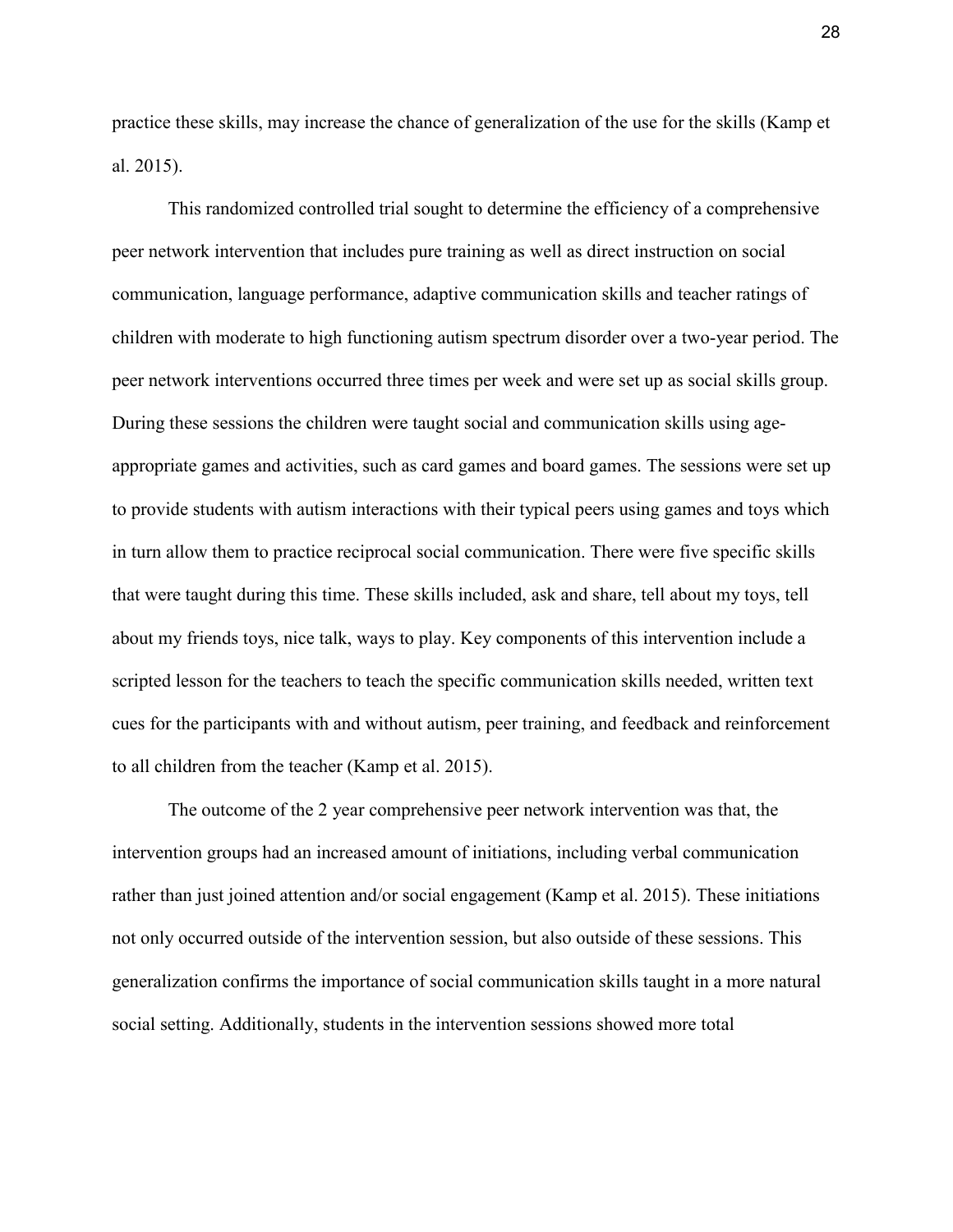communications, displayed growth within their language skills as well as their adaptive communication skills.

# **Self-Monitoring**

### **Watchminder**

Self-Monitoring private self-assessment and self-recording process that allows an individual to become increasingly aware of their performance of a particular task. The development of these skills are important for many daily life tasks, such as, time management, acquiring and comprehending new information, meeting deadlines and due dates, and performing multi-step tasks (Finn, Ramasamy, Dukes, & Scott 2015). The use of self-monitor training is a proactive intervention that can be used and applied across a variety of settings and it has been proven an effective strategy in the educational setting. Positive effects of self-monitoring on a variety of target behaviors for individuals with ASD across a range of age groups. This research looks at the use the self-monitoring intervention, WatchMinder. WatchMinder is a vibrating prompt, self-graphing watch that tracks on-task behaviors of students with ASD in an elementary setting (Finn et al. 2015).

There were four students with ASD that participated in the study. They all received special education services and participated in an autism cluster program for a portion of their school day. All of the students were very distracted when working on academic tasks and required many verbal prompts. The results of this intervention showed that participants increased their on-task behaviors when the intervention was introduced and maintained high levels of ontask behaviors during the follow-up phase (Finn et al. 2015).

All four participants increased their on-task behaviors and work productivity while working independently at their seats. This provided students the ability to become an active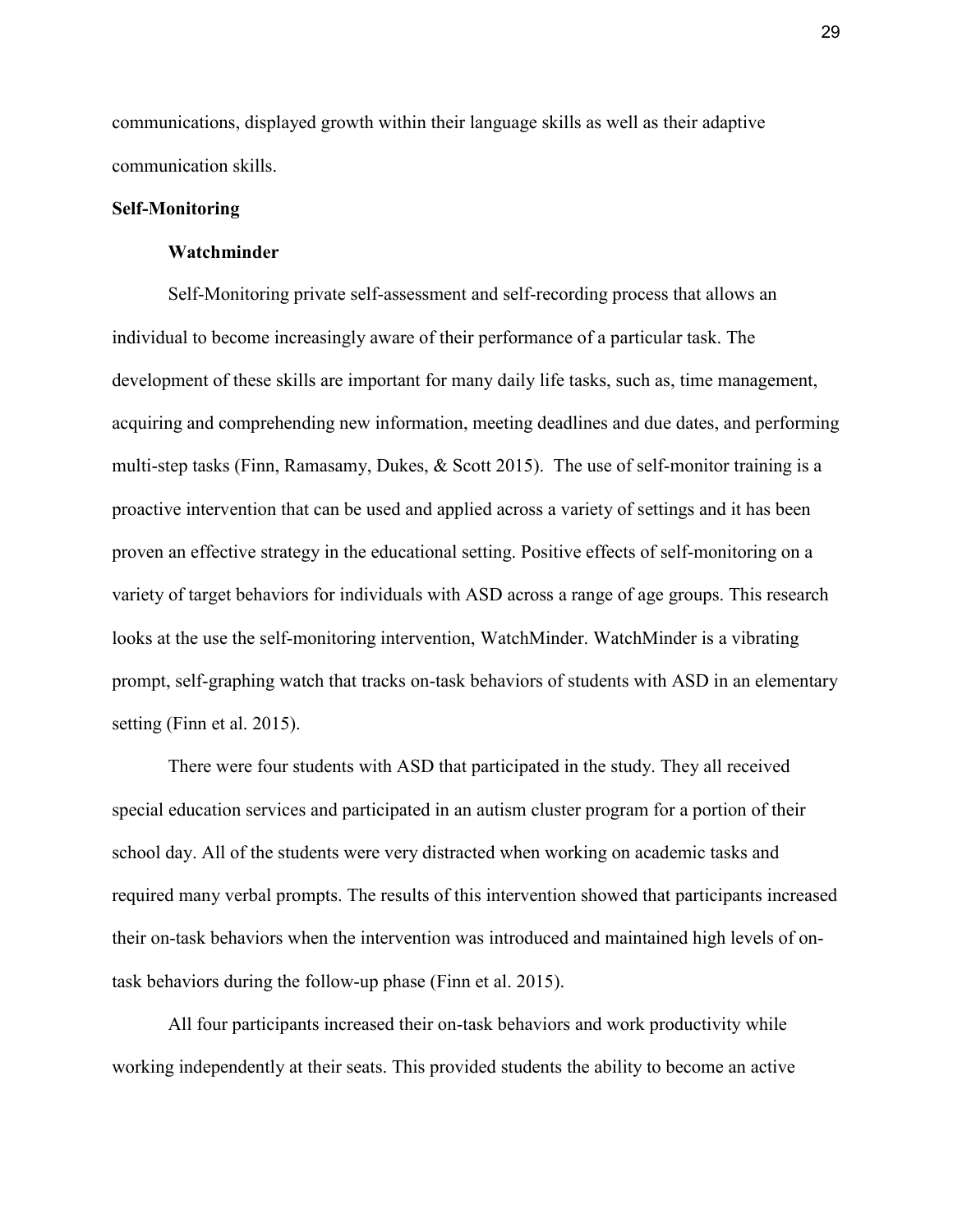participant in their education and more accountable. Providing less pressure on teachers who were able to give up some of the responsibility of the intervention (Finn et al. 2015). Furthermore, with the vibrating feature of WatchMinder, other students in the classroom were unaware of the watch going off allowing multiple students to wear the watch and not standing out amongst their peers. WatchMinder and the use of self-monitoring fosters an increase in motivation, responsibility, self-resilience, and independence upon students with ASD. Finn et al (2015) stated that it is possible for students to increase the amount of time the spend in the general education classroom with the development of the self-monitoring skills.

# **Social interactions**

A primary feature of autism are dysfunctions socially, which may indeed be its most defining characteristic. Despite the level of intellectual functioning of individuals with autism, social deficits persist throughout their life. One of the most important challenges that professionals working with children with autism face is improving their social functioning. One of the characteristics of social deficits is initiating social interactions. Student with these difficulties may display repetitive motor behavior, such as, body rocking, hand flapping, and finger tapping. When children fail to make invitations they often lack learning opportunities and the independence of seeking out information from the environment (Loftin et al. 2018). Repetitive motor behaviors can hinder children with autism in many ways. Due to the odd and, for some individuals, noisy nature, repetitive motor behavior can therefore produce social stigmas, further reduce opportunities for interactions with their peers, prevent some students from being included in general education settings, and interfere with the students' ability to attend to and engage within academic instruction.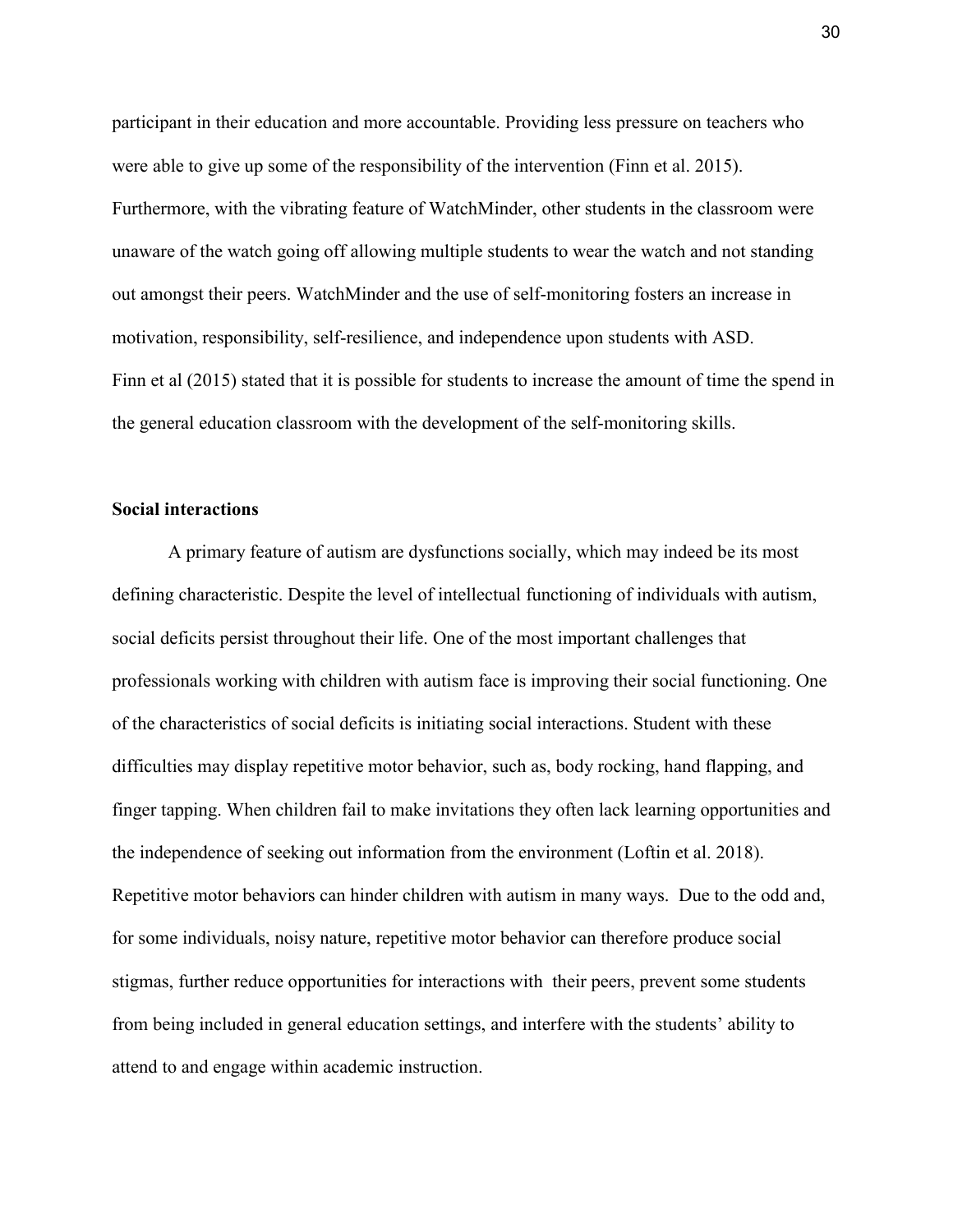This study sought to examine an intervention that included peer training, explicit instruction and initiating social interactions, along with a self-monitoring component to promote and maintain the new skills well after the end of the teaching phase. The interventions should increase their social initiation and social interactions of the children with autism and their typical peers. Loftin et al. (2008) believed that increasing these social interaction by teaching new skills could lead to the reductions in problem behaviors, such as these motor behaviors. Furthermore, teaching self-monitoring strategies may increase the maintenance of these skills. Self-monitoring increases student independence and it encourages self-control. These are important qualities that the researchers believe are often overlooked within other interventions. In order to self-monitor, students need to diligently track their own behavior conditions and acknowledge outcomes that are produced. When individuals self-monitor, they are forced to attend to certain aspects of their own behavior, which they may ordinarily never focus on. The relationship between engagement, social interactions and repetitive motor behavior was also examined. Interventions including peer training, direct social initiation training, and self-monitoring leads to increased social initiations and ensuring interactions (Loftin et al. 2008).

Three children with autism were taught direct instructions in initiating social interactions with peers in a one-to-one setting. Soon after, the children were taught how to self-monitor and keep track of those interactions using a golf wrist counter. Having the students self-monitor changed their focus of attention which allowed them to attend to their social behavior. Before the intervention, peer interactions may have been ignored by the children. When the children were no longer self-monitoring, their social behaviors remained.

The interventions were observed as having a successful increase the children's social initiations, and social interactions increased, subsequently there was a reduction in repetitive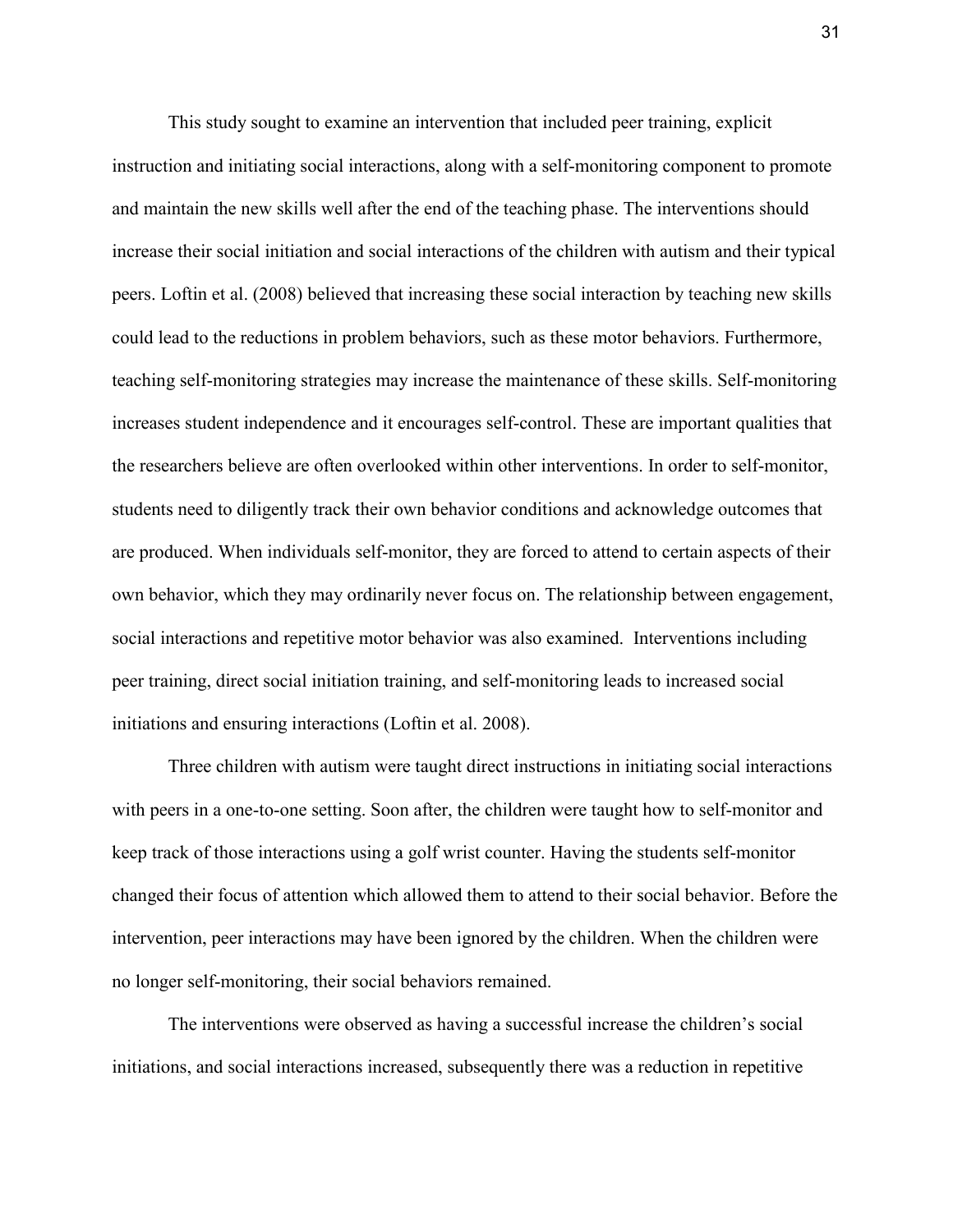motor behaviors. The researchers found that multi-component social skills intervention, including peer training, social initiation instruction, and self-monitoring, led to a decrease in repetitive motor behaviors. There was an increase in social initiations for all participants when they were taught to initiate. Moreover, social interactions continued when self-monitoring was introduced. The direct instructions in social skills lead to the students increasing their social initiations. Teaching these explicit instruction of social skills, the children with autism were able to quickly learn how to initiate conversations with their peers. This may have occurred because the children were provided with a clear framework for how to conduct themselves during an unstructured and previously ambiguous period. The peer training aspect, also played a key role with the success of the interventions, fostering a safe and supportive environment.

When the children were engaging in social interactions during the study, they may have received stimulation, hence causing them to engage and display less repetitive behavior. Even when reinforcers were faded, social behavior continued, suggesting that interactions become a natural reinforcement. These social interaction themselves may have become reinforcing, due to the stimulation they provided. The changes in social behaviors and repetitive motor behaviors were maintained more than one month after interventions ended and the positive effects were still observed. This study may be less successful for children with autism whos communication skills are less developed or who have lower cognitive abilities. Children with severe communication and social deficits may need a more intensive and a much longer instruction phase.

#### **I-connect**

 In addition to impairments with communication and social interactions, restrictive and repeated behaviors are contributing factors in identifying children with autism spectrum disorder.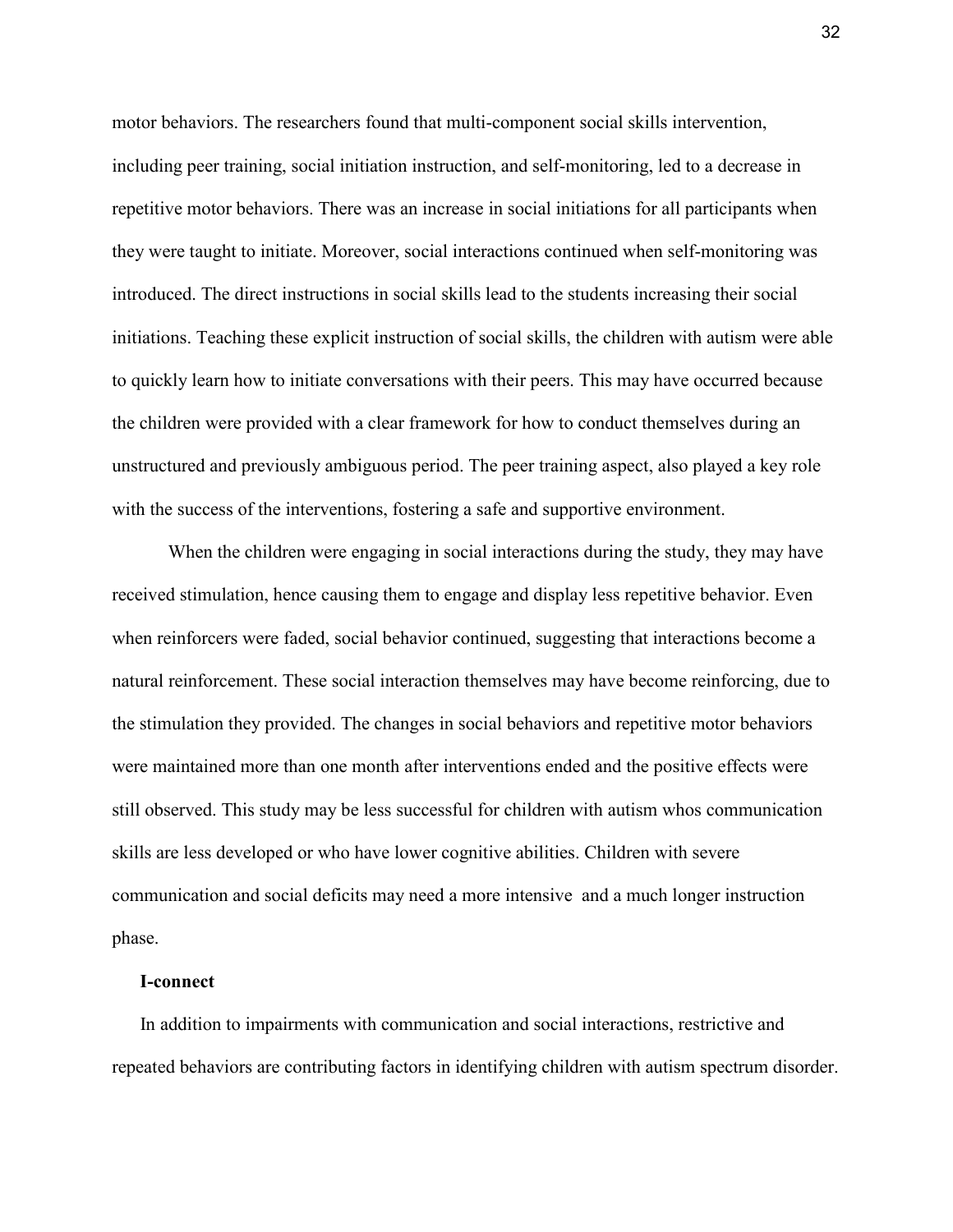Restricted in repetitive behaviors can include a wide variety of behaviors, which may include sameness and routine, narrowed interests, stereotypic behavior, and self-injurious behavior. There is an assortment of stereotypic behaviors that can be linked to people without isms spectrum disorder (Crutchfield et al. 2015). Stereotypic behaviors are more commonly found in individuals with autism. These behaviors include both motor and vocal components and can include, "brisk arm movement, rapid or odd walking pastor, toe-walking, body rocking, noncommunicative vocal repetitions, and headshaking" (Crutchfield et al. 2015, p. 1146). These complex stereotypic behaviors impact a variety of students with autism. Such as difficulties with task completion and difficulties with social opportunities.

 A strategy that is known to help decrease these types of behavior is self monitoring. Selfmonitoring is said to increase behavioral repertoires and decrease behaviors. This study examined the relationship between I-Connect and levels of stereotypy for two students with autism. I-Connect is a self monitoring technology system that is able to be delivered without direct supervision and instructor implementation. Furthermore, I-Connect is able to be adapted and adjusted to meet the needs of each individual student and their environment. Self-monitoring includes performance assessments and records target behaviors (Crutchfield et al. 2015).

 This study looked at two middle school students in the eighth grade, who were receiving special education services under the disability category of autism spectrum disorder. Additionally, these students had stereotypic behaviors that were impacting their ability to independently complete tasks and were given parental consent. The self monitoring program I-Connect showed immediate signs of decreased levels of stereotypic behaviors in both students. Their teachers saw that the completion and productivity of assignments had improved as well when using the I-Connect system. It was also reported that all participants enjoyed using the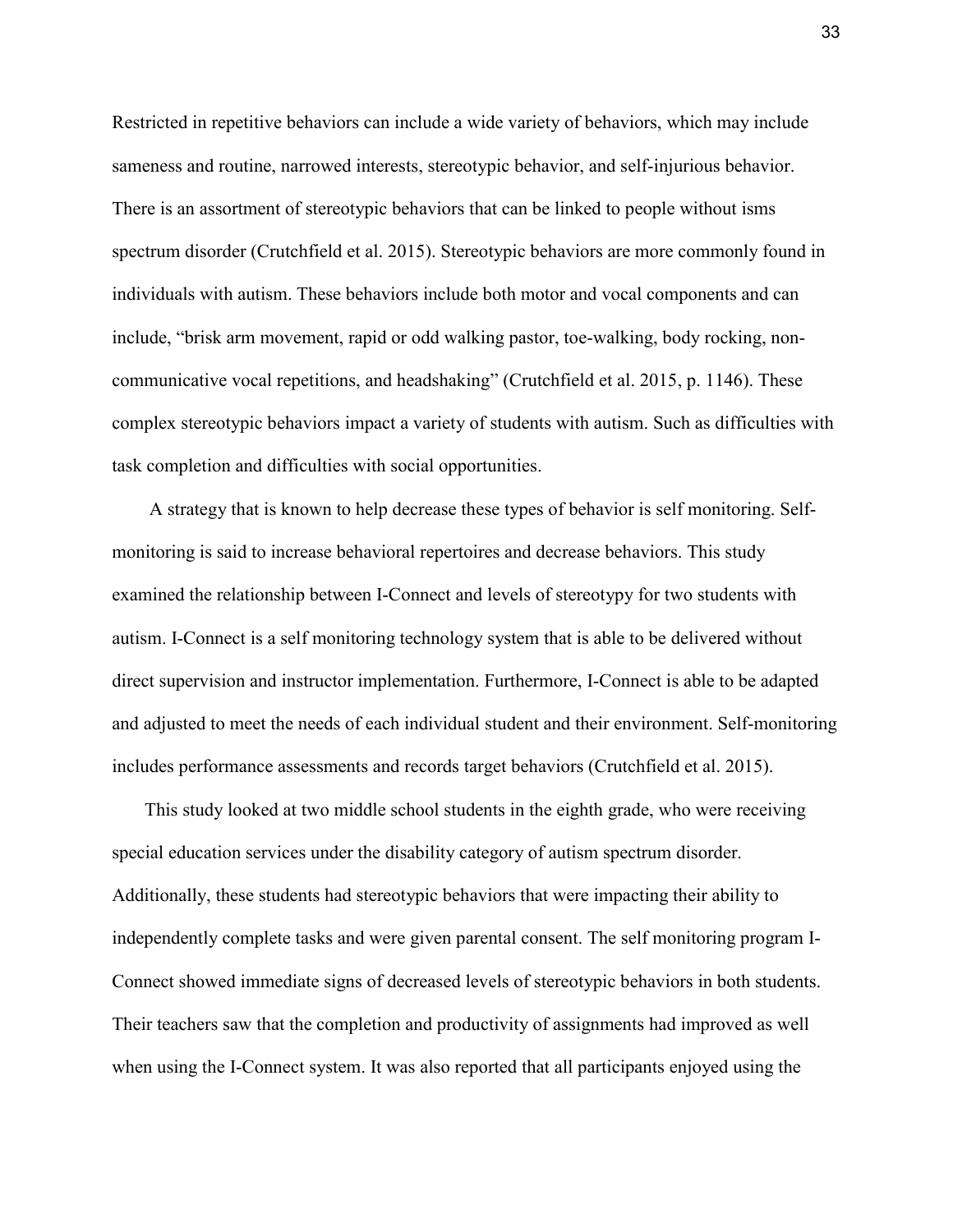intervention over other interventions and it was to be said more likely to you then other intervention. The teacher also stated that it was less bulky than the typical paper pencil selfmonitoring checklists. Moreover, the students required less adult support while using this program (Crutchfield et al. 2015).

It was concluded that the use of I-Connect can decrease negative target behaviors across time and increase positive behaviors. The system alleviated the need for multiple materials such as a timer, paper/pencil and checkless all that was needed with the devices when appropriate. When withdrawing the system there were no immediate returns to the students baseline. This shows that there is short term maintenance of the intervention. One item to note is that both students were able to read. Students with lower cognitive functioning abilities may need modifications such as the use of pictures or symbols rather than words (Crutchfield et al. 2015).

### **Social Skills Groups**

It has been reported in children with autism spectrum disorder to have less friends, fewer friendship reciprocity and a small social network compared to their typical peers. The social difficulties may lead to having adjustment problems within school despite the academic strengths that many children with autism spectrum disorder have (Kasari et al. 2016).

This study looked at the differences between two different social skills groups. One group consists of all students with autism spectrum disorder, the other consist of a mix of children with autism spectrum disorder and their typical peers. Kasari et al. (2016) conducted interventions that occurred in the morning lunchtime or recess during school hours two times a week for eight weeks for a total of 16 sessions. The sessions were 30 to 45 minutes long. Prior to the treatment and post treatment, assessments were collected, as well as eight weeks following the completion of the interventions (Kasari et al.2016) .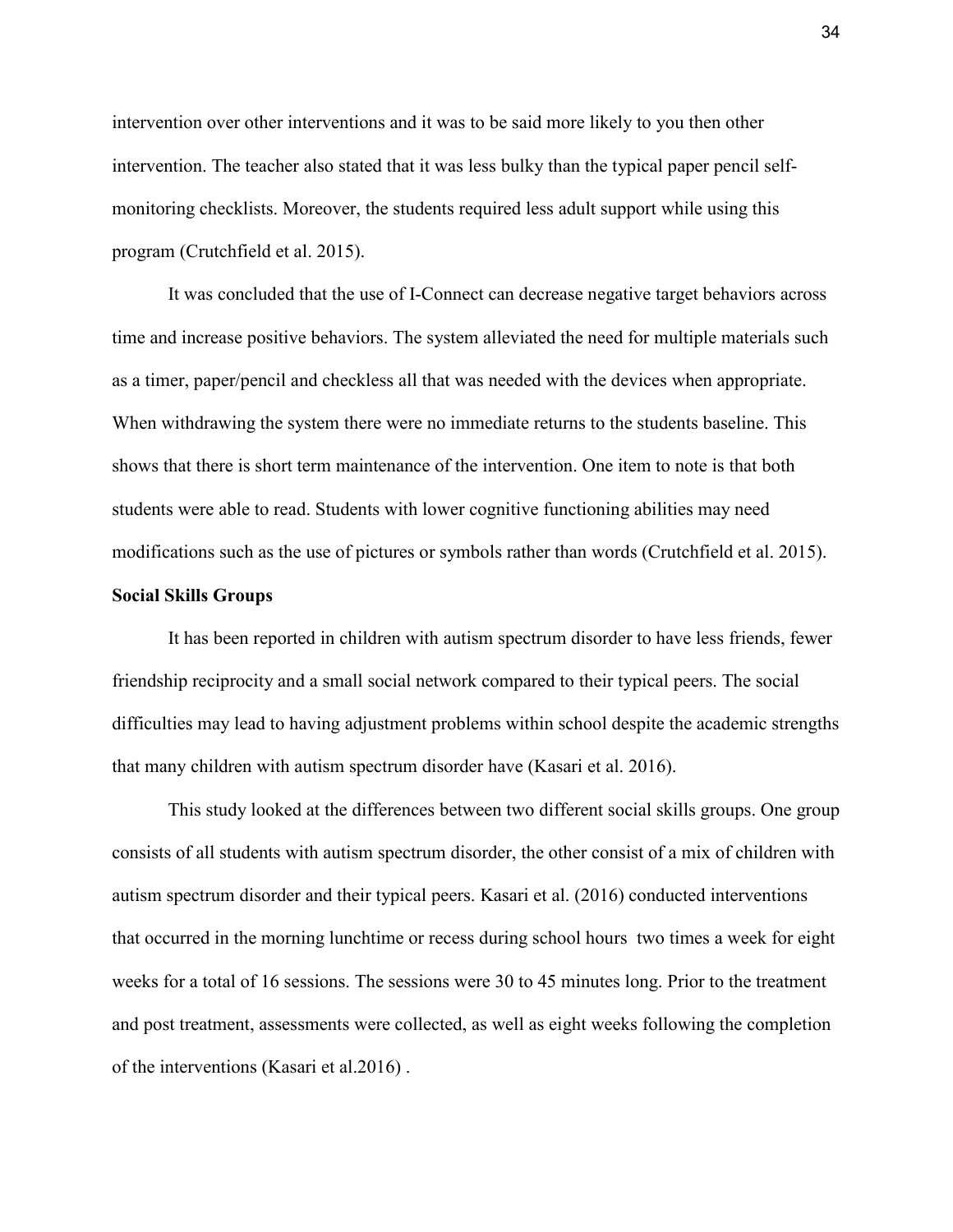The study looked at peer engagement on the playground as well as peers nominating children with ASD as friends and vice versa.The two interventions were named SKILLS intervention and ENGAGE intervention. The SKILLS intervention consisted of a set of social skills interventions that were delivered with the use of, being a social detective, greetings and goodbyes, body talk (nonverbals), humor, conversation, dealing with teasing, perspective taking, do you hang with emotions, and friendship test. Weekly homework assignments where are given to reinforce topics that were discussed within the group session. During every session group rapport was facilitated by the leaders. Along with praise when good behavior occurred. The youth of a punch card and rewards from the treasure box was also part of the intervention (Kasari et al. 2016).

The ENGAGE intervention includes typically developing peers along with children with autism spectrum disorder. This intervention included a greater number of typical peers to help foster friendships and model positive social behaviors resulting in a 2 to 3 ratio of typical classmates to children with autism spectrum disorder. The typically developing peers were viewed as positive role model's, nominated by their teachers, and were selected based on results from a friendship survey. The group established a daily schedule to encourage consistency among the members of the group. Conversational exercise, structured games, free play, improvised storytelling, and music were activities conducted during this intervention group (Kasari et al. 2016).

The ADOS and the Social Communication questionnaire and the Stanford-Binet Intelligence Scale were are used during this study. The ADOS is a semi structured, standardized assessment of communication. The Social Communication Questionnaire is 40 questions parents questionnaire assessment used for screening symptoms of the presences of ASD. The Stanford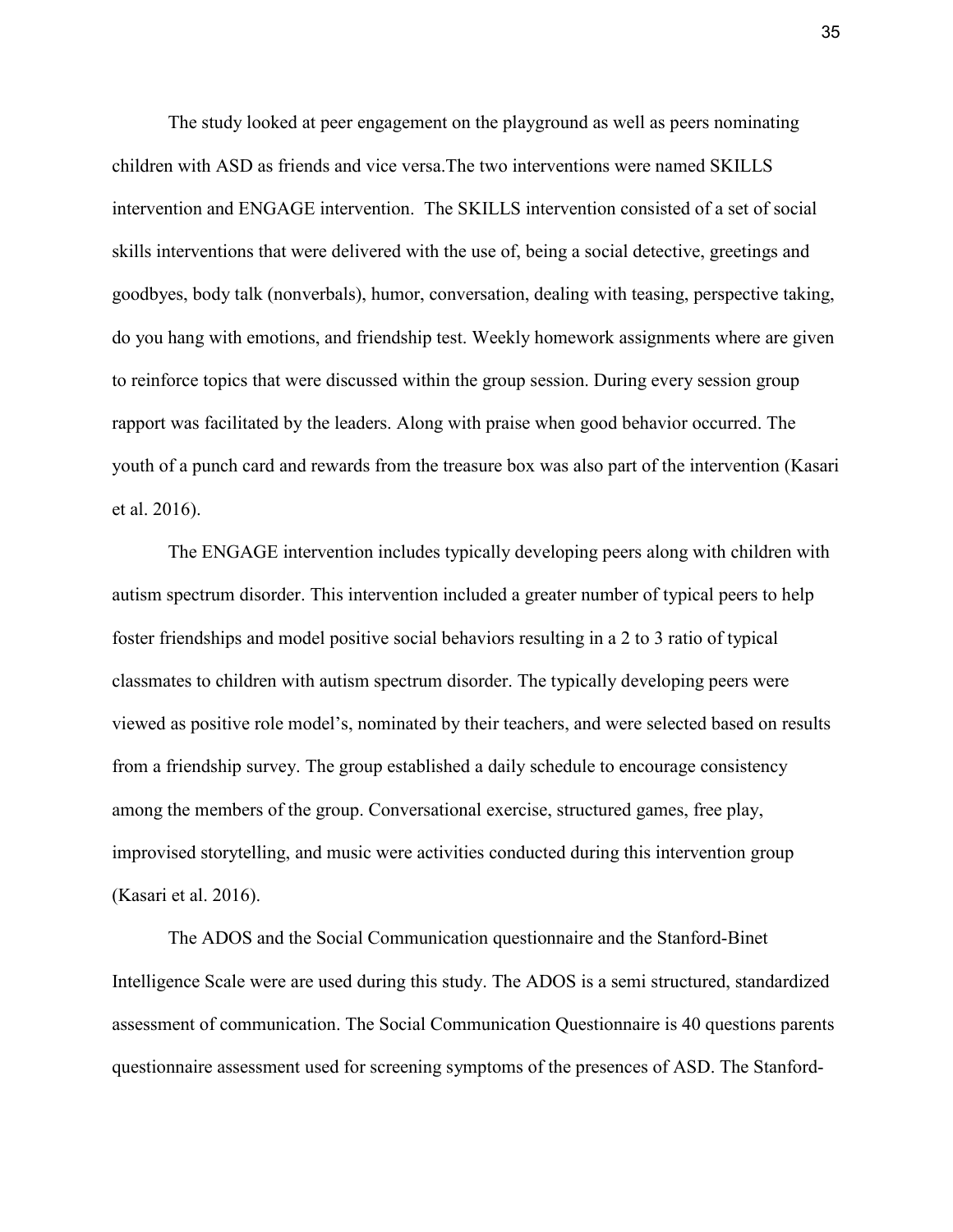Binet Intelligence Scale, Fifth Edition is a standardized assessments that measured the intelligence and cognitive abilities of children and adults.

It was found that for elementary age children with autism spectrum disorder social skills interventions with SKILLS based social groups that consist of all children with social challenges showed more consistency then the mixed groups with typical peers and students with autism spectrum disorder. In the SKILLS group, social networks had improved significantly. Furthermore, the children within the SKILLS group demonstrated much more engagement amongst peers and found that they played secluded less compared to the children in the ENGAGE group (Kasari et al. 2016). Contrary to their belief, evidence shows that a mix of children from different grades and classes had much more effective peer acceptance and engagement on the school playground, than an activities based intervention for children from the same classroom with and without autism.

A few reasons why the SKILLS group may have been more effective than the ENGAGE group. First, the SKILLS group taught direct instruction on social skills which would then immediately reinforced by practice and modeling. Second, the children within the SKILLS group were similar. These similarities may have contributed to the children to get to know each other (Kasari et al. 2016).

# **PEERS Intervention**

PEERS intervention stands for the Program for the Education and Enrichment of Relational Skills. The PEERS intervention looks at increasing friendship quality and social skills amongst adolescents with high functioning autism spectrum disorder. Due to social deficits that adolescents with autism face they are more likely to have strong feelings of loneliness and less friendships then their typically developing peers. This can increase the risk for depression and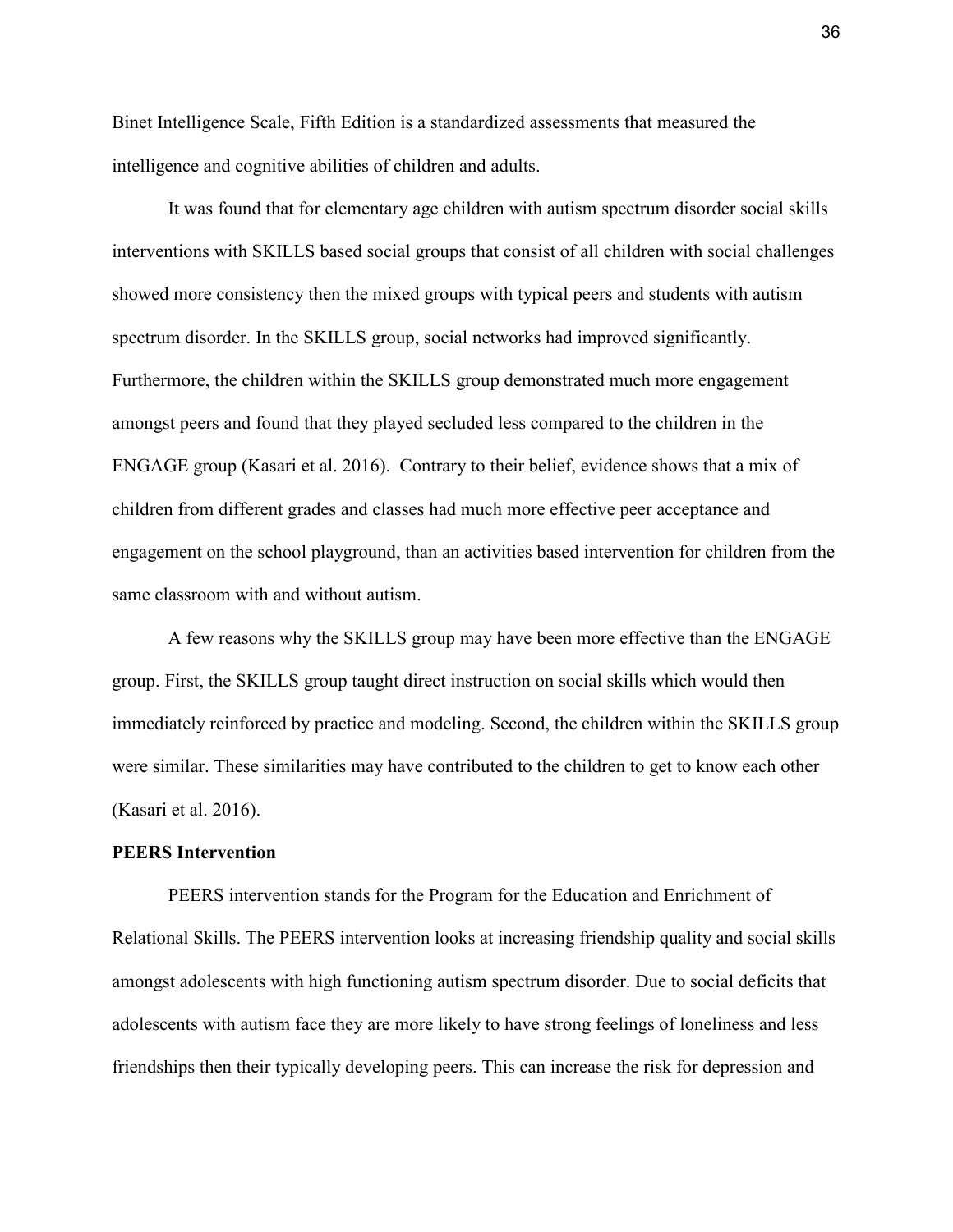anxiety as well as isolation, rejection, teasing, bowling, low self-esteem, school dropout, and unemployment in there later life (Schohl, et al. 2014).

58 participants between the ages of 11 and 16 years old were assigned to either an immediate treatment group or a wait list group. The treatment group improved significantly in the areas of the knowledge of concepts and friendship skills related to PEERS which helped in increasing their social skills. An increased amount of get-togethers and invitations of gettogethers were displayed by the children in the treatment group. Additionally, there levels of social anxiety were decreased and core autistic symptoms, such as behavior problems were also decreased (Schohl et al. 2014).

# **Positive Behavior Supports**

Children with ASD are at risk for developing challenging behaviors that can hinder their learning and development. Positive behavior supports (PBS) is a prevention and intervention approach used with children and youth with a variety of disabilities who exhibit challenging behaviors, including individuals with ASD (Neitzel 2010). The intent of PBS is to enhance the quality of life for these children by increasing their appropriate behaviors and adjusting the learning environment to prevent interfering behavior from occurring in the first place or reoccurring. Interfering behaviors refer to two types of behaviors that children with ASD may display; repetitive and stereotypical behaviors and disruptive behaviors. This approach uses a tiered intervention model to increase positive behaviors by steadily administering more focused and individualized support and interventions at each stage of the hierarchy (Neitzel 2010).

 Tier 1 involves preventing these interfering behaviors from occurring. This is done with the use of specific prevention practices that are developed to address the core characteristics of ASD by making changes to and adapting the environments, activities, and other interactions that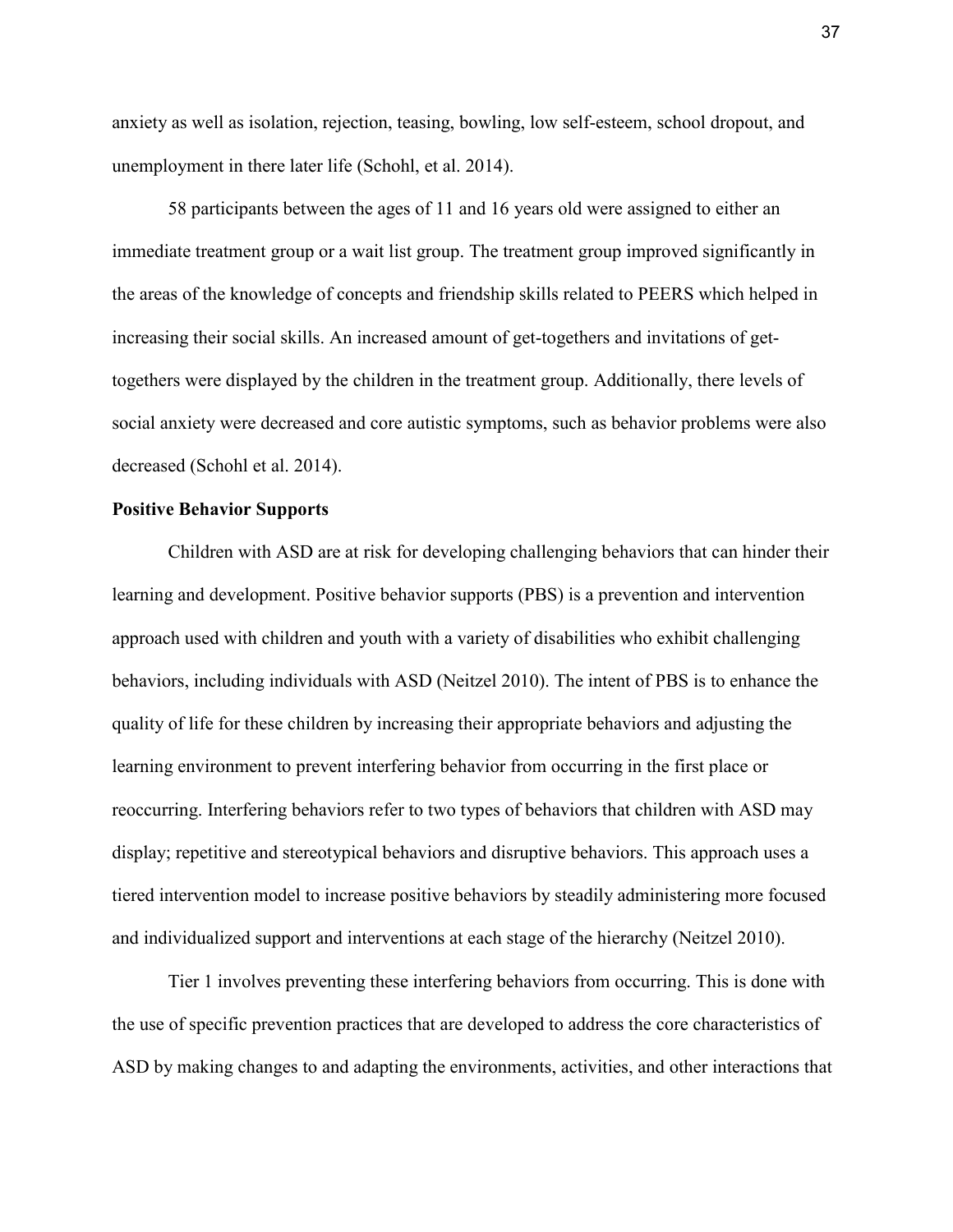could create interfering behaviors to escalate (Neitzel 2010). Examples of this may include organizing a strong learning environment, arranging the environment to support positive student behavior, and developing specific communication and social skills as parent of their core curriculum.

 The development of targeted support is provided in Tier 2 for student who continues to display interfering behaviors despite implementing the preventive strategies in Tier 1. Behaviors that are continuing to display in Tier 2 are not dangerous, however, they require additional support. The additional support provided in Tier 2 includes, the use of a Functional Behavior Assessment (FBA), an assessment used to identify possible causes of interfering behaviors and strategies to implement, to create a comprehensive behavior plan that guides interventions, implementing evidence-based practices (EBP) during ongoing routines and activities to decrease the interfering behaviors, and continuing to further the develop of communication and social skills (Neitzel 2010).

 Tier 3 looks to provide intensive, individualized instruction to student with ASD whos interfering behaviors sustain even after the use of the preventative strategies and interventions exhibited in Tier 1 and 2. During Tier 3, variables that might be influencing the behaviors are evaluated and identified, additional assessment information such as interviews, rating scales, and observations are gathered, student behavior patterns during the previous interventions are evaluated, and the development of a detailed hypothesis regarding the function of the student's behavior is addressed (Neitzel 2010).

 PBS continues to gain attention as an effective practice for reducing challenging behaviors such as repetitive or disruptive behaviors. PBS has effectively reduced interfering behaviors for children who display at-risk behaviors. Knowing how to address and respond to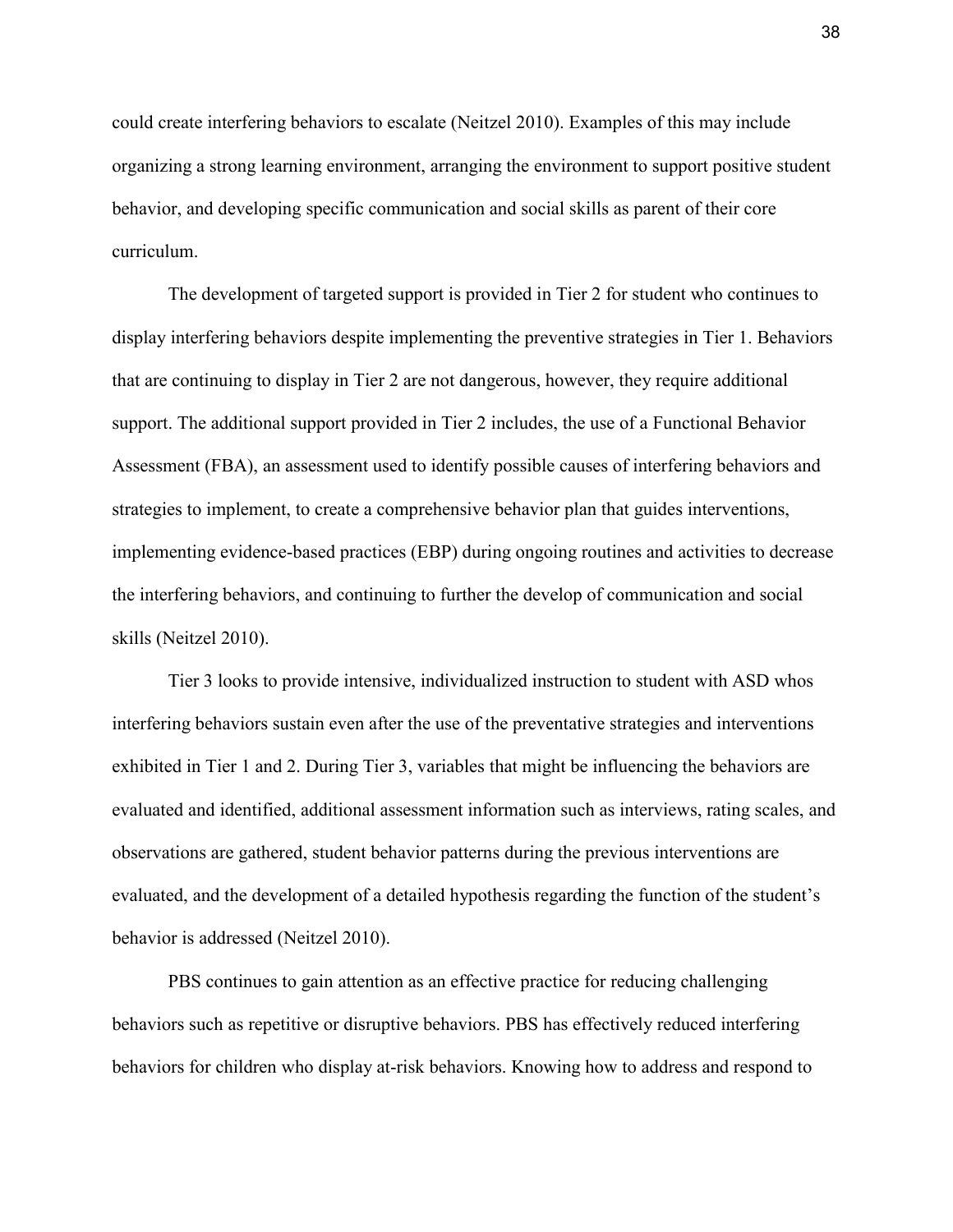interfering behaviors can be problematic and is a great challenge for parents, teachers and practitioners who work and live with children and youth with ASD. However, this intervention emphasizing on prevention and reduction by providing increasingly intensive interventions based on results of a high quality functional behavior assessment, the positive behaviors of students with ASD are supported and interfering behaviors are addressed more effectively (Neitzel 2010).

While there are many more interventions to be researched, there is a lot to learn about the reduction of stereotypic behaviors in children with ASD. Specifically, how parents and professionals can best support these children, at home, out in the community and within a school setting. There is a continuous need for further research and awareness in this area and to build upon the current research that is already provided. It is crucial for school professionals to continue to educate themselves on how to best work and provide services for student who have autism, to better equip these students with tools that will better their future.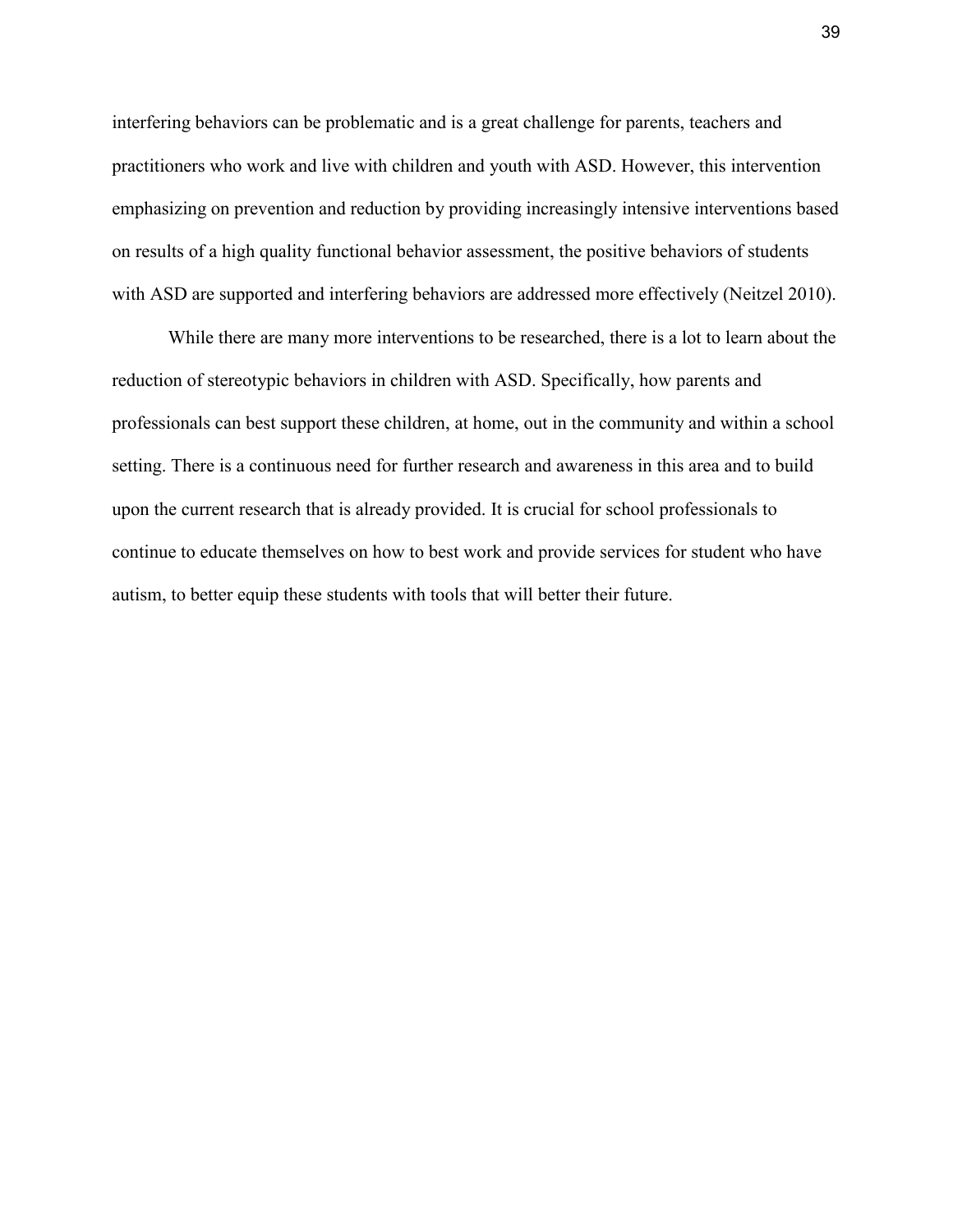#### **CHAPTER III: DISCUSSION AND CONCLUSION**

During my undergraduate career at the University of Wisconsin, River Fall I was offered an opportunity to work in a Group Home. Working in the Group Home with three women with varying disabilities sparked my passion in working with individuals with disabilities, specifically ASD. One of the women who lived in the home had low functioning ASD along with epilepsy. This was the most contact I had with someone with low functioning ASD. My prior experience was with a cousin who has high functioning ASD, known as asperger's prior to the changes in the DSM-5 (Barton et al. 2013). I was so intrigued on how different my cousin and this women were, although they both had ASD. My cousin did not seem to be very different to me at that time. She was just a little "quirky." Now as an educated adult I know that she lacked some social skills and had restrictive interested that she liked to discuss a lot. My client on the other hand was extremely different, her restrictive interests were extreme. She had difficulties communicating what she wanted and would display self-injurious behaviors. My cousin was extremely intelligent and did very well in school. My client, although she was very bright, had lower cognitive abilities. Moreover, my client had extreme sensory sensitivity. She did not like the feel of clothing and would often time change her clothes multiple times a day. She also liked to wear hats and to be wrapped up tight in blankets. She was also very sensitive to foods and would only eat certain foods. After seeing the differences between these two women with ASD, I wanted to know more about this neurological disability to not only strengthen myself but also to strengthen my career.

#### **Summary of Literature**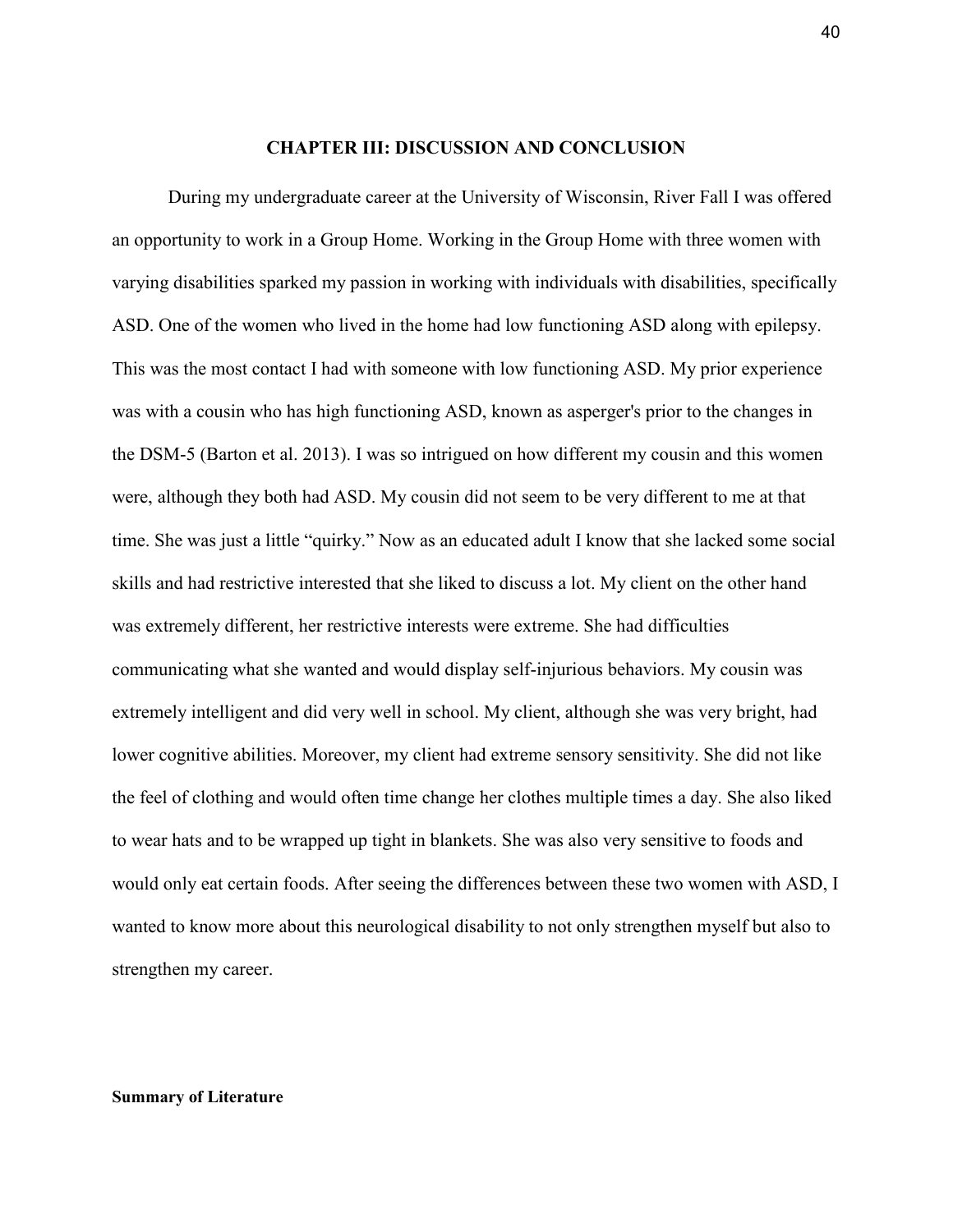Individuals with autism are extremely individual. What motivates the engagement of one child may not be interesting to others. Children with ASD are likely to have comorbidity, or cooccurring non-ASD disorders along with their ASD (Stadnick et al. 2012). Roughly 40-50 percent of children with ASD, also have two or more psychiatric disorders. These may include ADHD, anxiety, depression, and obsessive-compulsive disorder to name a few (Thomas et al. 2015). This adds to the challenges that teachers face when finding and providing intervention for children with ASD. Moreover, there are varying ranges of autism ranging from low to high functioning. Gaining an understanding of the muli-dimensions of ASD can led to a further understanding of the relationship between ASD and other comorbid conditions or symptoms (Liew, Thevaraja, Hong, & Magiati, 2015). Finding further measures to engage students with autism with their social interactions and education environments is increasingly important. Many of the interventions help children with autism in one or more of the core areas of need; social skills, communication skills, and behavior supports. The intervention strategies that I found to be the most efficient and beneficial were the ones that could be tailored to the specific individual. I believe that this is extremely important because of how unique each individual with autism is.

What I found that makes antecedent interventions so impactful is that the antecedent itself can vary, making them more individual for a specific child. Examples of antecedents include, highly preferred activities, changing routines, pre-activities, offering choices, providing verbal or modeling prompts, altering the presentation of instruction, and altering the environments (Stichter et al. 2009 and Kuo & Placnick, 2015). While teaching, I have found that if I can predict the cause of a problem behavior, and I provide an antecedent intervention to counteract this behavior, I am more successful. For example, I have a student who is set off by the word test. Knowing that this word causes extreme meltdowns, I can alter the delivery of my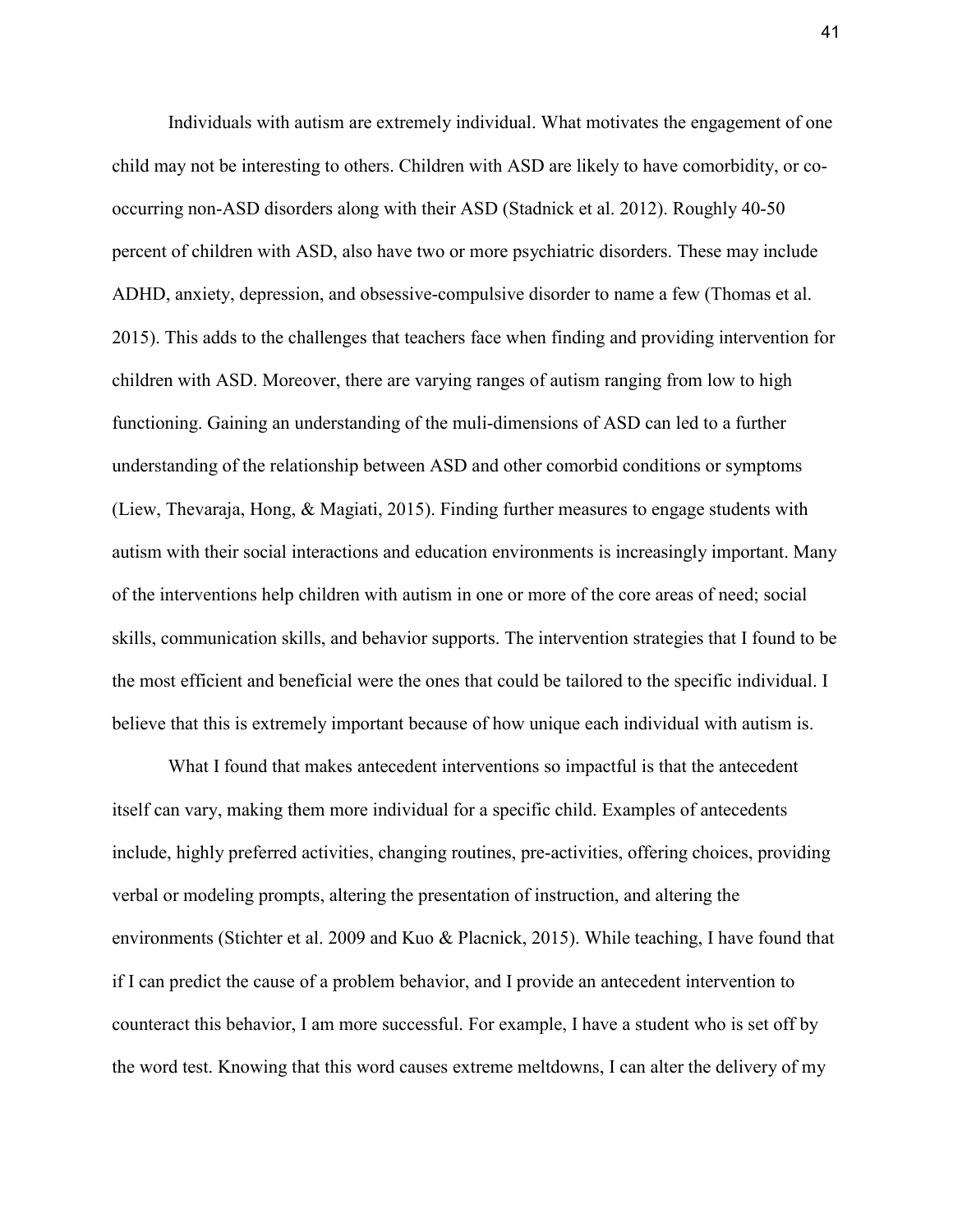instruction and call assessments something other than the word test. Another example of antecedent interventions that I have used personally is adapting my classroom to meet the needs of my students. I have students with various sensory issues. Knowing what triggers their sensory overload, I am able to alter my classroom to fit the needs of each student. Some examples are turning off the lights, providing a student with headphones, playing music, and moving or removing furniture. It is important for teachers to individualize and tailor antecedent interventions to their specific students.

Antecedent based intervention can take the form of a child's highly prefered activities. Appealing to a child's individual interests and prefered activity is another intervention that I found to be most successful. When a child's prefered interest is used during an intervention, the student is more likely to "buy in" and participate in the intervention (Carnett et al. 2014). The token economy system had indeed decreased challenging behaviors, with the addition of preferred interest, they found that on-task behaviors were more frequent than before. I believe this was due to the fact that they appealed to his interest making him engaged in the intervention.

During my research, I found that the earlier the interventions are applied, the better equipped children with ASD are for their future. ASD is typically considered a lifelong disorder. Various reports according to Anderson, Liang, and Lord (2014) suggest that 1-16% of individuals with ASD improve enough by adolescence or adulthood, that they no longer meet the criteria for the diagnostic thresholds. Educational professionals and organizations have found that social development suffers as time moves forward and more professionals are seeking and advocating for early identification and interventions. It is believed that early interventions can serve as a preventive measure by providing the child with core skills that can enables them to access more complex skills and to have less difficulties later on (Vernon, 2014). Early social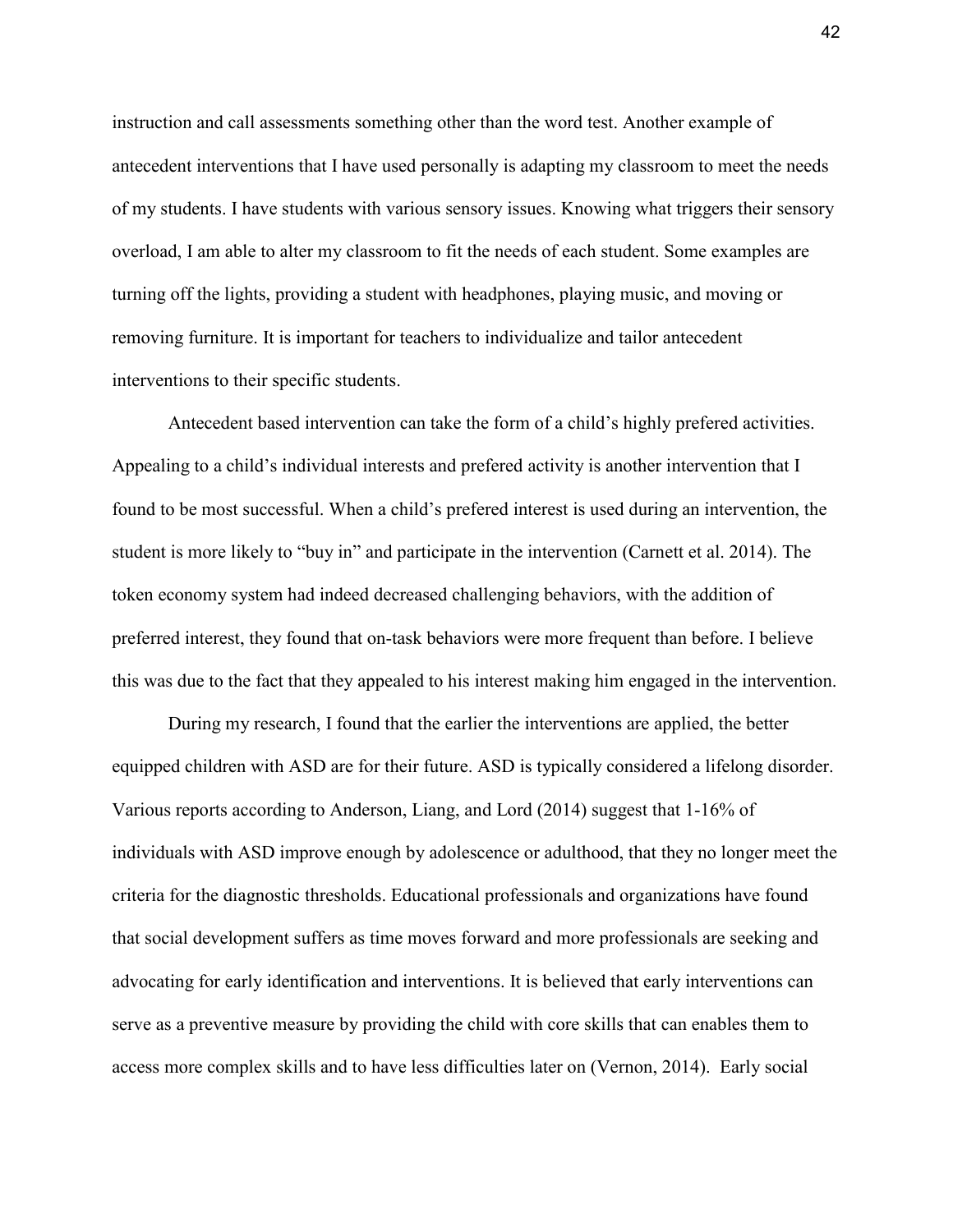interventions can develop joint attention, reciprocity, and mutuality, promoting better socialization and communication later on (Green et al. 2013). The delivery of early interventions can be challenging due to a shortage of services providers, location such as rural areas and families in poverty who have unstable homes and limited access to high-speed internet. Although, some families may have limited access to high-speed internet, the use of internet/technology could help families receive early identification and interventions who might not otherwise have been able to (Meadan et al. 2016). A key component to early intervention treatments are improving attentiveness and socially responsive behaviors. Children who have increased attention and social responses are more likely to have increased gains in vocabulary and/or their language development (Bopp, Mirenda & Zumbo, 2009).

Along with the importance of early identification and interventions, I learned that parents also play a pivotal role in the development of children with ASD. Anderson et al. stresses the importance of early family participation in interventions. Parents' involvement in the rehabilitation program is a crucial factor and contributes greatly to the efficacy of an intervention (D'Elia et al. 2014). It is extremely important for parents with children with ASD to learn about and strategies to help them manage ASD symptoms. Learning to manage their child's escalating behavior, how to track their child's challenging behaviors, and finding a variety of community supports is extremely important according to (Stadnick et al. 2012). It is increasingly important that families have access to interventions, especially families who did not have early identification and interventions or had limited success with early interventions (Meadan et al. 2016). Moreover, Meadan et al (2016) stated that delivery early interventions within the child's natural environment is recommended practice. I have found as a teacher that when I am working with a child's parents and we are providing similar interventions and are consistent in our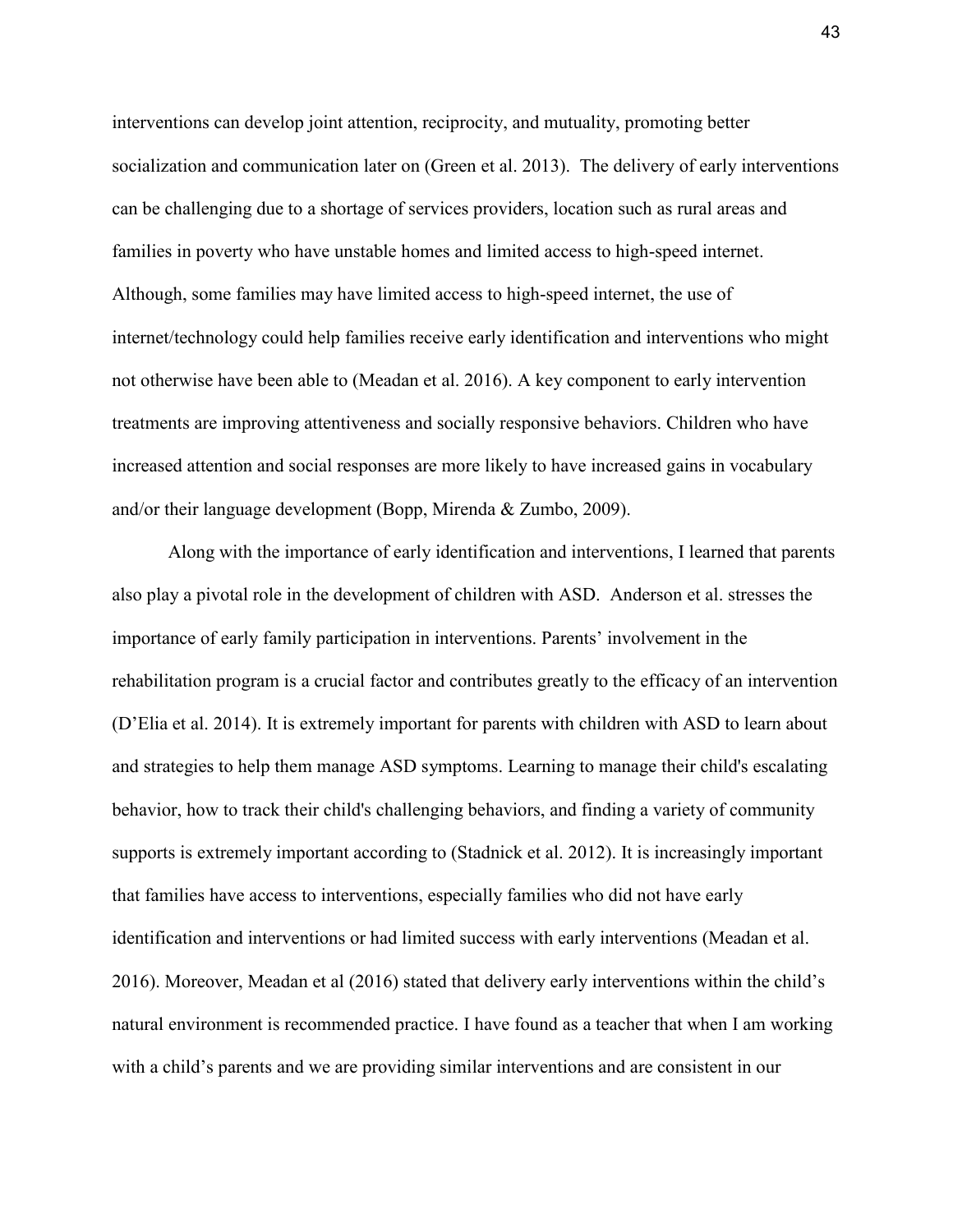delivery the student is more successful. This offers children with more time to practice skills and interventions. Additionally, it gives them the opportunity to see that these skills should be generalized across contexts. I urge teachers to reach out to the families of their students. Keep them up to date and build relationships with them. The more parents and teachers work as a team the better off their children will be.

### **Limitations of the Research**

A common limitation within all of the articles use for this research is that there is a need for a replication and further expansion to the current literature and studies. Many of the researchers found that their study had a small sample size. Additionally, it was expressed that further information is needed to make the results more conclusive. Moving forward within the field of research larger sample sizes are needed to really examine the impact that these strategies have on children with ASD. Another common limitation that I found while conducting my research was that the opinion of the student was rarely taken into consideration. The opinion of students provides teachers with a unique perspective as they are the individuals directly affected by the interventions themselves. Gaining student opinion can help teachers to further modify the intervention as needed.

### **Implications for Future Research and Professional Application**

It is extremely important for further studies to examine strategies that specifically target one specific behavior, rather than, all stereotypic behaviors as a whole. Due to the spectrum of severity in children with ASD and how individualized it is, finding a strategy that works for the specific individual and their unique needs would be more beneficial than all of the strategies as a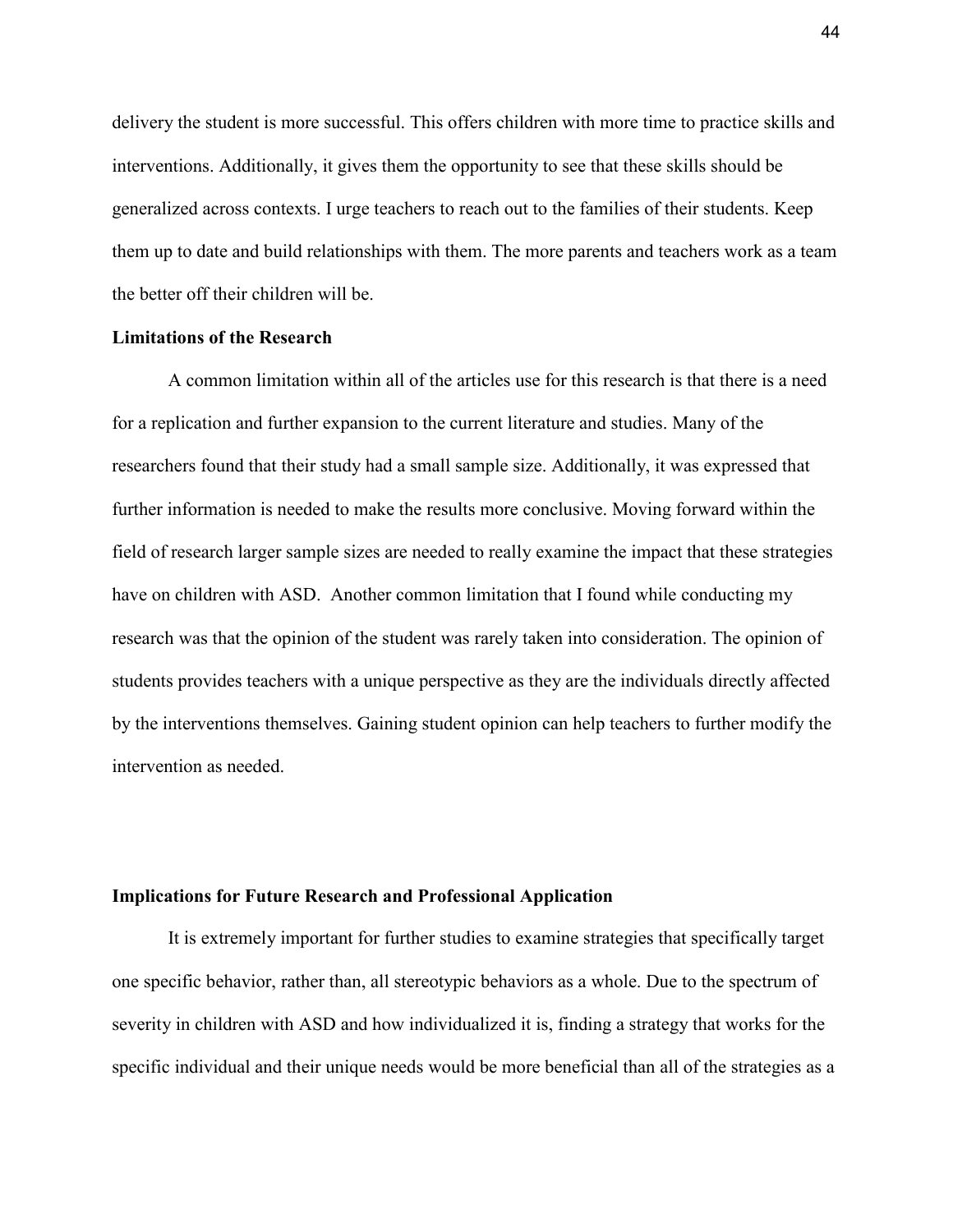whole. When choosing a specific intervention it is recommended that you choose one that will specifically help one of the following difficulties social, communication and behavior skills, which includes impaired social interactions, limited functional and social communication and restricted or repetitive behaviors. Some examples of the target behaviors or specific behaviors that could use further examination are: social skills and communication such as, reciprocal conversations, non-verbal communication, blurting, off-task behaviors, restrictive and repetitive behaviors such as, flapping and vocal mannerisms. "A focused program of research on intervention practices for repetitive behaviors in ASD seem to be lagging behind similar research efforts for other core features of the disorder" (Boyd, McDonough, Bodfish, 2012, p.1236). Identifying interventions that are more specific may make choosing one more impactful for teachers. Moreover, teachers need to consider the ability level of the student they are working with. As ASD varies in the range of severity, it is important that the intervention is appropriate for that students ability level. Some interventions, such as self-monitoring may not be the best intervention for students with lower cognitive abilities because it relays on the student to do a lot of the work. Lastly, I would encourage teachers never to give up. Choosing the right intervention may take time and you might not pick the most impactful or beneficial one on the first try. Be consistent and collect as much data as possible. If one intervention is not working after four to six weeks, implement a different one, but never give up.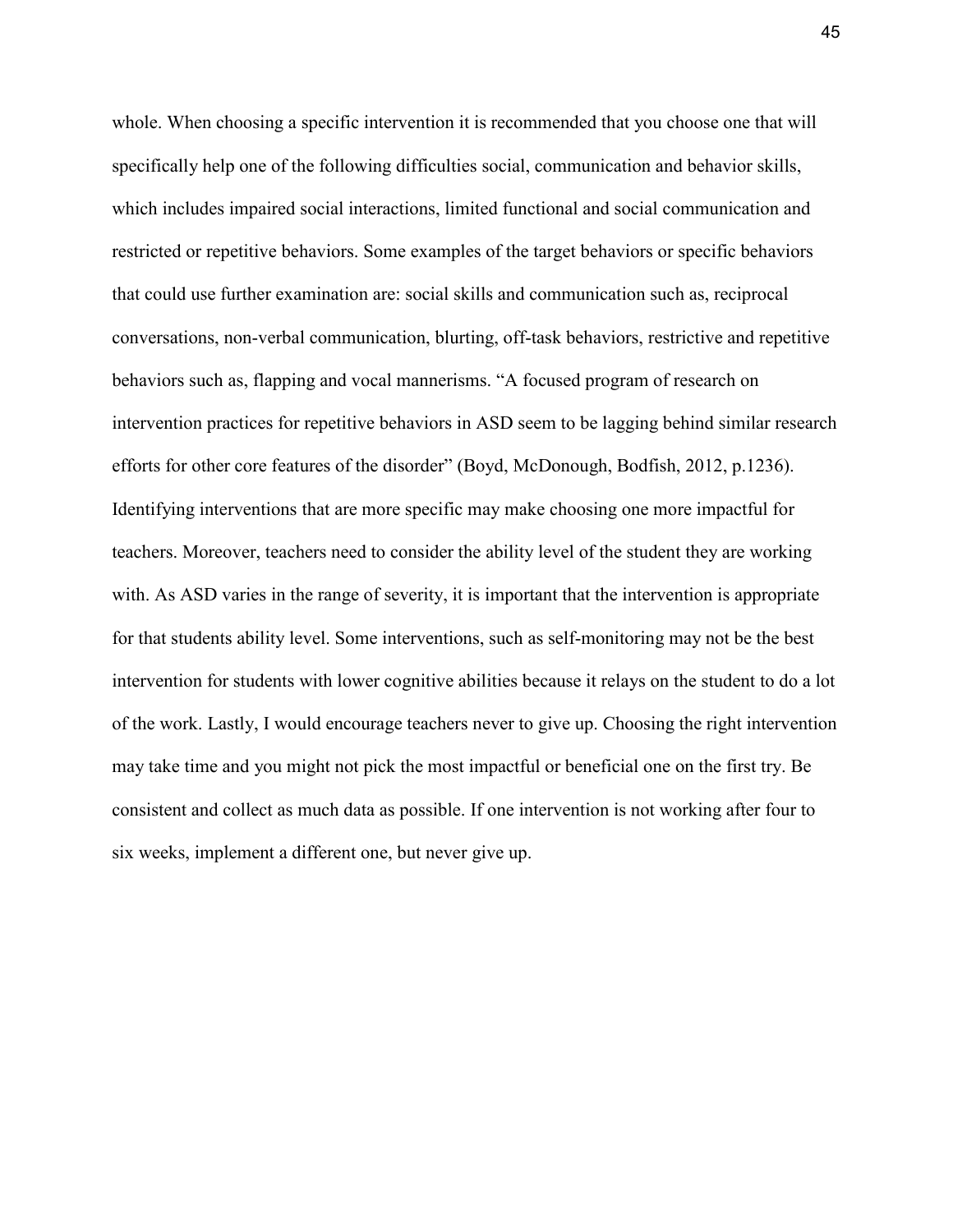#### **References**

- Anderson, K, D., Liang, W, J., and Lord, C. (2014). Predicting young adult outcome among more and less cognitively able individuals with autism spectrum disorders. *Journal of Child Psychology and Psychiatry.* 55(5), 485-494. DOI 10.1111/jcpp.12178
- Barton, L. M., Robins, L. D., Jashar, D., Brennan, L., and Fein, D. (2013). Sensitivity and specificity of proposed dsm-5 criteria for autism spectrum disorder in toddlers. *Journal of Autism and Developmental Disorders.* 43, 1184-1195. DOI 10.1007/s10803-013-1817-8.
- Beaumont, R., Rotolone, C., & Sofronoff, K. (2015). The secret agent society social skills program for children with high-functioning autism spectrum disorders: a comparison of two school variants. *Psychology in the Schools.* 52(4), 390-404. DOI 10.1002/pits.21831
- Bopp, D. K., Mirenda, P., and Zumbo, D. B. (2009). Behavior predictors of language development over 2 years in children with autism spectrum disorders. *Journal of Speech, Language, and Hearing Research.* 52, 1106-1120. DOI 1092-4399/09/5205-1106
- Boyd, A. B., McDonough, G. S., & Bodfish, W. J. (2012). Evidence-based behavioral interventions for repetitive behaviors in Autism. *Journal of Autism and Developmental Disorders.* 42, 1236-1248. DOI 10.1007/s10803-011-1284-z
- Carnett, A., Raulston, T., Lang, R., Tostanoski, A., Lee, A., Sigafoos, J., & Machalicek, W. (2014) Effects of a perseverative interest-based token economy on challenging and ontask behavior in a child with autism. *Journal of Behavioral Education.* 23, 368-377 DOI 10.1007/s10864-014-9195-7
- Crutchfield, A. S., Mason, A. R., Chambers, A., Wills, P. H., & Mason, A. B. (2015) Use of a self-monitoring application to reduce stereotypic behaviors in adolescents with autism: a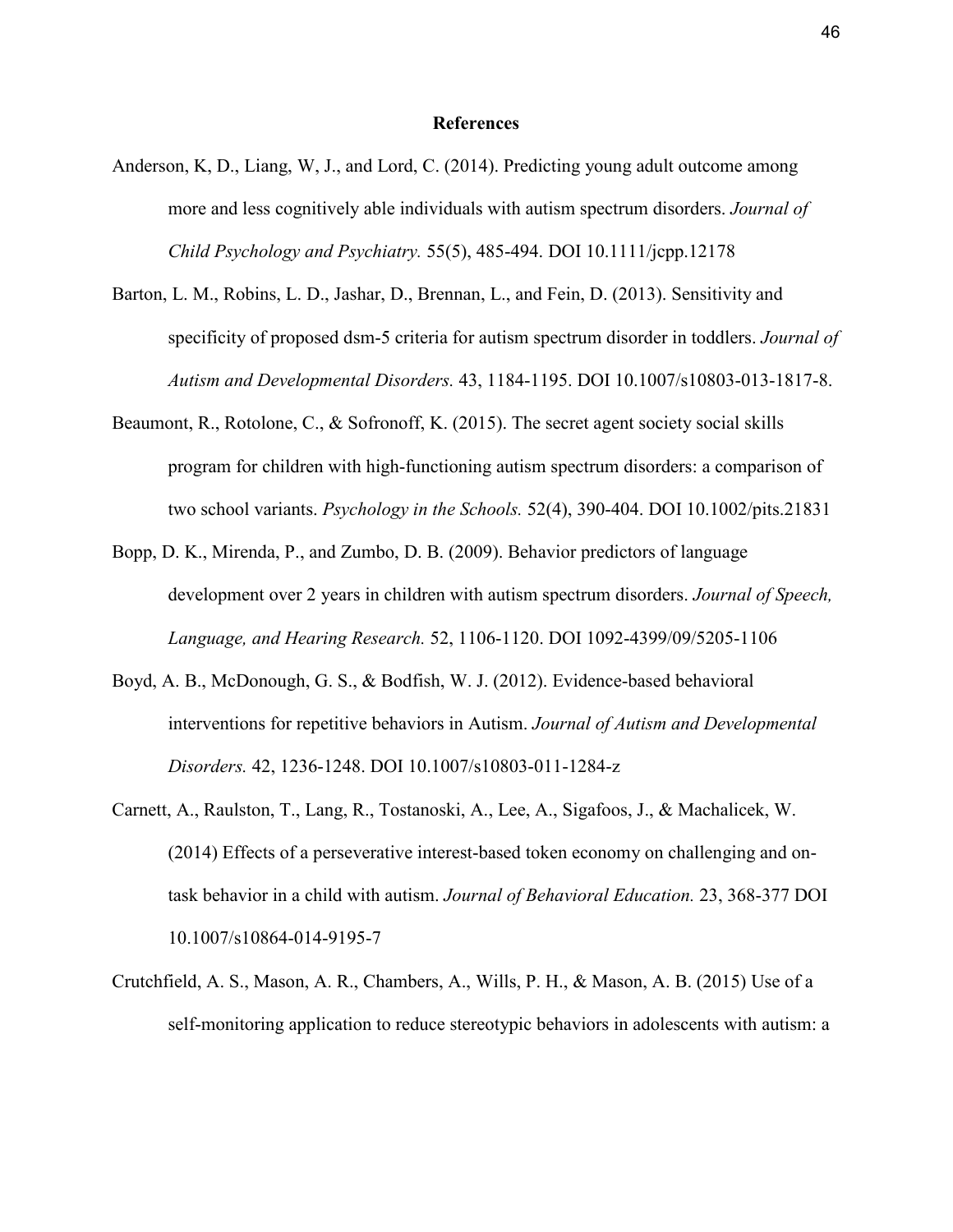preliminary investigation of I-Connect. *Journal of Autism and Developmental Disorders.*  45, 1146-1155. DOI 10.1007/s10803-014-2272-x

- Dadds M., MacDonald E., Cauchi A., Williams K., Levy F., & Brennan J. (2014) Nasal oxytocin for social deficits in childhood autism:a randomized controlled trial. *Journal of Autism and Developmental Disorders.* 44, 521-531. DOI 10.1007/s10803-013-1899-3
- D'Elia, L., Valeri, G., Sonnino, F., Fontana, I., Mammone, A., & Vicari, S. (2014) A longitudinal study of the teacch program in different settings: the potential benefits of low intensity intervention in preschool children with autism spectrum disorder. (2014). *Journal of Autism and Developmental Disorders.* 44, 615-626. DOI 10.1007/s10803-013- 1911-y
- Finn, L., Ramasamy, R., Dukes, C., & Scott., J. (2015). Using watchminder to increase the ontask behavior of students with autism spectrum disorder. *Journal of Autism and Developmental Disorders.* 45, 1408-1418. DOI 10.1007/s10803-014-2300-x
- Foran, D., Hoerger, M., Philpott, H., Jones, E. W., Hughes, J. C., & Morgan, J. (2015). Using Applied Behaviour Analysis as Standard Practice in a UK Special Needs School. *British Journal Of Special Education*, *42*(1), 34-52. DOI 10.1111/1467-8578.12088
- Friedrich, E. C., Sivanathan, A., Lim, T., Suttie, N., Louchart, S., Pillen, S., & Pineda, J. A. (2015). An Effective Neurofeedback Intervention to Improve Social Interactions in Children with Autism Spectrum Disorder. *Journal Of Autism And Developmental Disorders*, *45*(12), 4084-4100. DOI 10.1007/s10803-015-2523-5
- Green, J., Wan, W. M., Guiraud, J., Holsgrove, S., McNally, J., Slonims, V., Elsabbagh, M., Charman, T., Pickles, A., Johnson, M. (2013). Interventions for infants at risk of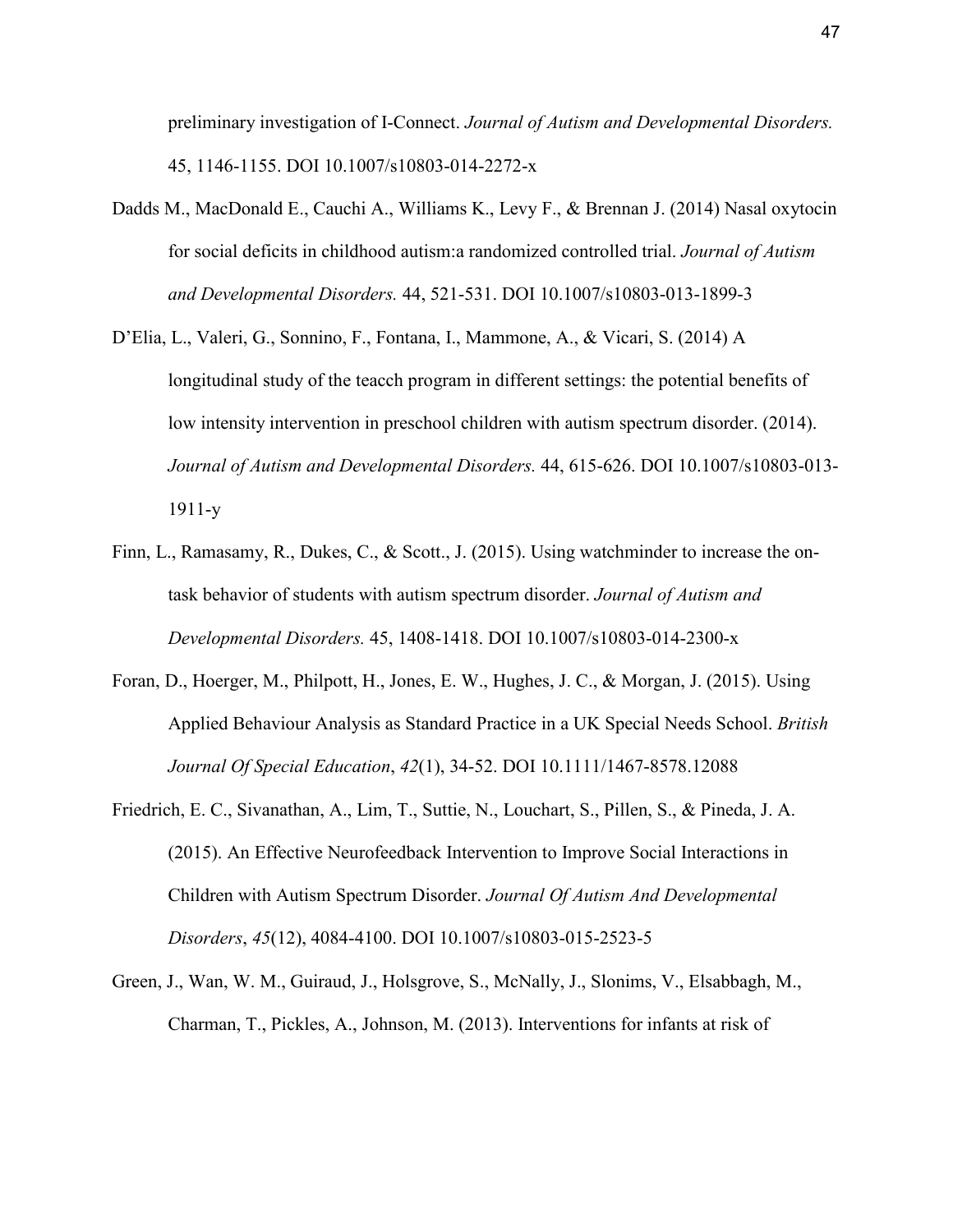developing autism: a case series. *Journal Of Autism And Developmental Disorders.* 43, 2502-2514. DOI 10.1007/s10803-013-1797-8

- Joosten A., Bundy A., & Einfeld S. (2012) Context Influences the motivation for stereotypic and repetitive behaviors in children diagnosed with intellectual disability with and without autism. *Journal of applied Research in Intellectual Disabilities.* 25, 262-270
- Kamp, D., Thiemann-Bourque, K., Heitzman-Powell, L., Schwartz, I., Rosenberg, N., Mason, R., & Cox, S. (2015) A comprehensive peer network intervention to improve social communication of children with autism spectrum disorder: a randomized trial in Kindergarten and first grade. *Journal of Autism and Developmental Disorders.* 45,1809- 1824. DOI 10.1007/s10803-014-2340-2
- Kanne, M. S., & Mazurek, O. M. Aggression in children and adolescents with asd: prevalence and risk factors. (2011). *Journal Of Autism And Developmental Disorders.* 41, 926-937. DOI 10.1007/s10803-010-1118-4
- Kasari, C., Dean, M., Kretzmann, M., Shih, W., Orlich, F., Whitney, R., Landa, R., Lord, C., & King, B. (2016) Children with autism spectrum disorder and social skills groups at school: a randomized trial comparing intervention approach and peer composition. *Journal of Child Psychology and Psychiatry* 57(2), 171-179. DOI 10.1111/jcpp.12460
- Kuo, N., & Plavnick J. (2015) Using an antecedent art intervention to improve the behavior of a child with autism. *Art Therapy: Journal of the American Art Therapy Association,* 32(2), 54-59. DOI 10.1080/07421656.2015.1028312
- Liew, S., Thevaraja, N., Hong, Y. R., Magiati, I. (2015). The relationship between autistic traits and social anxiety, worry obsessive-compulsive, and depressive symptoms: specific and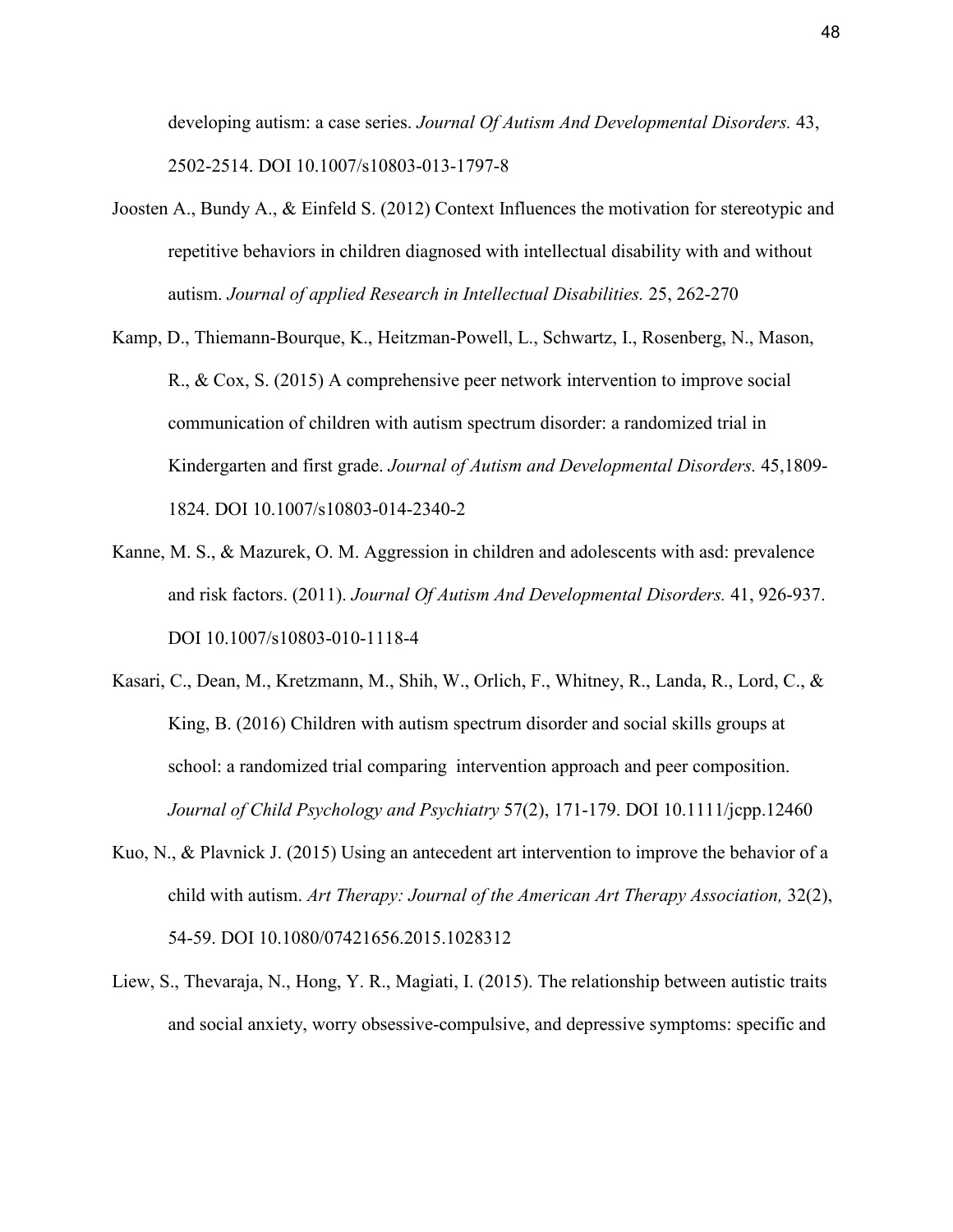non-specific mediators in a student. *Journal Of Autism And Developmental Disorders.*  45, 858-872. DOI 10.1007/s10803-014-2238-z

- Loftin, R., Odom, S. & Lantz, J. (2008). Social interaction and repetitive motor behaviors. *Journal Of Autism And Developmental Disorders.* 38, 1124-1135. DOI 10.1007/s10803- 007-0499-5
- McClean, B., & Grey, I. (2012). An evaluation of an intervention sequence online in positive behaviour support for people with autism and severe escape-motivated challenging behaviour. *Journal of Intellectual & Developmental Disability.* 37(3), 209-220. DOI 10.3109/13668250.2012.704982
- Meadan, H., Snodgrass, R. M., Meyer, E. L., Fisher, W. K., Chung, Y. M., and Halle, W. J. (2016). Internet-based parent-implemented intervention for young children with autism: a pilot study. *Journal of Early Intervention*. 38, 3-23. DOI 10.1177/1053815116630327 Mohammadzaheri, F., Koegel, K. K., Rezaee, M., & Rafiee, M. S., (2014) A randomized clinical trial comparison between pivotal response treatment (PRT) and structured applied behavior analysis (ABA) intervention for children with autism. *Journal Of Autism And Developmental Disorders.* 44, 2769-2777. DOI 10.1007/s10803-014-2137-3 Mohammadzaheri, F., Koegel, K, L., Rezaei, M., & Bakhshi, E. (2015). A randomized clinical trial comparison between pivotal response treatment (PRT) and adult-driven applied behavior analysis (ABA) intervention on disruptive behavior in public school children with autism. *Journal of Autism and Developmental Disorders.* 45, 2899-2907. DOI 10.1007/s10803-015-2451-4